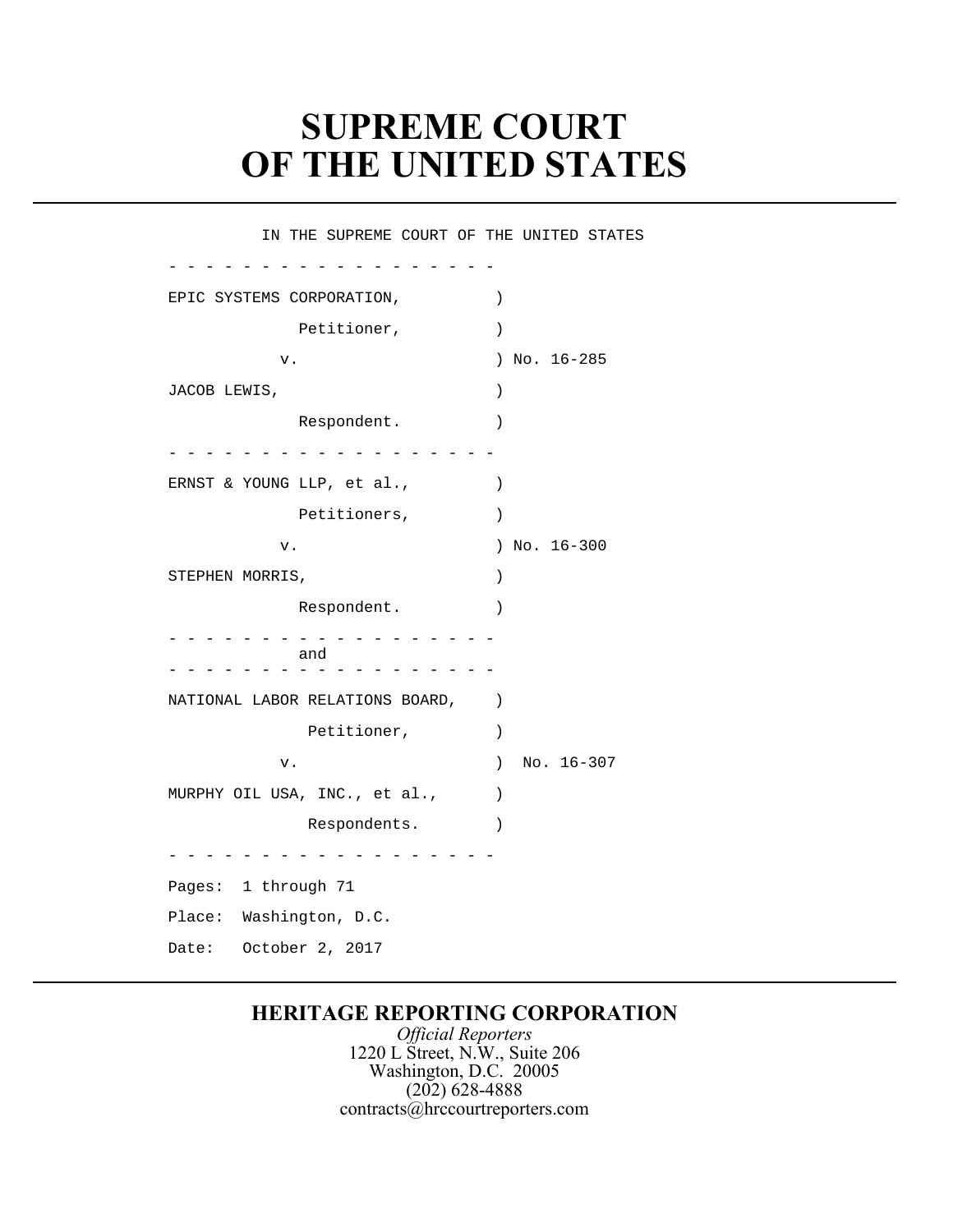1

| $\mathbf 1$    | IN THE SUPREME COURT OF THE UNITED STATES |                  |
|----------------|-------------------------------------------|------------------|
| 2              |                                           |                  |
| 3              | EPIC SYSTEMS CORPORATION,                 | $\mathcal{C}$    |
| $\overline{4}$ | Petitioner,                               |                  |
| 5              | ${\bf v}$ .                               | ) No. $16-285$   |
| 6              | JACOB LEWIS,                              | $\mathcal{C}$    |
| 7              | Respondent.                               | $\mathcal{E}$    |
| 8              |                                           |                  |
| 9              | ERNST & YOUNG LLP, et al.,                | $\left( \right)$ |
| 10             | Petitioners,                              | $\left( \right)$ |
| 11             | ${\bf v}$ .                               | ) No. $16-300$   |
| 12             | STEPHEN MORRIS,                           | $\mathcal{C}$    |
| 13             | Respondent.                               |                  |
| 14             |                                           |                  |
| 15             | and                                       |                  |
| 16             |                                           |                  |
| 17             | NATIONAL LABOR RELATIONS BOARD,           | $\lambda$        |
| 18             | Petitioner,                               |                  |
| 19             | v.                                        | No. 16-307       |
| 20             | MURPHY OIL USA, INC., et al.,             |                  |
| 21             | Respondents.                              |                  |
| 22             |                                           |                  |
| 23             | Washington, D.C.                          |                  |
| 24             | Monday, October 2, 2017                   |                  |
| 25             |                                           |                  |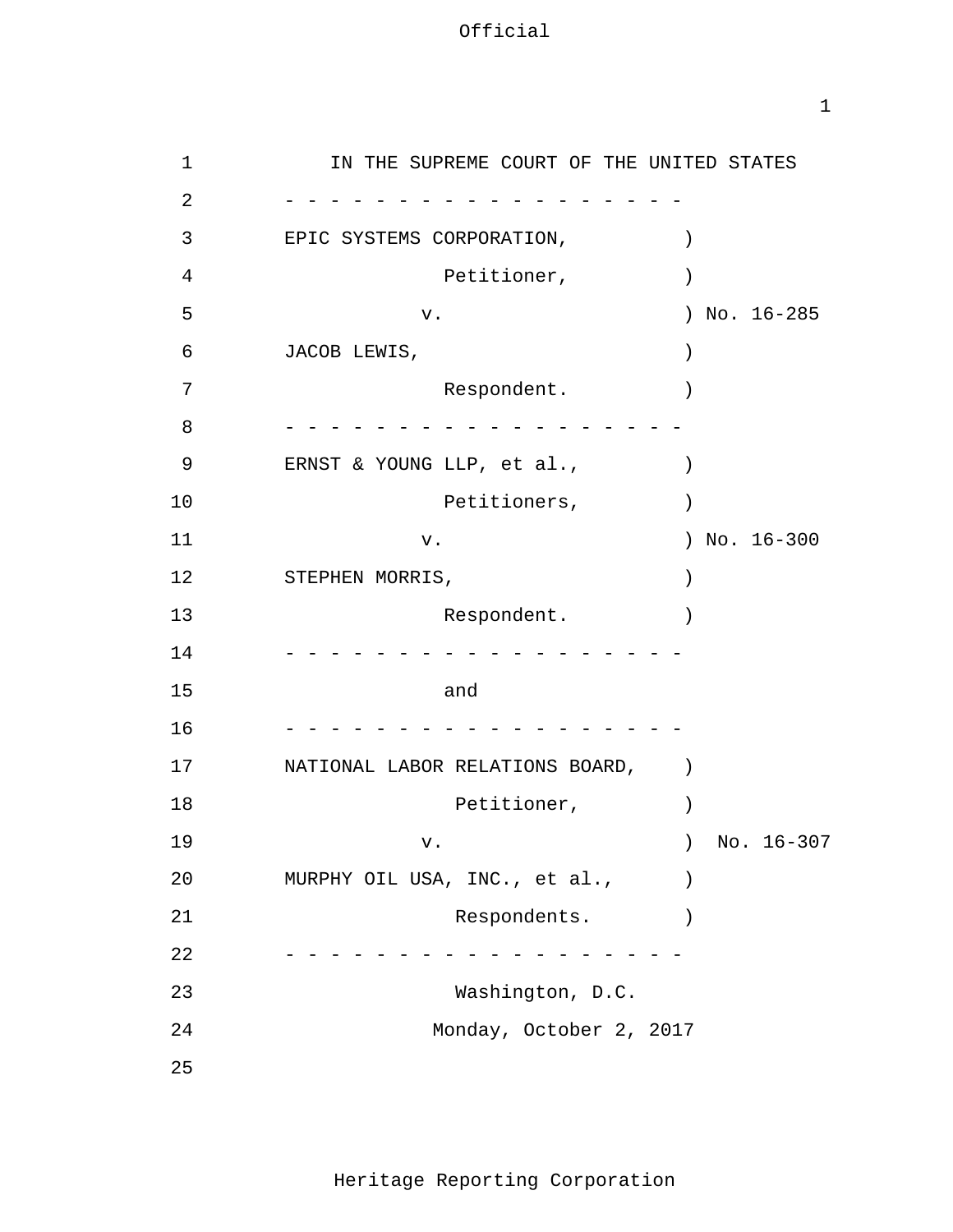Official

| 1  | The above-entitled matter came on               |
|----|-------------------------------------------------|
| 2  | for oral argument before the Supreme Court of   |
| 3  | the United States at 10:06 a.m.                 |
| 4  |                                                 |
| 5  | APPEARANCES:                                    |
| 6  | PAUL D. CLEMENT, Washington, D.C.; on behalf of |
| 7  | the Petitioners in Nos. 16-285 and 16-300       |
| 8  | JEFFREY B. WALL, Principal Deputy Solicitor     |
| 9  | General, Department of Justice, Washington,     |
| 10 | D.C.; for United States as amicus curiae,       |
| 11 | supporting the Petitioners in Nos. 16-285 and   |
| 12 | 16-300, and Respondents in No. 16-307           |
| 13 | RICHARD F. GRIFFIN, JR., Washington, D.C.; on   |
| 14 | behalf of the Petitioner in No. 16-307          |
| 15 | DANIEL R. ORTIZ, Charlottesville, Virginia; on  |
| 16 | behalf of the Respondents in Nos. 16-285 and    |
| 17 | $16 - 300$                                      |
| 18 |                                                 |
| 19 |                                                 |
| 20 |                                                 |
| 21 |                                                 |
| 22 |                                                 |
| 23 |                                                 |
| 24 |                                                 |
| 25 |                                                 |

2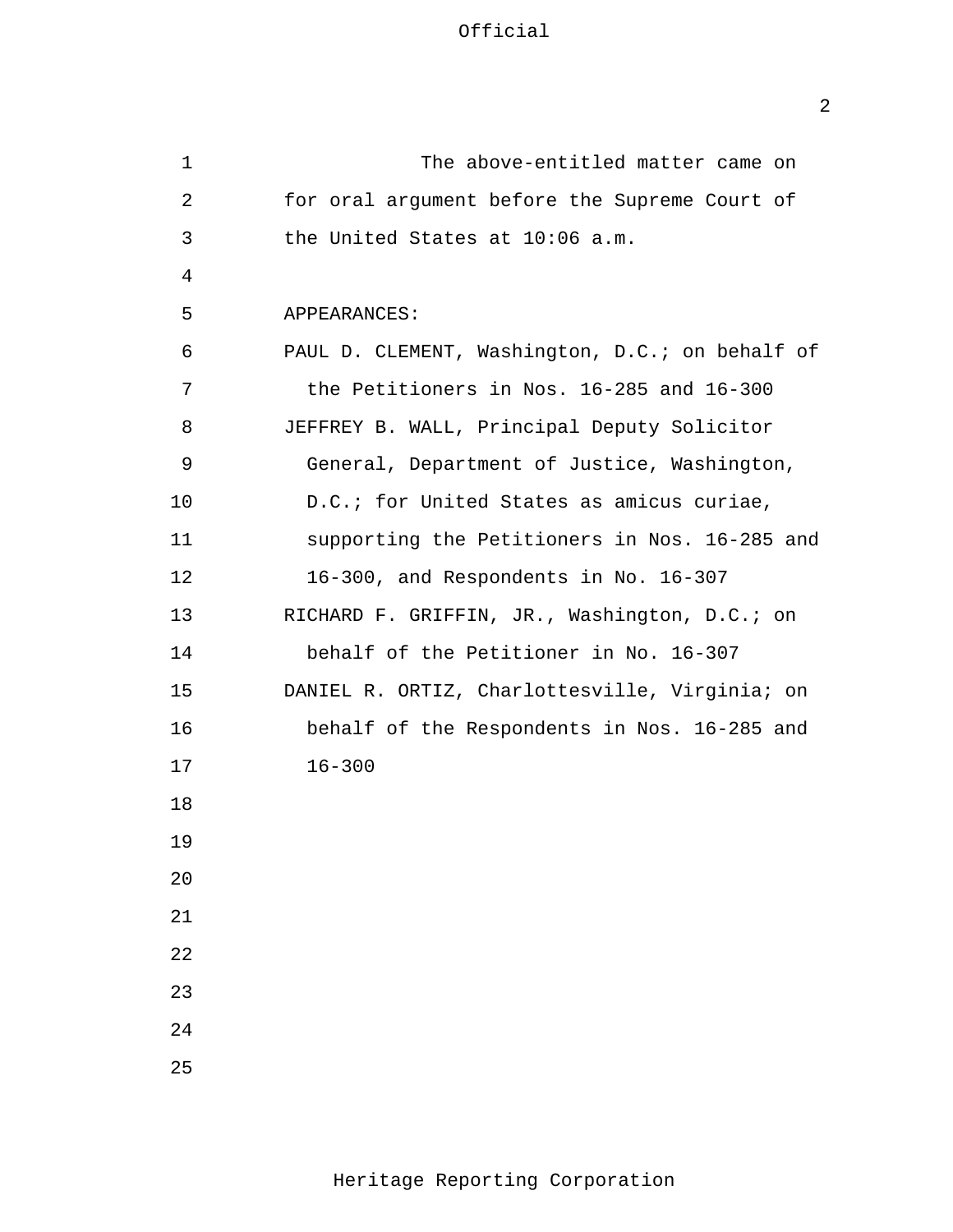1 2 3 4 5 6 7 8 9 10 11 12 13 14 15 16 17 18 19 20 21 22 23 24 25 C O N T E N T S ORAL ARGUMENT OF: PAGE: PAUL D. CLEMENT, ESQ, On behalf of Petitioners in Nos. 16-285 and 16-300 4 ORAL ARGUMENT OF: JEFFREY B. WALL, ESQ., For United States, as amicus curiae, Supporting Petitioners in Nos. 16-285 and 16-300, and Respondents in No. 16-307 21 ORAL ARGUMENT OF: RICHARD F. GRIFFIN, JR., ESQ. On behalf of Petitioner, acting as Respondent in No. 16-307 34 ORAL ARGUMENT OF: DANIEL R. ORTIZ, ESQ. On behalf of Respondents in Nos. 16-285 and 16-300 55 REBUTTAL ARGUMENT OF: PAUL D. CLEMENT, ESQ. On behalf of Petitioners in Nos. 16-285 and 16-300 66

3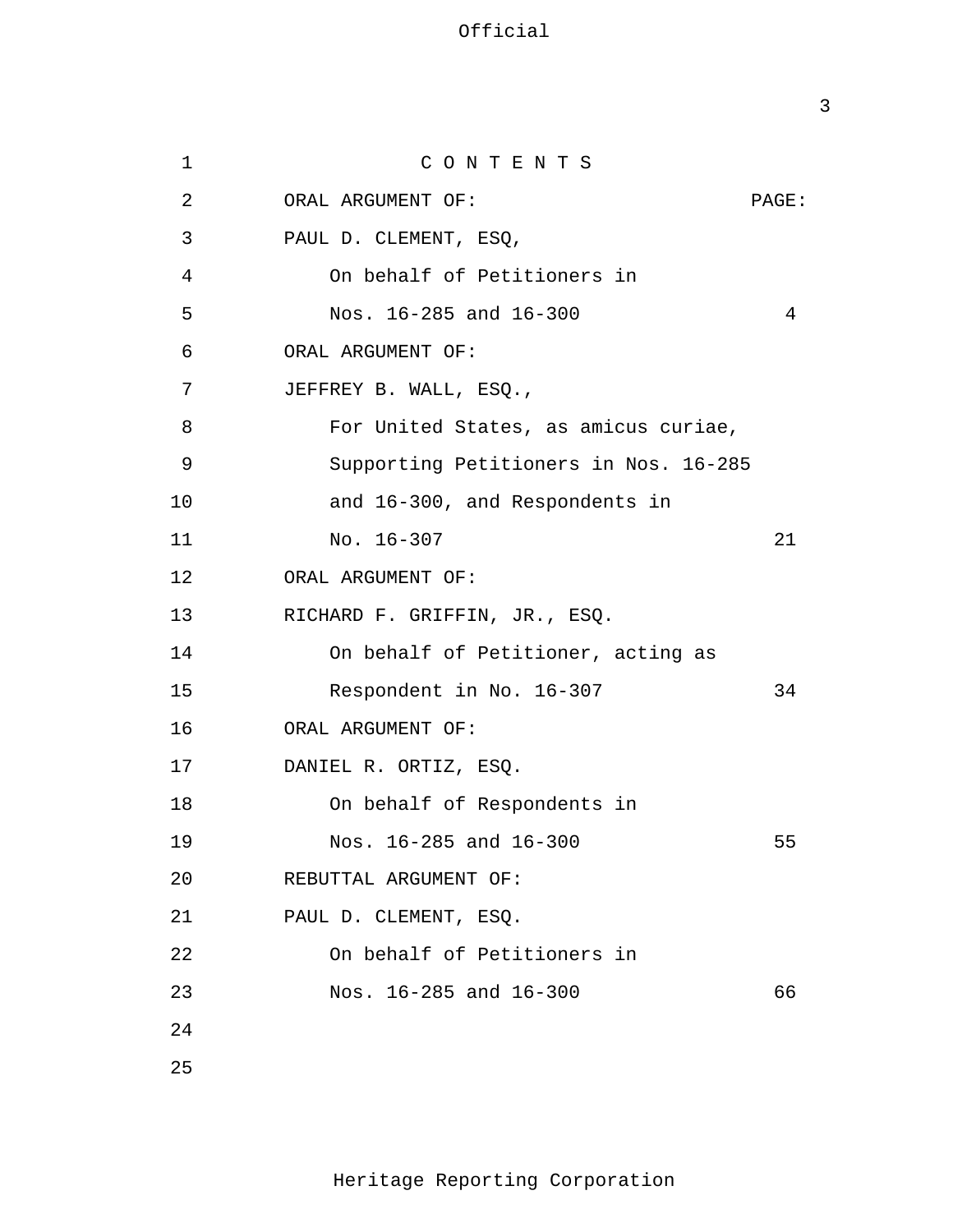Official

4

| $\mathbf 1$ | PROCEEDINGS                                        |
|-------------|----------------------------------------------------|
| 2           | (10:06 a.m.)                                       |
| 3           | CHIEF JUSTICE ROBERTS: We'll hear                  |
| 4           | argument first this term in Case 16-285, Epic      |
| 5           | Systems Corporation versus Lewis, and the          |
| 6           | consolidated cases.                                |
| 7           | Mr. Clement.                                       |
| 8           | ORAL ARGUMENT OF PAUL D. CLEMENT, ESQ,             |
| 9           | ON BEHALF OF PETITIONERS IN NOS. 16-285 AND 16-300 |
| 10          | MR. CLEMENT: Mr. Chief Justice, and                |
| 11          | may it please the Court:                           |
| 12          | Respondents claim that arbitration                 |
| 13          | agreements providing for individual arbitration    |
| 14          | that would otherwise be enforceable under the      |
| 15          | FAA are nonetheless invalid by operation of        |
| 16          | another federal statute.                           |
| 17          | This Court's cases provide a well-trod             |
| 18          | path for resolving such claims. Because of the     |
| 19          | clarity with which the FAA speaks to enforcing     |
| 20          | arbitration agreements as written, the FAA will    |
| 21          | only yield in the face of a contrary               |
| 22          | congressional command and the tie goes to          |
| 23          | arbitration. Applying those principles to          |
| 24          | Section 7 of the NLRA, the result is clear that    |
| 25          | the FAA should not yield.                          |

Heritage Reporting Corporation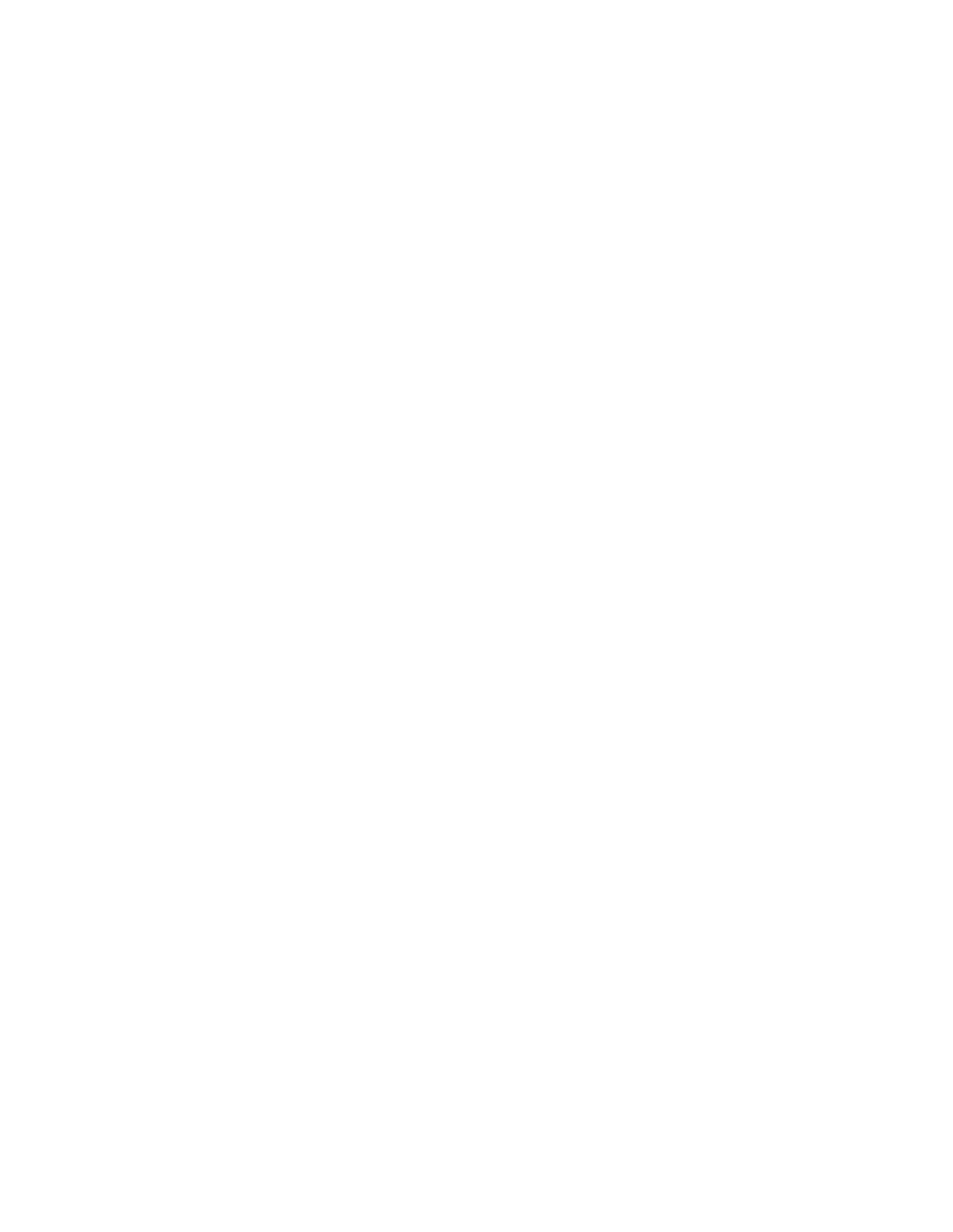40

| 1  | JUSTICE GINSBURG: In that event, you            |
|----|-------------------------------------------------|
| 2  | would --                                        |
| 3  | JUSTICE KENNEDY: -- much of an                  |
| 4  | advantage.                                      |
| 5  | JUSTICE GINSBURG: You would have a              |
| 6  | judicial forum, if the employer doesn't want    |
| 7  | arbitration. In fact --                         |
| 8  | JUSTICE KENNEDY: I fully understand             |
| 9  | that. But the point is you're saying that the   |
| 10 | employers are now constrained in the kind of    |
| 11 | arbitration agreements they can have.           |
| 12 | MR. GRIFFIN: They're -- they're                 |
| 13 | constrained with respect to limiting employees' |
| 14 | ability to act concertedly in the same way      |
| 15 | that, from the beginning of the National Labor  |
| 16 | Relations Act, individual agreements could not  |
| 17 | be used to require employees to proceed         |
| 18 | individually in dealing with their employers on |
| 19 | terms and conditions.                           |
| 20 | JUSTICE GINSBURG: What about the                |
| 21 | position that the Board -- I think both         |
| 22 | Mr. Clement and Mr. Wall emphasized that for 70 |
| 23 | odd years, the Board was not taking the         |
| 24 | position that it is now taking, that it was not |
| 25 | objecting to bilateral one-on-one arbitration.  |

Heritage Reporting Corporation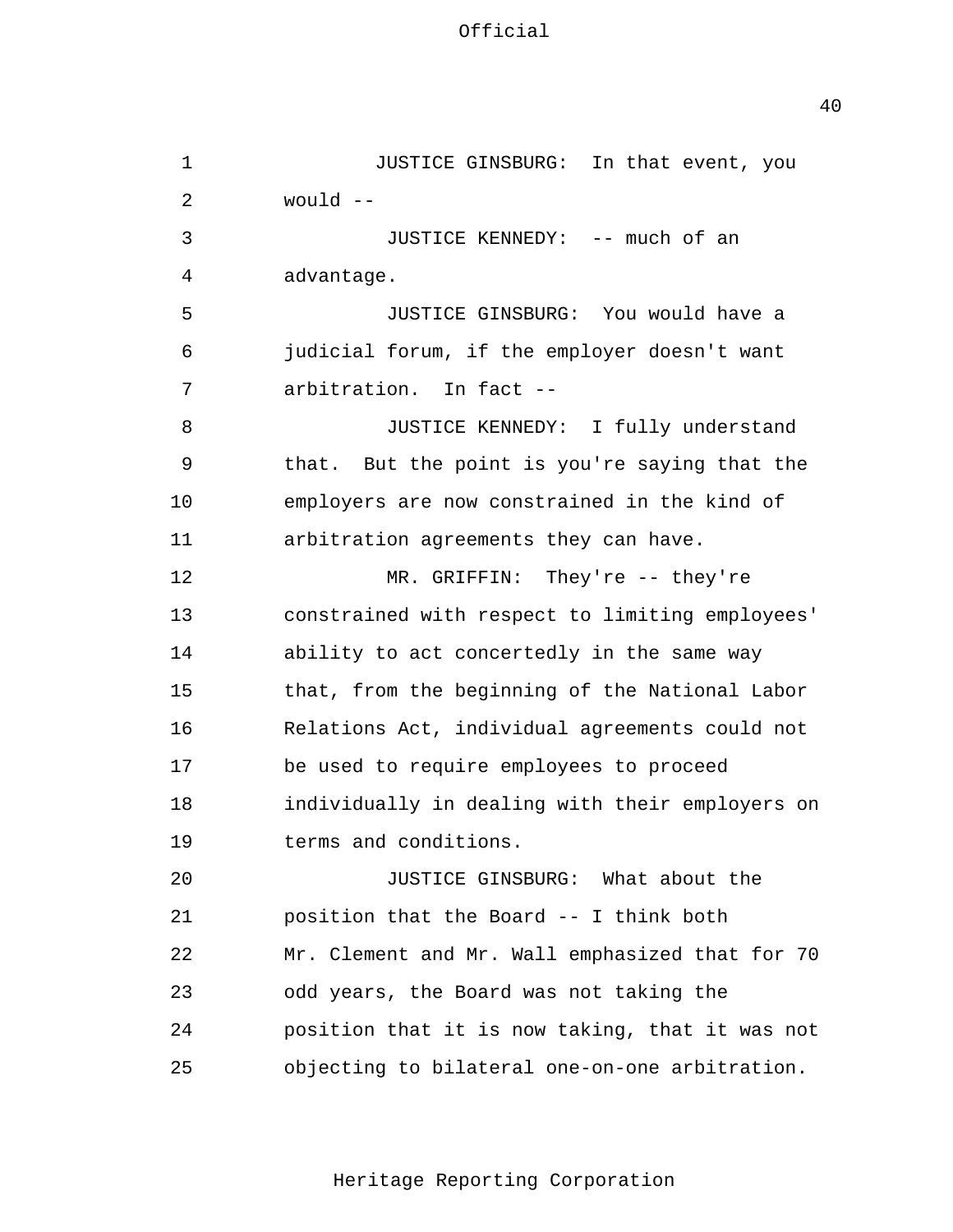1 2 3 4 5 6 7 8 9 10 11 12 13 14 15 16 17 18 19  $2.0$ 21 22 23  $2.4$ 25 MR. GRIFFIN: Well, with due respect to my colleagues, that's an inaccurate summary of the Board's precedent, Your Honor. The Board's precedent has always said that individual agreements that require employees to individually waive their right to proceed collectively are violations of the National Labor Relations Act. That's what this Court held in 1940 in National Licorice. JUSTICE GINSBURG: What do you do with the GC's -- the general counsel memorandum that said you can waive the right to file a collective lawsuit? MR. GRIFFIN: With all due respect to the general counsel at the time, that memorandum was never adopted by the Board as the law of the Board and, in fact, was explicitly rejected in the Horton decision and subsequently in Murphy Oil. JUSTICE ALITO: Well, I'm curious about the -- the point that has been made that the Board doesn't allow class proceedings. There must be a reason -- you must have some explanation for how that can be reconciled with your -- your position, but I'd like to know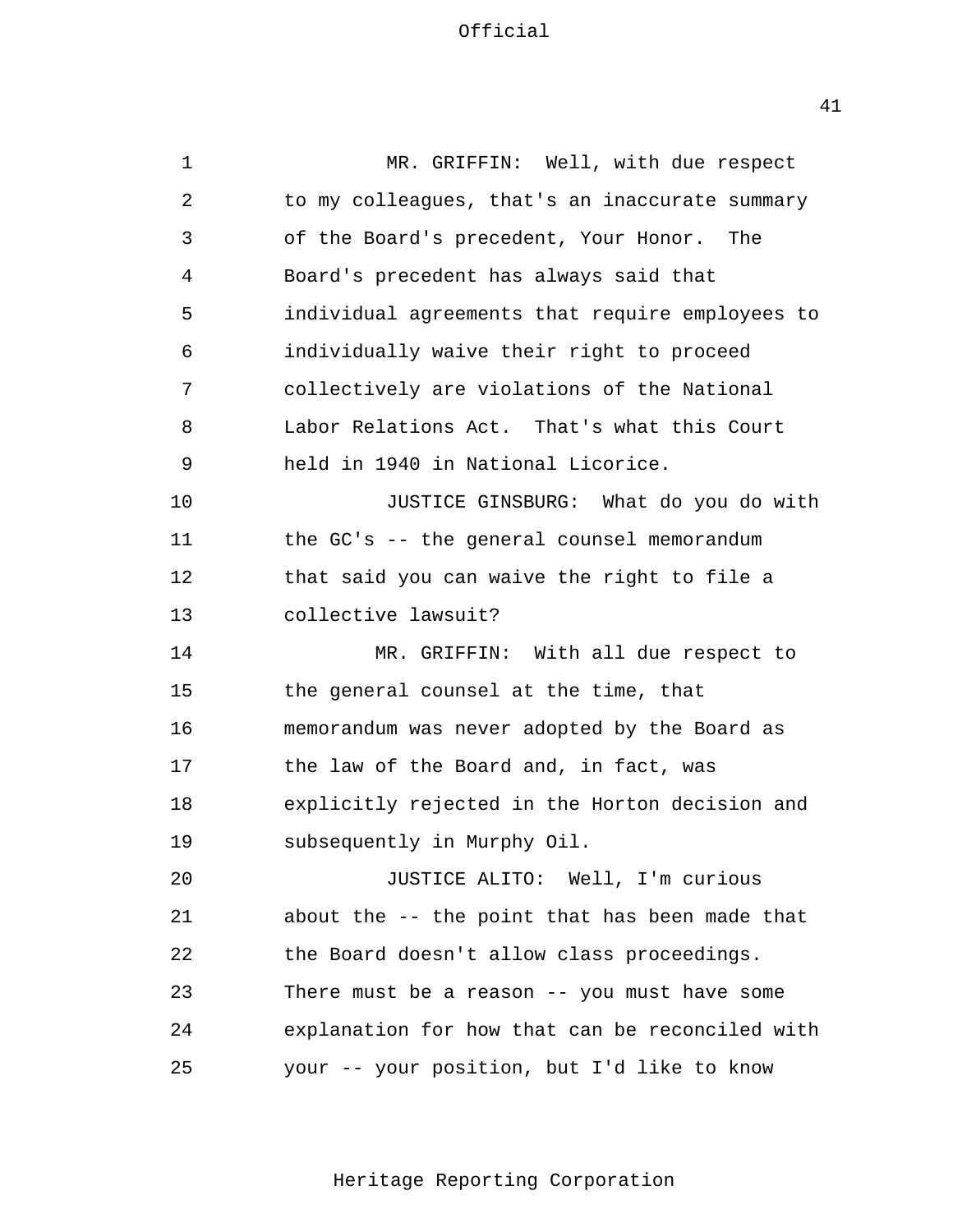1 2 3 4 5 6 7 8 9 10 11 12 13 14 15 16 17 18 19  $2.0$ 21 22 23  $2.4$ 25 what it is. MR. GRIFFIN: Well, it's a misnomer to say that the Board doesn't allow class proceedings, Your Honor. The way a proceeding under the National Labor Relations Act works is the Board doesn't have any independent investigatory authority or ability to initiate suits on its own. What happens is charges are filed. Those charges are filed by employers, employees, individuals -- they could be filed by a group of as many employees as you want. The general counsel of the Board acting through the regions decides whether or not to pursue the complaint, and then the general counsel proceeds in the public interest to litigate the case administratively. So it's not the type of proceeding that -- that lends itself to the concept of class actions, but it doesn't stop as many employees as want to. And, in fact, frequently the union will be filing a charge that's a representative charge in very much the same way that a class representative would be pursuing a class action in court.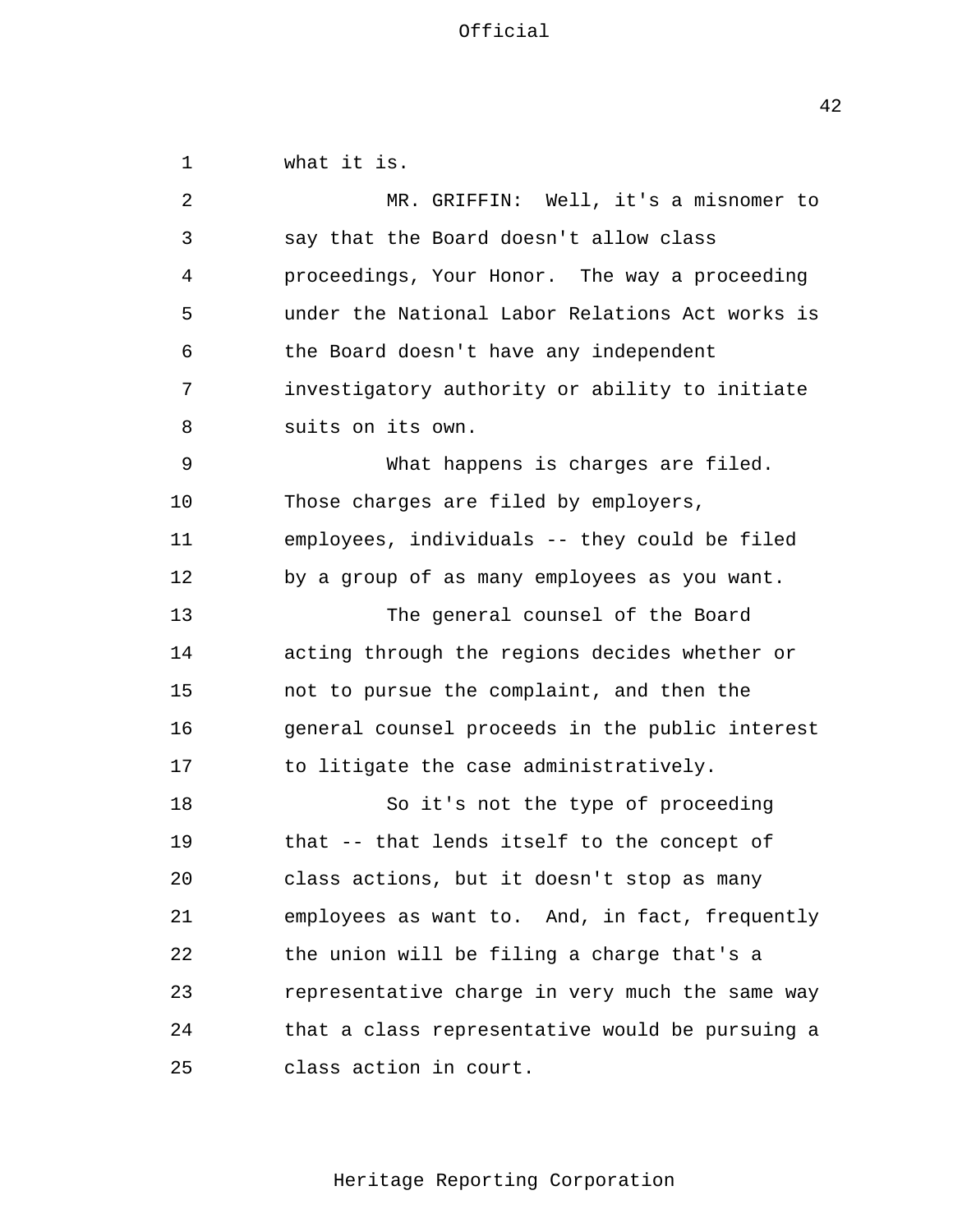1 2 3 4 5 6 7 8 9 10 11 12 13 14 15 16 17 18 19 20 21 22 23  $2.4$ 25 JUSTICE ALITO: And the other question I have is, how do you draw a distinction between a -- an agreement precluding class arbitration and all of the other Rules of Civil Procedure that limit the ability of employees to engage in collective litigation? MR. GRIFFIN: Well, here -- here, Your Honor, we  $--$  we actually have agreement with  $-$ with the other side. The Board's rule does not require any modification to the class procedures in court. What the Board's rule says is you can't preclude people from proceeding jointly by virtue of an unlawful agreement imposed upon them by their employer. JUSTICE ALITO: Well, wait a minute. Why -- you say that -- what is the scope of the -- of the right to engage in concerted activity? Why -- if that's the case, why would it not abrogate any limitation in the rules of procedure that predated the enactment of that? MR. GRIFFIN: Well, the -- the Board's position, Your Honor, is - JUSTICE ALITO: Well, I want to - MR. GRIFFIN: -- is the employees have to take these -- these provisions as they find

Heritage Reporting Corporation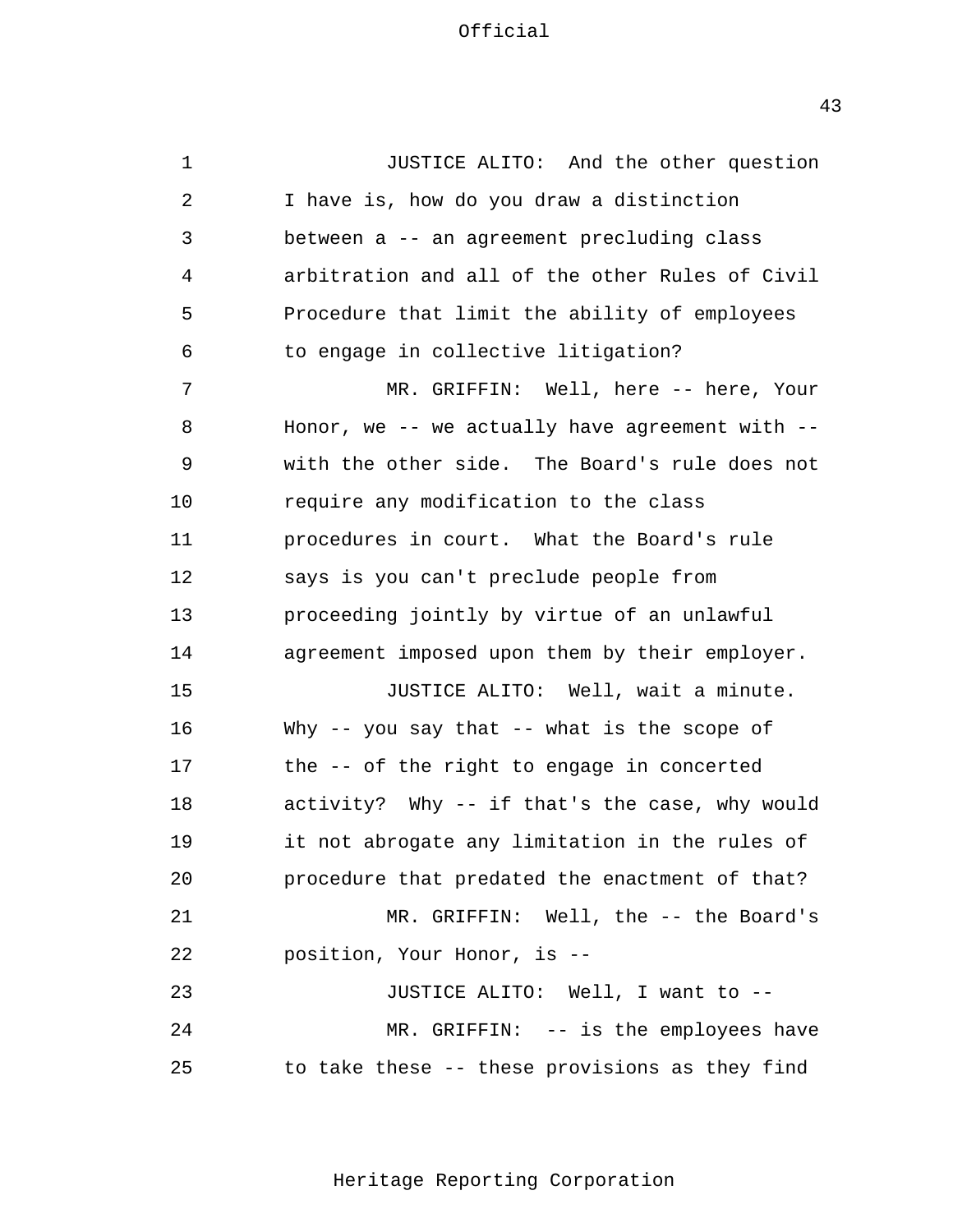1 2 3 4 5 6 7 8 9 10 11 12 13 14 15 16 17 18 19 20 21 22 23 them. So I'll give you an example. In your -- in this Court's decision in Washington Aluminum, there were a group of employees who were faced with a frigid workplace. In response to those conditions, they walked out. That was in 19-- and that activity was held to be protected. That was in 1962. Subsequently, in 1970, the Occupational Safety and Health Act was passed. After the Occupational Safety and Health Act was passed, people had a choice. They could either walk out if they were faced with unsafe conditions, or they could jointly file a petition or a claim or a complaint with OSHA. That was a subsequently enacted provision that allowed employees to choose a different path to address their workplace terms and conditions of employment. The same is true with the subsequently enacted rules, whether it's 216(b) of the Fair Labor Standards Act, whether it's Rule 23 of the Federal Rules of Civil Procedure. These

 $2.4$ 25 are all means and mechanisms that were adopted subsequently that employees can choose to use

Heritage Reporting Corporation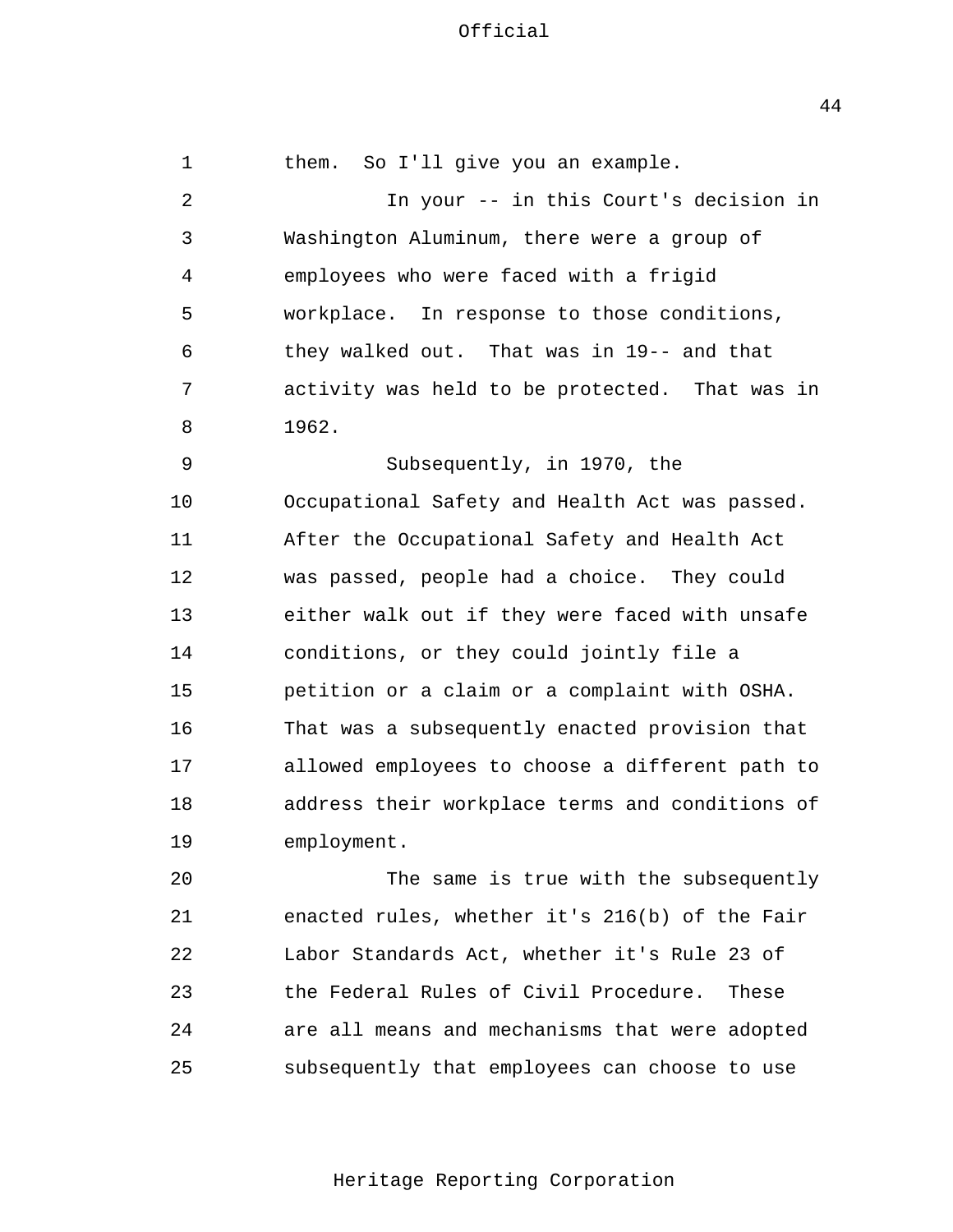| $\mathbf{1}$   | if they're available. Our position is the only  |
|----------------|-------------------------------------------------|
| $\overline{a}$ |                                                 |
| 3              | JUSTICE ALITO: So -- so is the                  |
| 4              | argument is that the -- that the -- that        |
| 5              | restrictions in Rule 23 abrogate Rule --        |
| 6              | Section 7 because they were enacted later?      |
| 7              | MR. GRIFFIN: No, that's not it at               |
| 8              | all, Your Honor.                                |
| 9              | JUSTICE ALITO: Well, then I don't               |
| 10             | understand your answer.                         |
| 11             | MR. GRIFFIN: The $-$ - the answer is            |
| 12             | people who have Section 7 rights are just like  |
| 13             | any other plaintiff and the requirements of     |
| 14             | Rule 23 with respect to numerosity or           |
| 15             | typicality are --                               |
| 16             | JUSTICE KAGAN: Mr. Griffin, is this             |
| 17             | one way to think about the question? Of         |
| 18             | course, Section 7 doesn't extend to the ends of |
| 19             | the Earth. If there are three employees who go  |
| 20             | out jointly rioting in the streets, they run up |
| 21             | against anti-riot laws and they go to jail just |
| 22             | like everybody else.                            |
| 23             | What Section 7 does and what Section 8          |
| 24             | does is to establish a set of rules that deal   |
| 25             | with how employers can deal with employees.     |

Heritage Reporting Corporation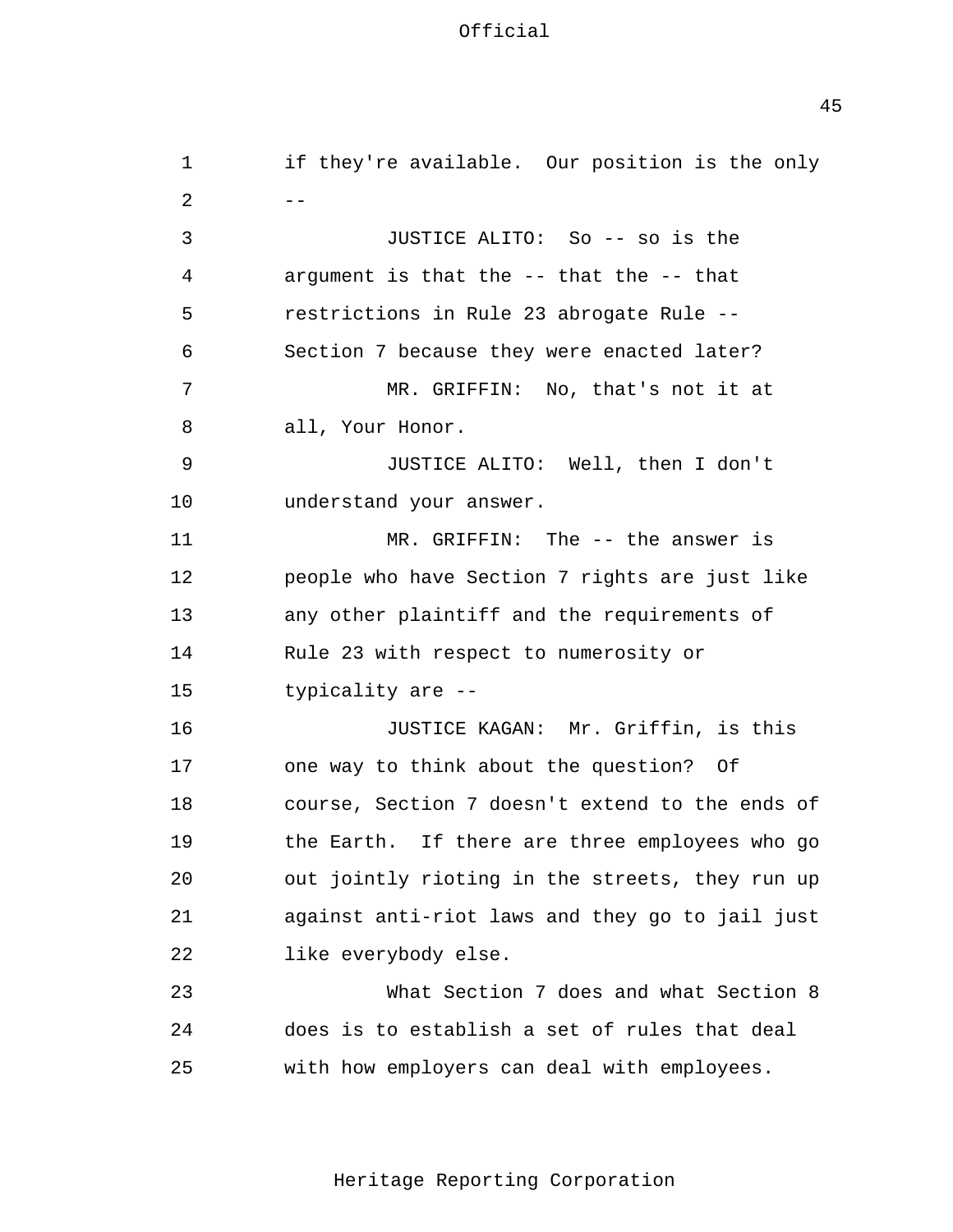1 2 3 4 5 6 7 8 9 10 11 12 13 14 15 16 17 18 19 20 21 22 23 24 25 And one of the things that Section 7 and Section 8 say in concert, if you will, is that employers can't demand as conditions of employment the waivers of concerted rights. And that's all you're saying here. MR. GRIFFIN: That's -- that's entirely correct, Your Honor. And -- and specifically Section 8(a)(1) prohibits interference with the employees' exercise of their rights - JUSTICE BREYER: You think all the rules apply. The rules of the forums apply. MR. GRIFFIN: Absolutely. JUSTICE BREYER: And both sides are in agreement on that. MR. GRIFFIN: Yes. JUSTICE BREYER: The question is whether you can resort to -- can they stop you from resorting to administrative and judicial forums? MR. GRIFFIN: That's correct, Your Honor. JUSTICE BREYER: And in grievance arbitration, by the way, how -- I just wonder, because that's very common. Are there

Heritage Reporting Corporation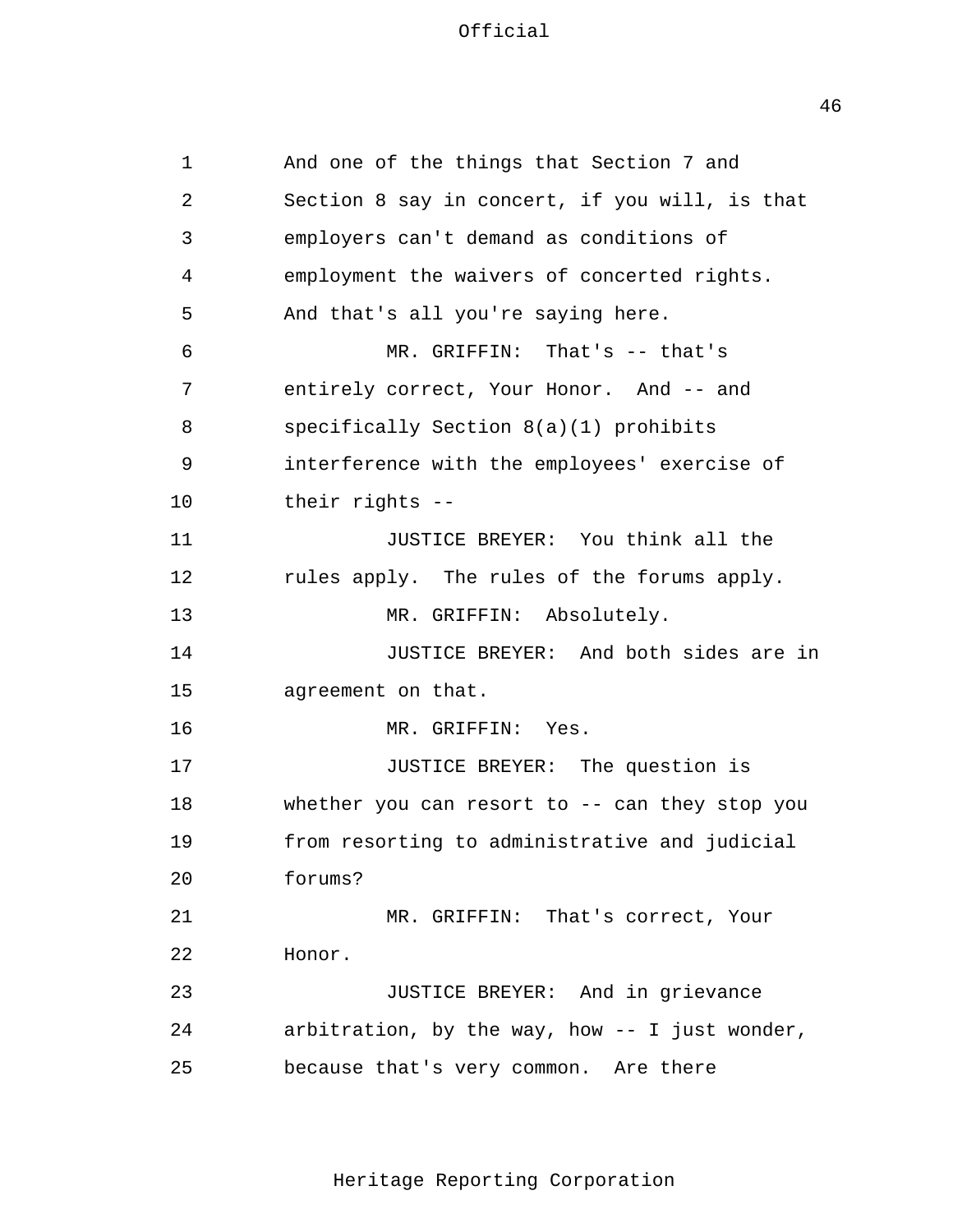1 2 3 4 5 6 7 8 9 10 11 12 13 14 15 16 17 18 19 20 21 22 23  $2.4$ 25 instances where -- there will probably be a worker representative going to the employer, but are there instances where the grievance is a grievance that is shared by people, but not perfectly shared, so Jones, Smith, and Brown will go to the representative and say, representative, please let's go before the arbitrator, and you represent all three? MR. GRIFFIN: Certainly, Your Honor, there are many instances where the union will take a grievance with respect to overtime that's not paid to multiple people on the same shift. This Court's decisions with respect to the Steelworkers Trilogy all involve arbitration situations that involve multiple parties' representative. CHIEF JUSTICE ROBERTS: Let's say the arbitral forum says -- the rules of the arbitral forum says you can proceed individually, but you can -- and you can proceed collectively, but only if the class represents more than 50 people. Is that all right under your theory? MR. GRIFFIN: That's a rule of the

Heritage Reporting Corporation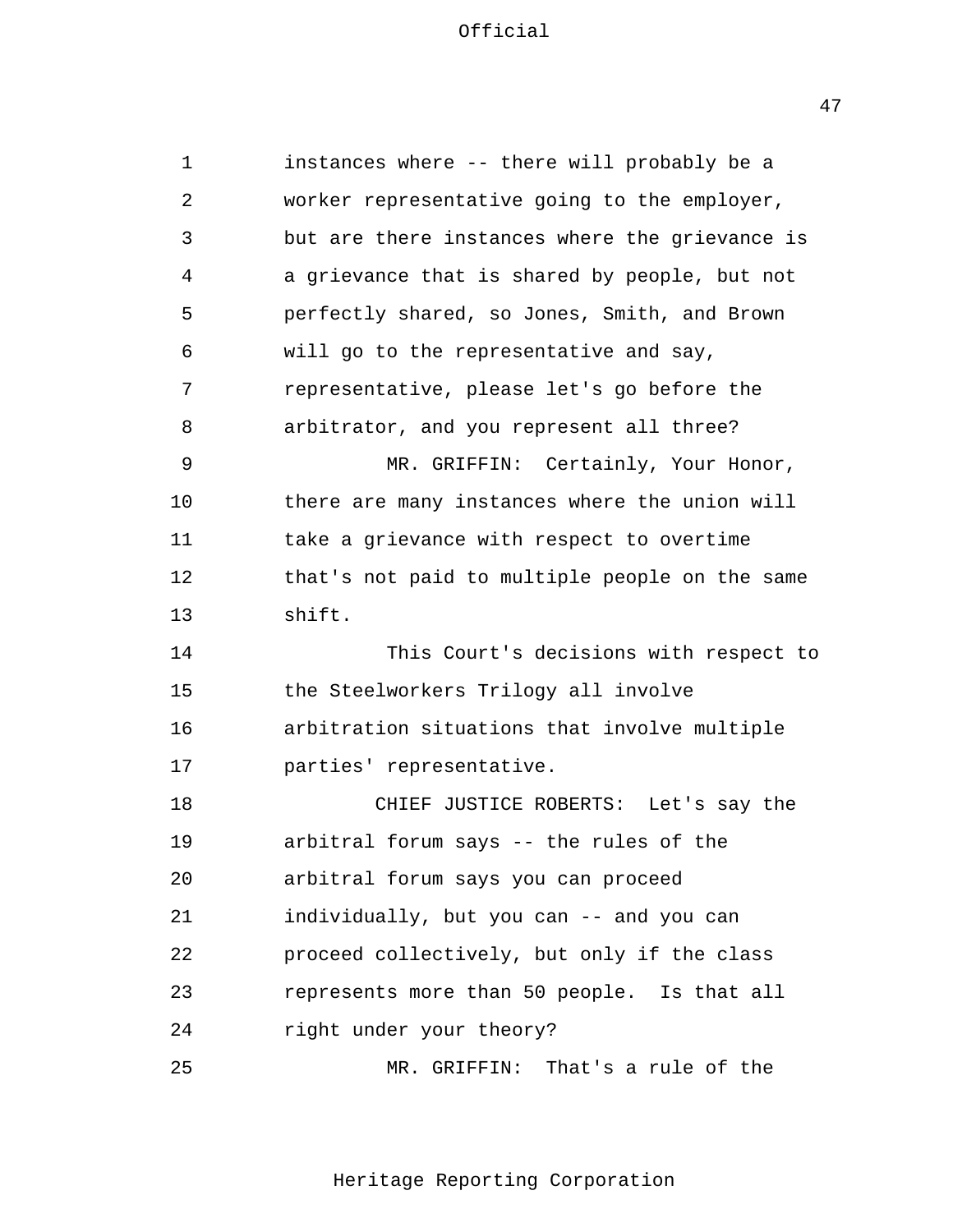1 2 3 4 5 6 7 8 9 10 11 12 13 14 15 16 17 18 19  $2.0$ 21 22 23  $2.4$ 25 arbitral forum, and the employee takes the rules of the forum as they find them. CHIEF JUSTICE ROBERTS: So you have a right to act collectively, but only if there are 51 or more of you? MR. GRIFFIN: What -- no, Your Honor. What you have an opportunity to do is to try and utilize the rules that are available in the forum without the employer intervening through a -- a prohibition that's violative of Section 7. JUSTICE KENNEDY: No, the hypothetical -- and the Chief can protect his own question -- the hypothetical is the contract says you have to have 50. MR. GRIFFIN: Oh, I understood -- I'm sorry. I misunderstood --JUSTICE KENNEDY: That's my understanding of the question. MR. GRIFFIN: Well, I misunderstood the question. I thought we were talking about the arbitral forum itself has rules - CHIEF JUSTICE ROBERTS: Yes. MR. GRIFFIN: -- as opposed to the arbitration agreement between the parties.

Heritage Reporting Corporation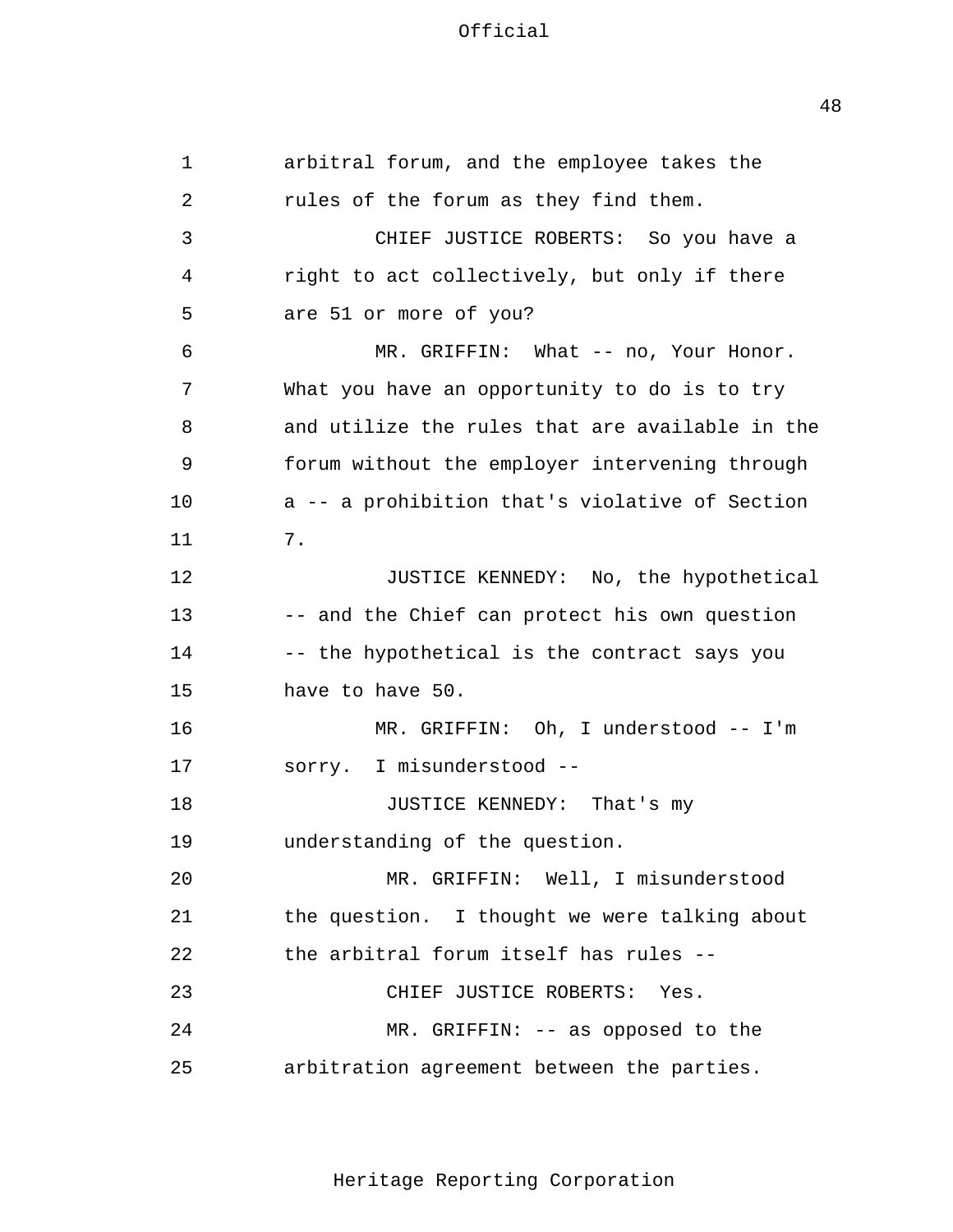1 2 3 4 5 6 7 8 9 10 11 12 13 14 15 16 17 18 19 20 21 22 23  $2.4$ 25 CHIEF JUSTICE ROBERTS: No, the arbitral forum has rules, just like the Federal Rules of Civil Procedure. And what you're saying is, well, once you get into federal court, of course you've got to follow the rules of the forum. And we have arbitral forums as well, and I'm just saying - MR. GRIFFIN: And I'm saying that those rules are equivalent, that you take the employee takes the rules of the forum as they find them. What is prohibited here under the National Labor Relations Act is an agreement by the employer that's imposed that limits the employee's right to take the rules as the - CHIEF JUSTICE ROBERTS: Okay. Maybe I'm not understanding. MR. GRIFFIN: So it would be okay if the forum said that. CHIEF JUSTICE ROBERTS: Yes. MR. GRIFFIN: It's not okay if there's an agreement between the employer and the employee that limits their right to proceed. CHIEF JUSTICE ROBERTS: So -- so all the employer -- well, and why can the arbitral

Heritage Reporting Corporation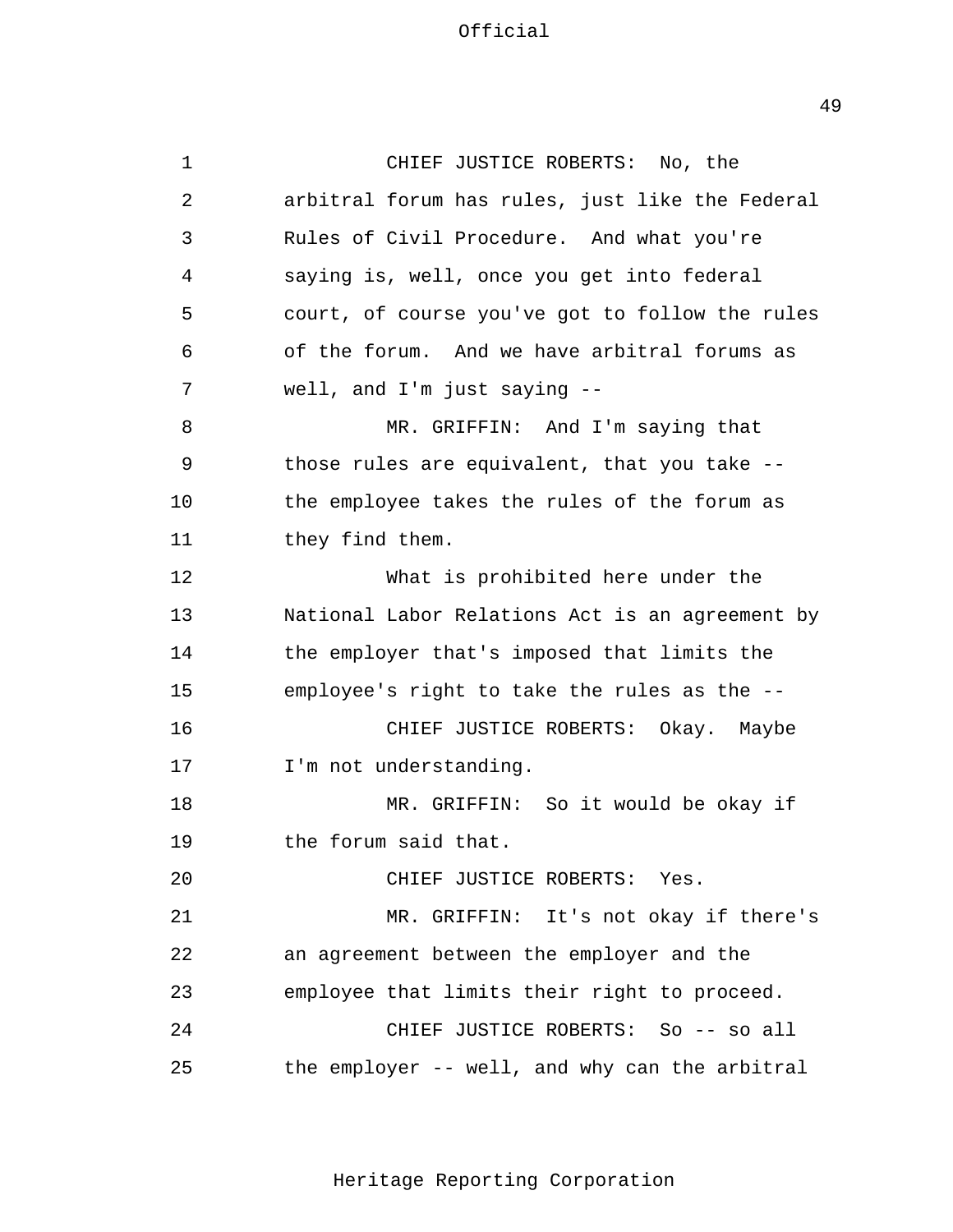1 2 3 4 5 6 7 8 9 10 11 12 13 14 15 16 17 18 19  $2.0$ 21 22 23  $2.4$ 25 forum enforce the rule that says, basically, you cannot act collectively if it's fewer than 50 people? MR. GRIFFIN: Because the prohibition in the National Labor Relations Act in Section 8(a)(1) runs to employer interference restraint or coercion with respect to the rules, with respect to exercise of the rights under Section 7. It doesn't say anything --CHIEF JUSTICE ROBERTS: Okay. So the employer has to say - MR. GRIFFIN: -- about the forum's involvement. CHIEF JUSTICE ROBERTS: Well, but most arbitration agreements tell you what the forum is, whether it's the AAA or something else. So, if the employer/employee agreement says you shall arbitrate this under this particular arbitration forum, and those rules say we're -- we'll do collective arbitration, but only if you have more than 51 people because we think it's more efficient to have a smaller number arbitrate individually, that would be okay under your position? MR. GRIFFIN: Yes, Your Honor.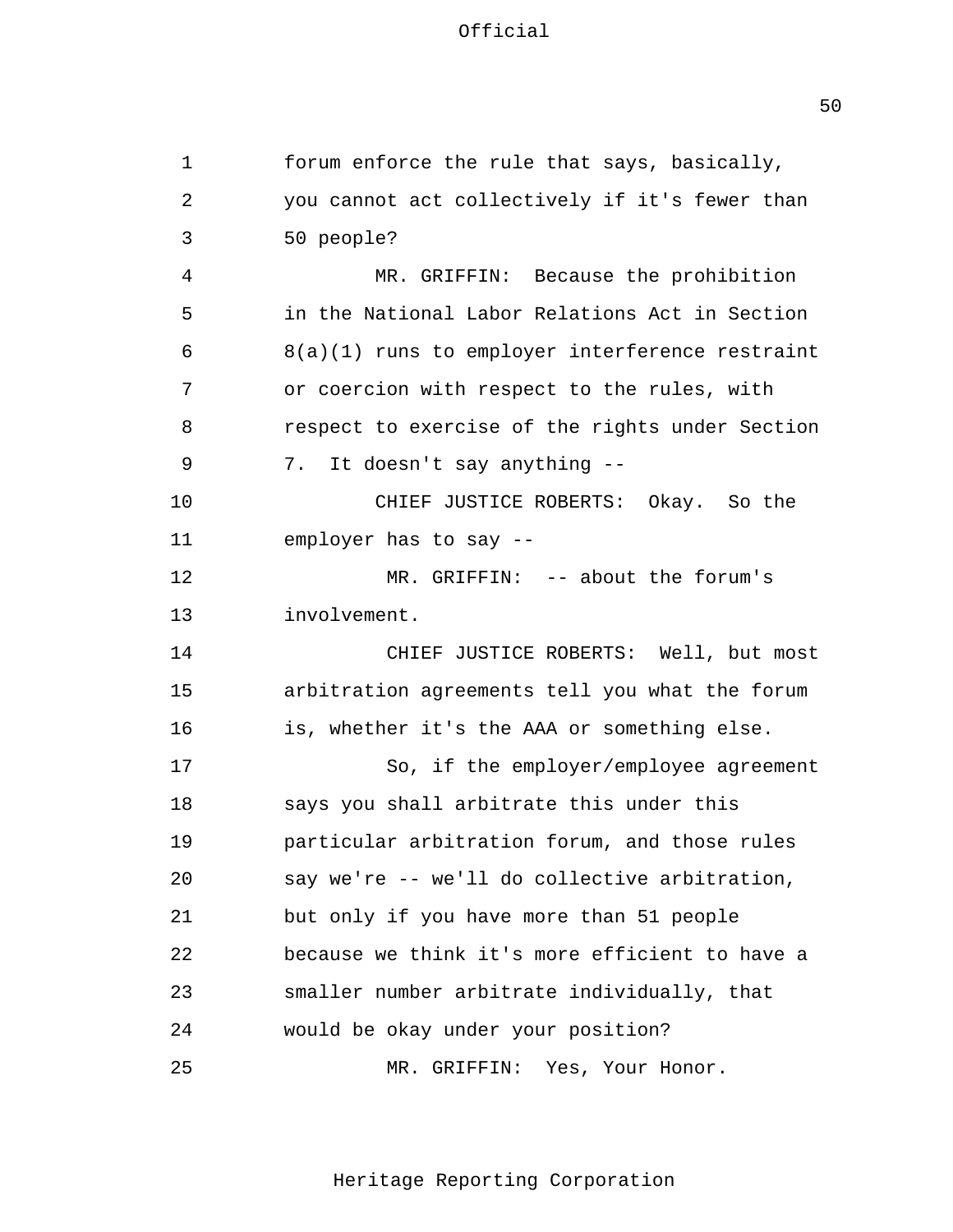1 2 3 4 5 6 7 8 9 10 11 12 13 14 15 16 17 18 19  $2.0$ 21 22 23  $2.4$ 25 JUSTICE ALITO: And what if the rules of the arbitral forum say no class arbitration? MR. GRIFFIN: Your Honor, it would be -- it would be just as though, in the analogous circumstances, Congress said there were to be no class actions in court. The employee -- our position is that the employee's right to proceed is -- is in the forum under the rules of the forum. If anything is prohibited - JUSTICE ALITO: If that's the -- if that's the -- if that's the rule, you have not achieved very much because, instead of having an agreement that says no class, no class action, no class arbitration, you have an agreement requiring arbitration before the XYZ arbitration association, which has rules that don't allow class arbitration. MR. GRIFFIN: Well, the provisions of the National Labor Relations Act run to prohibitions against employer restraint - JUSTICE GINSBURG: Is that -- is that -- is there any arbitral forum -- I know the AAA allows class arbitration. MR. GRIFFIN: The -- the National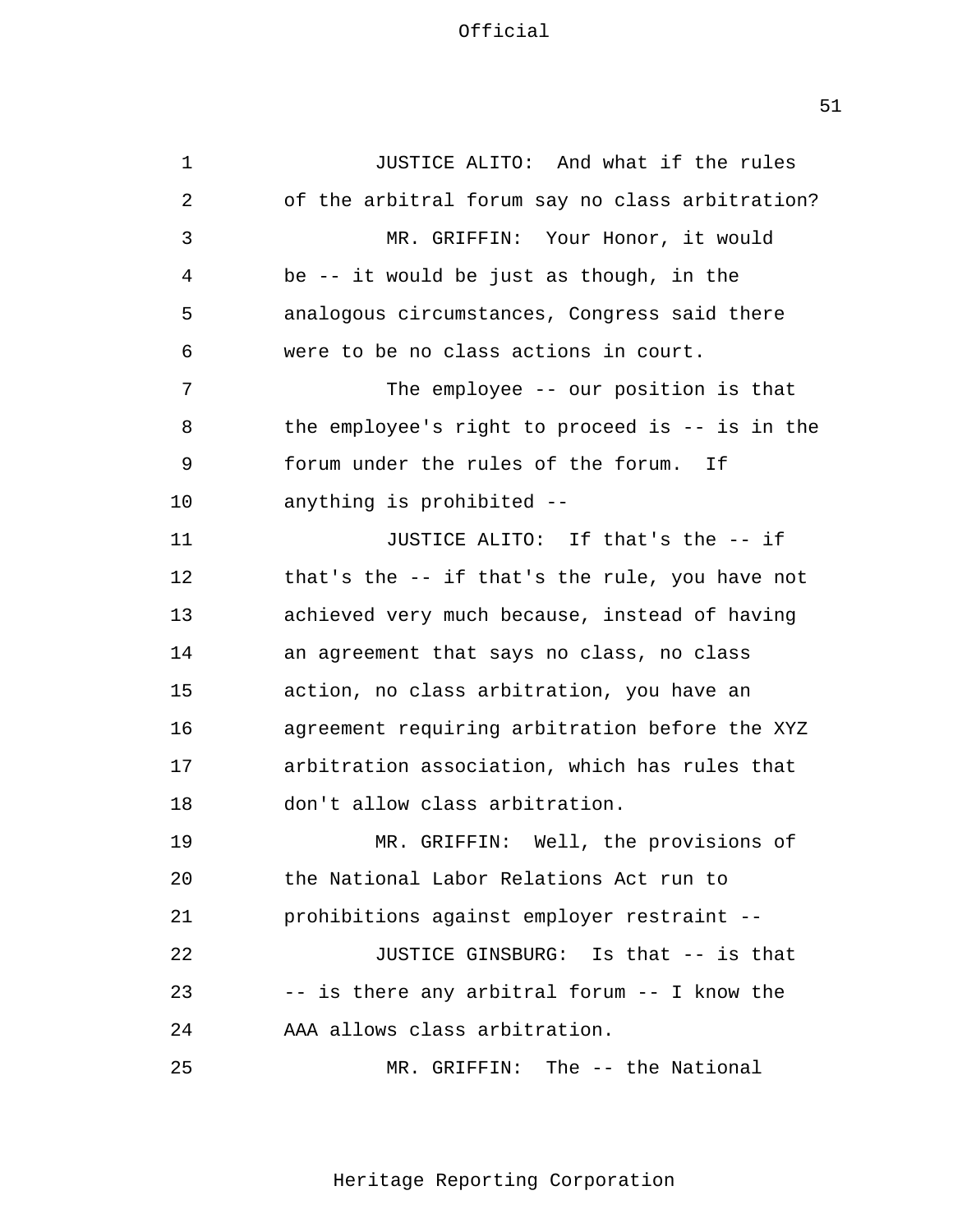opt-in class proceeding, that right can be 1 2 3 4 5 6 7 8 9 10 11 12 13 14 15 16 17 18 19 20 21 22 23 24 25 Academy of Arbitrators filed a brief -- amicus brief in this case, Your Honor, supporting the position that the Board took in Murphy Oil, and it addresses the circumstances under which, in both labor arbitration and employment arbitration, employees are able to proceed in joint collective representative actions. JUSTICE GINSBURG: There's one anomaly here, and I think you agreed that the Fair Labor Standards Act, where the substantive right comes from - MR. GRIFFIN: That's correct. JUSTICE GINSBURG: -- that under the Fair Labor Standards Act, which provides for an waived. MR. GRIFFIN: Well, Your Honor, we -- we don't agree with respect to employees who have National Labor Relations Act rights, who also have FLSA rights, that there can be a waiver of the right to proceed jointly. It's -- if -- if you imagine it in mathematical terms, there's a set of people who have rights under the Fair Labor Standards Act. There's a lesser included subset of people who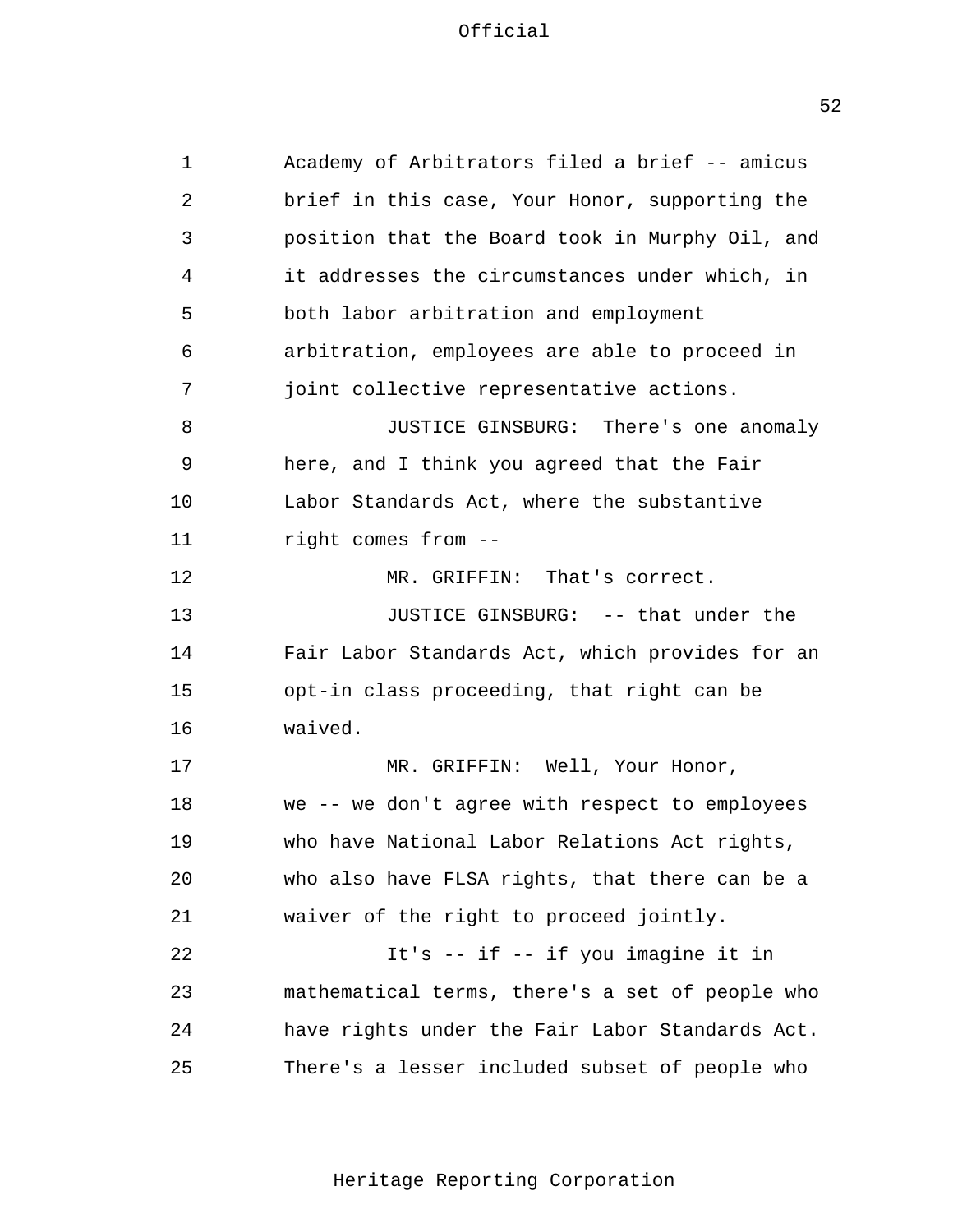1 2 3 4 5 6 7 8 9 10 11 12 13 14 15 16 17 18 19 20 21 22 23  $2.4$ 25 have rights under both the Fair Labor Standards Act and the National Labor Relations Act. And as to that lesser-included set, there's no ability to waive the right in an agreement with an employer to proceed collectively. JUSTICE KAGAN: Do you have a view, Mr. Griffin, as to whether bringing a class action is itself concerted activity by a single named plaintiff? MR. GRIFFIN: Yeah -- yes, Your Honor. That -- that law is essentially unchallenged here, and the Board's law is that, if an individual takes action to initiate, to induce, or to prepare for group action, that that is concerted activity as understood under Section 7. And -- and the Board specifically held in Murphy Oil -- and we've briefed this in our brief -- that -- that a class action fits within the notion of initiating, inducing, preparing for. In fact, the Lewis case involved an individual who filed a class action and then was joined immediately by a number of other

Heritage Reporting Corporation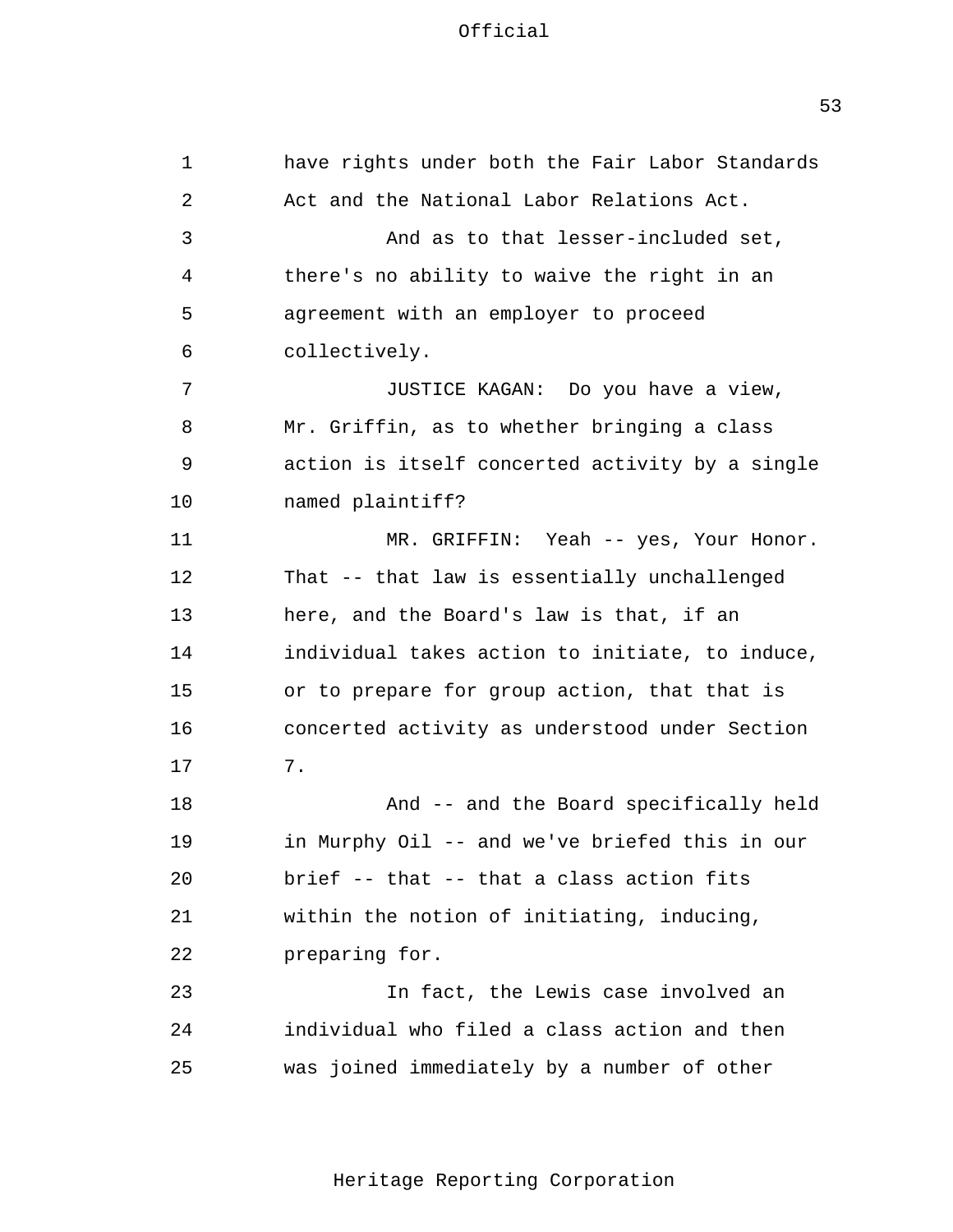1 2 3 4 5 6 7 8 9 10 11 12 13 14 15 16 17 18 19 20 21 22 23  $2.4$ 25 plaintiffs. And each of these cases involves concerted activity. There isn't a question of concert here because there were four people involved in filing the Murphy Oil action, there were two involved in -- in Morris, and, as I said, Lewis was joined by others in that action. JUSTICE SOTOMAYOR: Counselor, do you have any idea of how many union contracts provide exclusively for arbitration of disputes, individual and collective? MR. GRIFFIN: It -- it is a fairly ubiquitous term in -- in -- in union collective bargaining agreements. JUSTICE SOTOMAYOR: And so is this the unusual case where the union hasn't negotiated that kind of contract? MR. GRIFFIN: Well, this -- this involves individual employees. There's no union present in these cases, Your Honor. And pursuant to Circuit City, while there was an issue up until that point whether or not the FAA applied to employment contracts, this Court has decided that, so now, these individual cases are where they stand.

Heritage Reporting Corporation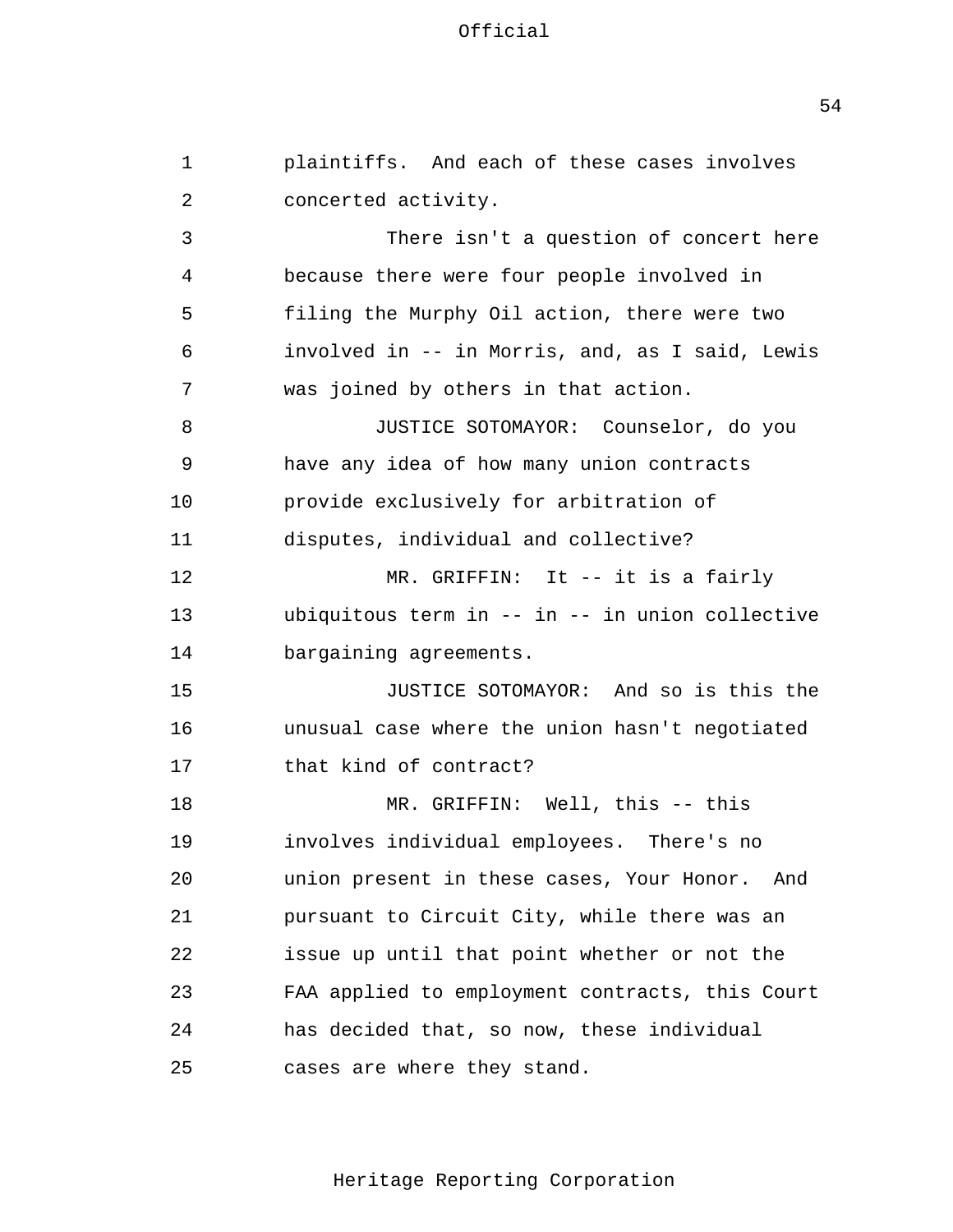1 2 3 4 5 6 7 8 9 10 11 12 13 14 15 16 17 18 19 20 21 22 23  $2.4$ 25 JUSTICE SOTOMAYOR: Involve non-union members. MR. GRIFFIN: Yes, exactly. CHIEF JUSTICE ROBERTS: Thank you, counsel. Mr. Ortiz. ORAL ARGUMENT OF DANIEL R. ORTIZ, ESQ., ON BEHALF OF RESPONDENTS IN NOS. 16-285 AND 16-300 MR. ORTIZ: Mr. Chief Justice, and may it please the Court: If I may begin by answering a little bit more fully Justice Sotomayor's question at the end. Apparently -- approximately 55 percent of non-union private employees have contracts that are covered by mandatory arbitration agreements, and that covers about 60 million people. Twenty-three percent of those employees have non-individual -- sorry, non-joint, non-class, non-collective, research says, which represents about 25 million employees. If I may, I'd like to respond to a few points -

Heritage Reporting Corporation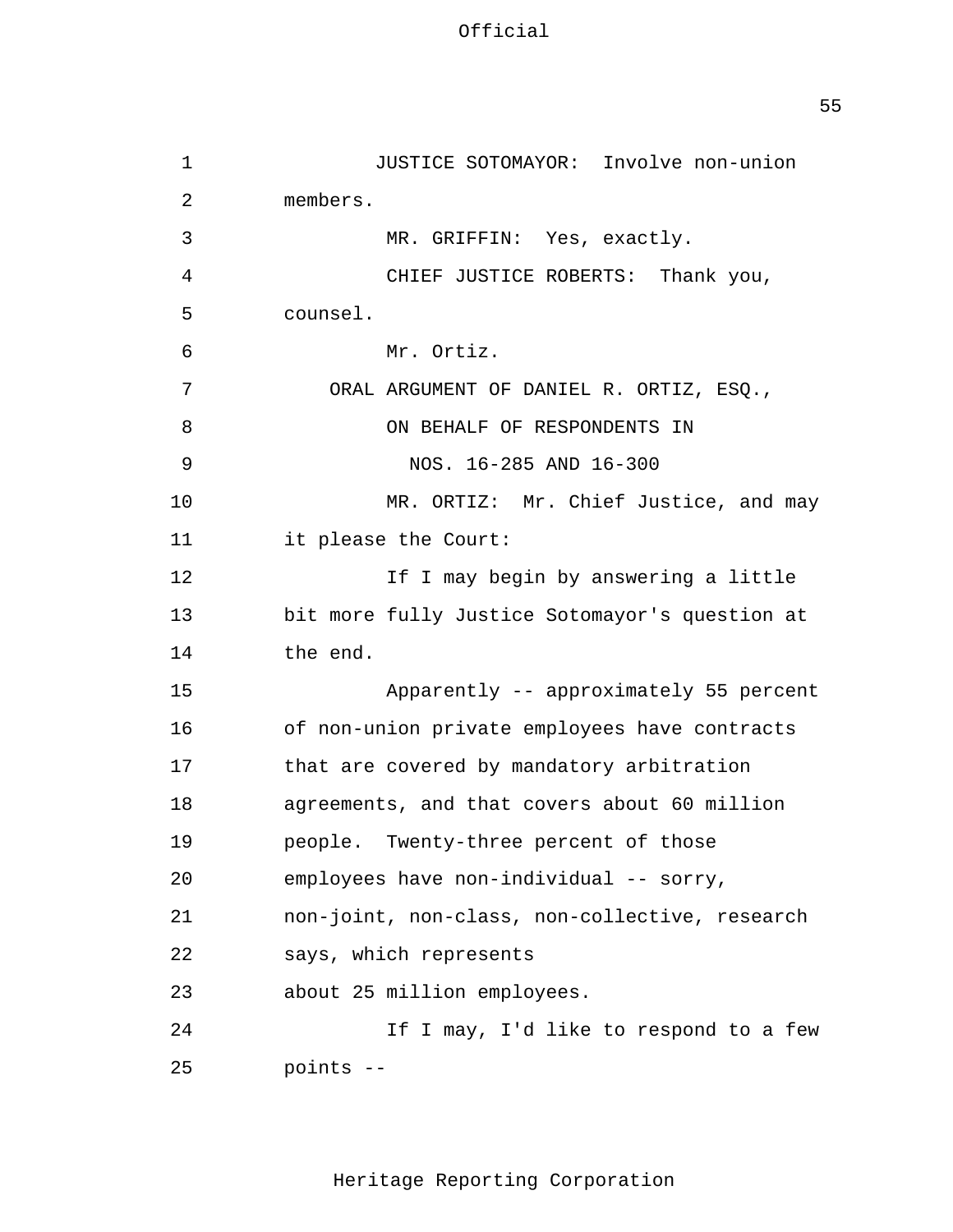create no procedural mechanisms. There's 1 2 3 4 5 6 7 8 9 10 11 12 13 14 15 16 17 18 19 20 21 22 23  $2.4$ 25 CHIEF JUSTICE ROBERTS: So this decision in your favor would invalidate the 25 -- agreements covering 25 million employees? MR. ORTIZ: Yes, Your Honor. If I may respond to a few points of Mr. Wall's, there seems to be a belief on the employer's side that allowing employees to waive Section 20 -- Rule 23, Rule 20, and Section 16(b) rights under the Fair Labor Standards side -- Fair Labor Standards Act, except when the -- Section 7 of the NLRA is in the picture, somehow creates an anomaly. That is not the case, Your Honors. All these other -- Rule 20, Rule 23, and Section 16 create remedial mechanisms, but they create no substantive rights. Rule -- Section 7 of the NLRA, Section 2 of the Norris-LaGuardia Act, on the other hand, create substantive rights, but they nothing really odd about not allowing employees covered by Section 7 -- or sort of coercing them in this way. Second, Mr. Wall suggested the Concepcion and Italian Colors actually control

Heritage Reporting Corporation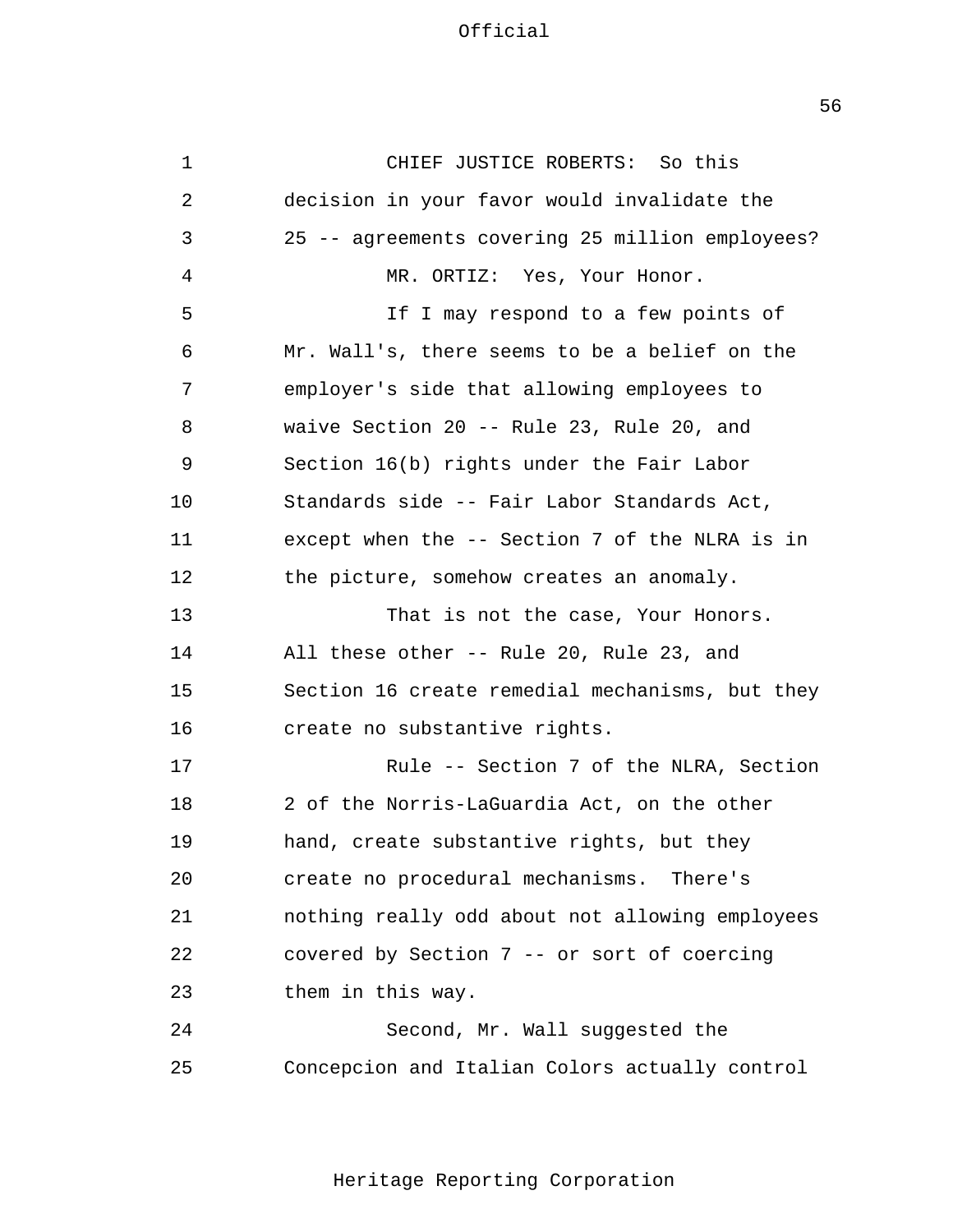1 2 3 4 5 6 7 8 9 10 11 12 13 14 15 16 17 18 19 20 21 22 23  $2.4$ 25 here. They do not. Concepcion, for example, concerns state law. This Court followed preemption analysis and was very concerned, in particular, about the application of the state law in that case. It was California's unconscionability doctrine. And this Court found that it was applied in a discriminatory manner which tended to target arbitration. That was the problem with it. Also, Your Honor, although this Court found that affecting an essential attribute of arbitration was important in that case, that is very different here as well. Collective arbitration is much more traditional in the labor and employment context than it is in the consumer context. It is  $-$ JUSTICE BREYER: Is there anything wrong, from your point of view, which taking this case in a very unsatisfactory way to everybody, except perhaps it's simple, is you just simply read the words what the employer cannot stop is joint effort, like making a joint claim, nothing to do with class actions,

Heritage Reporting Corporation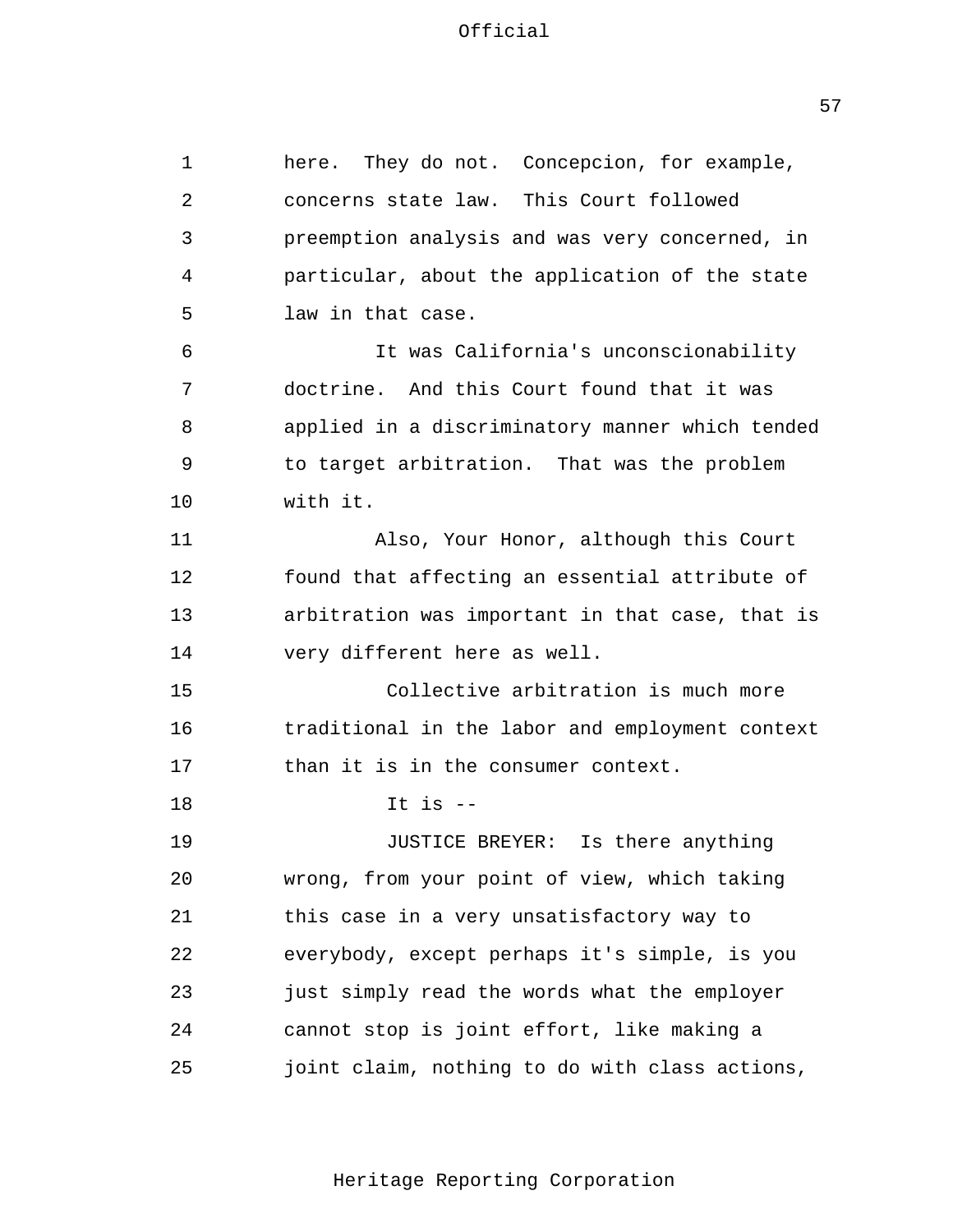1 2 3 4 5 6 7 8 9 10 11 12 13 14 15 16 17 18 19 20 21 22 23  $2.4$ 25 just making a joint claim, resorting to administrative and judicial forums for the purpose of making that joint claim? Now, the contracts seem to be an employer effort to stop an employee from doing that because they don't allow him to do that either in administrative or judicial forums. Now, suppose end of opinion, okay? Now, from your point of view, does that solve the case? Or does it just create a lot of problems? Is it totally out to lunch or what? MR. ORTIZ: No, Your Honor. We think that would absolutely solve the case correctly. CHIEF JUSTICE ROBERTS: Well, but, of course, there's another statute that has either equally or plainer language which says that arbitration agreements will be enforced according to their terms. Does it complicate the case to add that into it? MR. ORTIZ: It complicates it one step, but what the FAA gives the FAA also takes away, Your Honor. That same provision of the FAA, Section 2, actually reserves -- creates an exception for -- for contracts that -- for

Heritage Reporting Corporation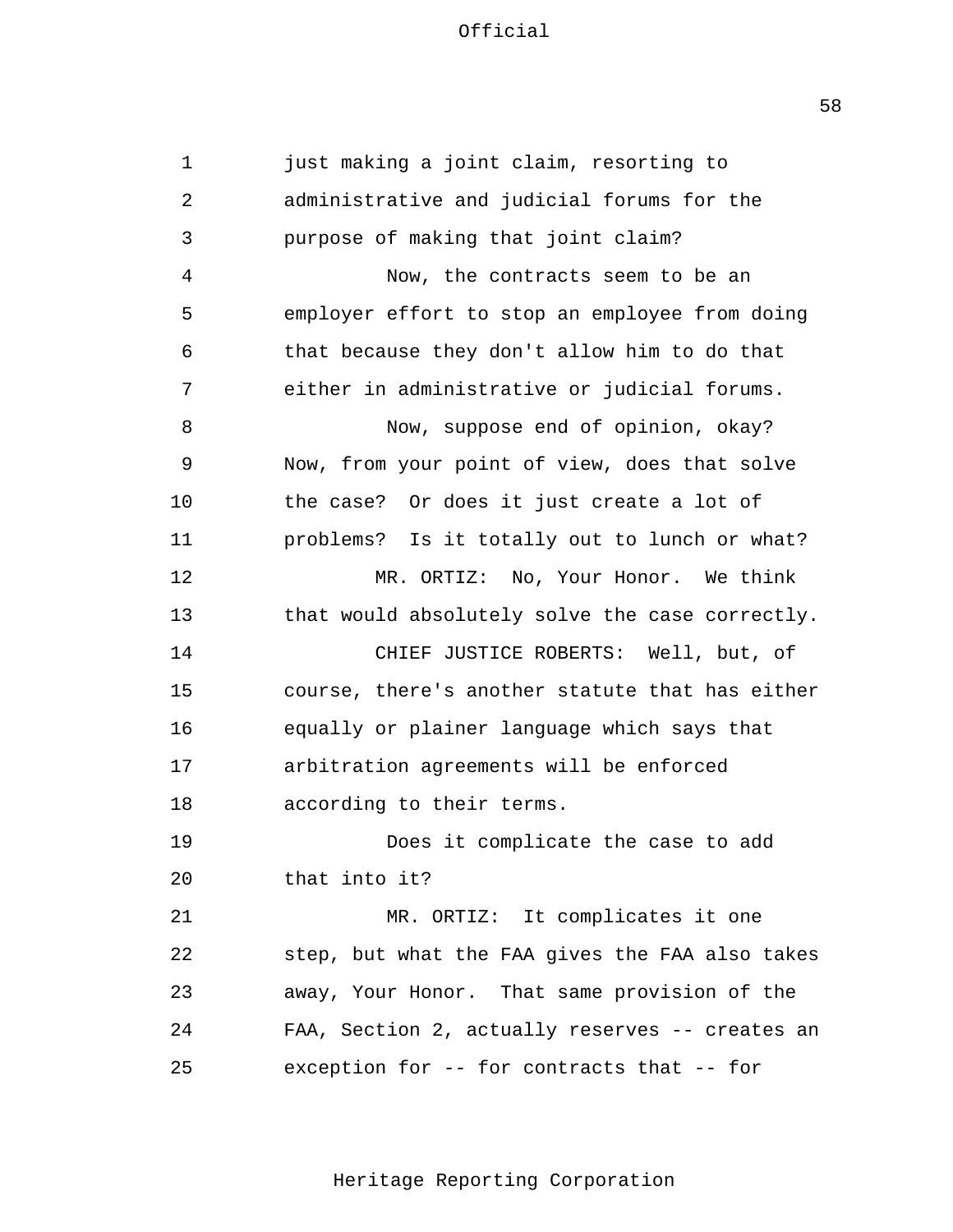1 2 3 4 5 6 7 8 9 10 11 12 13 14 15 16 17 18 19 20 21 22 23  $2.4$ 25 contractual provisions that are illegal, and this Court has also said that there are two other doctrines that are - CHIEF JUSTICE ROBERTS: Well, that kind of begs the question. We're trying to figure out if this is illegal. You can't assume that that type of arbitration agreement is illegal, and, therefore, it's covered by a clause that prevents the enforcement of illegal arbitration agreements. MR. ORTIZ: Sure, you can, Your Honor. Section 7 clearly prohibits this kind of behavior, and in Kaiser Steel, this Court itself said that such contracts are illegal and cannot be enforced by a court. They easily fit within the meaning of the savings clause. JUSTICE BREYER: Why do you not -- I mean, look, I quoted a statute, didn't I? MR. ORTIZ: Yes, you did, Your Honor. The language clearly controls. JUSTICE BREYER: All right. And the statute was passed after the Arbitration Act, wasn't it? MR. ORTIZ: Yes, Your Honor. JUSTICE BREYER: And Justice Cardozo

Heritage Reporting Corporation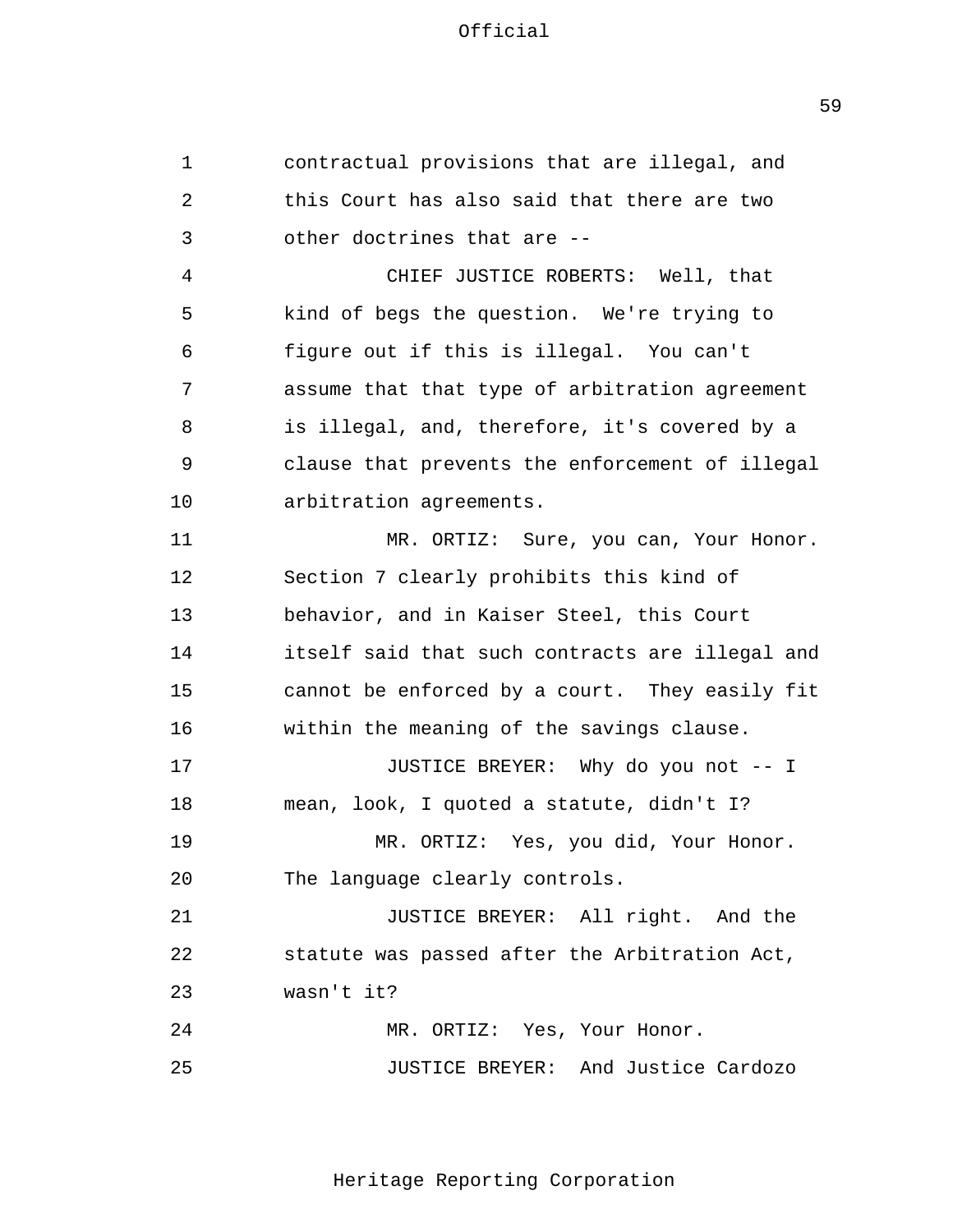| 1  | said when in a comparable context, we exclude   |
|----|-------------------------------------------------|
| 2  | cases where the contract is in contravention of |
| 3  | a statute. And that's why Justice Kagan         |
| 4  | provided the example of the discrimination      |
| 5  | case.                                           |
| 6  | MR. ORTIZ: Yes, Your Honor.                     |
| 7  | JUSTICE BREYER: So I'm not quite                |
| 8  | ready to say it's more complicated.             |
| 9  | MR. ORTIZ: No, no. It's -- Your                 |
| 10 | Honor, I'm sorry if I suggested that.           |
| 11 | (Laughter.)                                     |
| 12 | MR. ORTIZ: The section -- Section 2             |
| 13 | of the FAA was taken -- was not just inspired   |
| 14 | by the New York Arbitration Act but was taken   |
| 15 | word for word from the New York Arbitration     |
| 16 | Act. And then Judge Cardozo of the New York     |
| 17 | Court of Appeals basically said, in             |
| 18 | interpreting that provision of the New York     |
| 19 | Arbitration Act, near the time when it was      |
| 20 | enacted by the New York State legislature, that |
| 21 | it would not cover at all illegal agreements.   |
| 22 | And Congress was aware of that history          |
| 23 | of interpretation. In fact, the Berkowitz case  |
| 24 | was brought to its attention when it was        |
| 25 | considering the Federal Arbitration Act.        |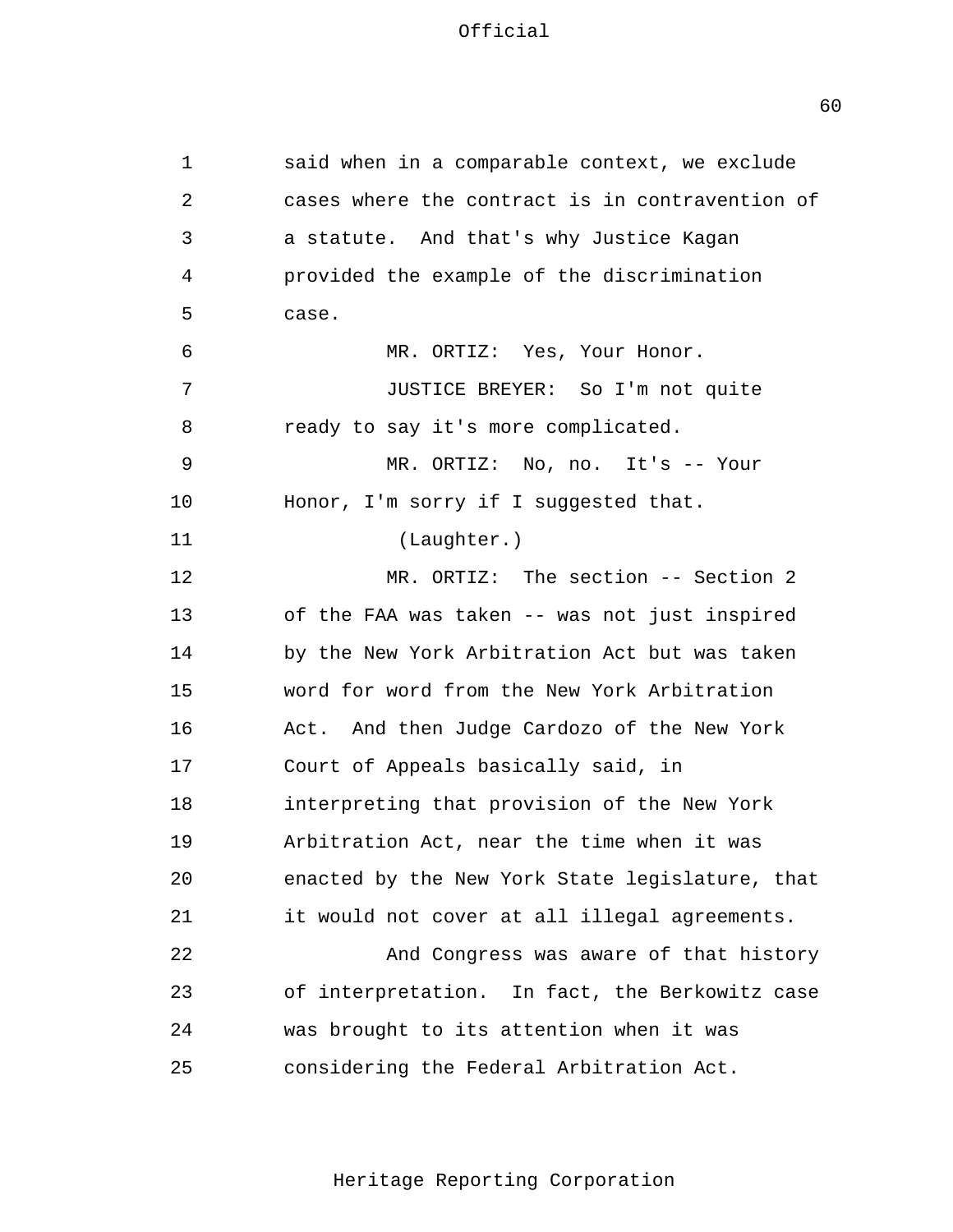1 2 3 4 5 6 7 8 9 10 11 12 13 14 15 16 17 18 19 20 21 22 23  $2.4$ 25 CHIEF JUSTICE ROBERTS: Where -- where are you on my 50-employee hypothetical? Do you agree with the NLRB that it is all right to have a provision which says there is no class arbitration unless there are more than 50 people involved? MR. ORTIZ: The employer, Your Honor, cannot coerce employees into that forum, unless there is an alternative forum available with, say, the courts where - CHIEF JUSTICE ROBERTS: Well, okay. MR. ORTIZ: -- fewer than 50 employees could proceed. CHIEF JUSTICE ROBERTS: But is your answer then that you disagree with the position of the NLRB? Because I understood them to say that, yes, once you're in the forum, you have to abide by the rules of the forum. And one of the rules of the forum that I hypothesized is one that's saying you've got to have at least 50 people before you can have a collective action. Now, if it's an arbitration agreement, that means you are already out of the courts. So the question is, is that a valid agreement or not?

Heritage Reporting Corporation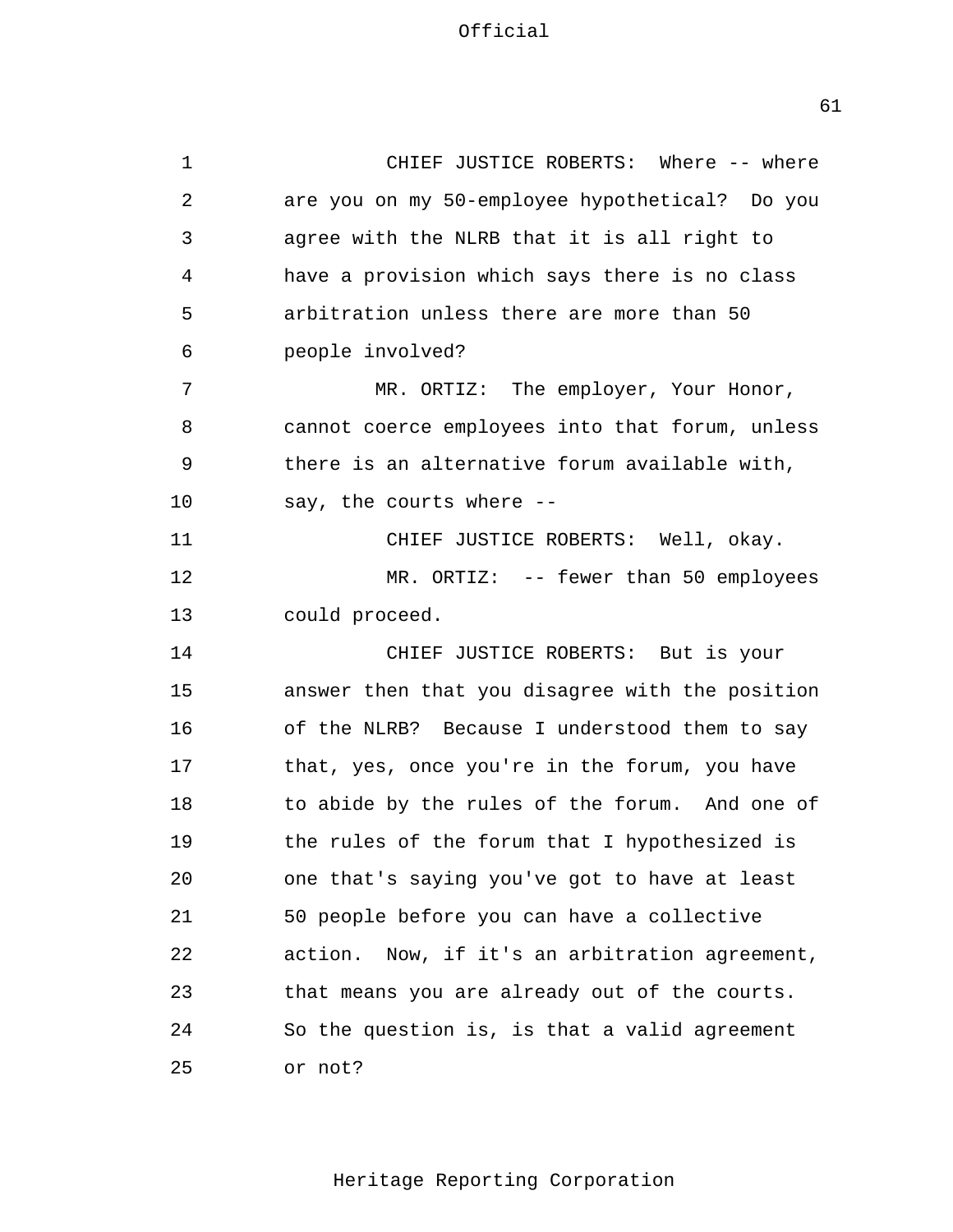1 2 3 4 5 6 7 8 9 10 11 12 13 14 15 16 17 18 19 20 21 22 23  $2.4$ 25 MR. ORTIZ: Well, when you get to the arbitral forum - CHIEF JUSTICE ROBERTS: Yeah. MR. ORTIZ: -- you are bound by cause. But when an employer tries to coerce by making it a condition of continued employment that employees agree to a set of arbitral rules that make collective action impossible and at the same time takes away - CHIEF JUSTICE ROBERTS: Well, my point is it doesn't make collective action impossible. It requires that there be at least 51 employees before you can have collective action. In other words, it's a rule like the Federal Rule of Civil Procedure which says you cannot have a class action whenever you want to, but you have to satisfy certain rules like numerosity. MR. ORTIZ: No, no, I -- I'm sorry, Your Honor. I --CHIEF JUSTICE ROBERTS: Sorry it's so complicated. MR. ORTIZ: No, no, no, no. (Laughter.) MR. ORTIZ: But so long as there's an

Heritage Reporting Corporation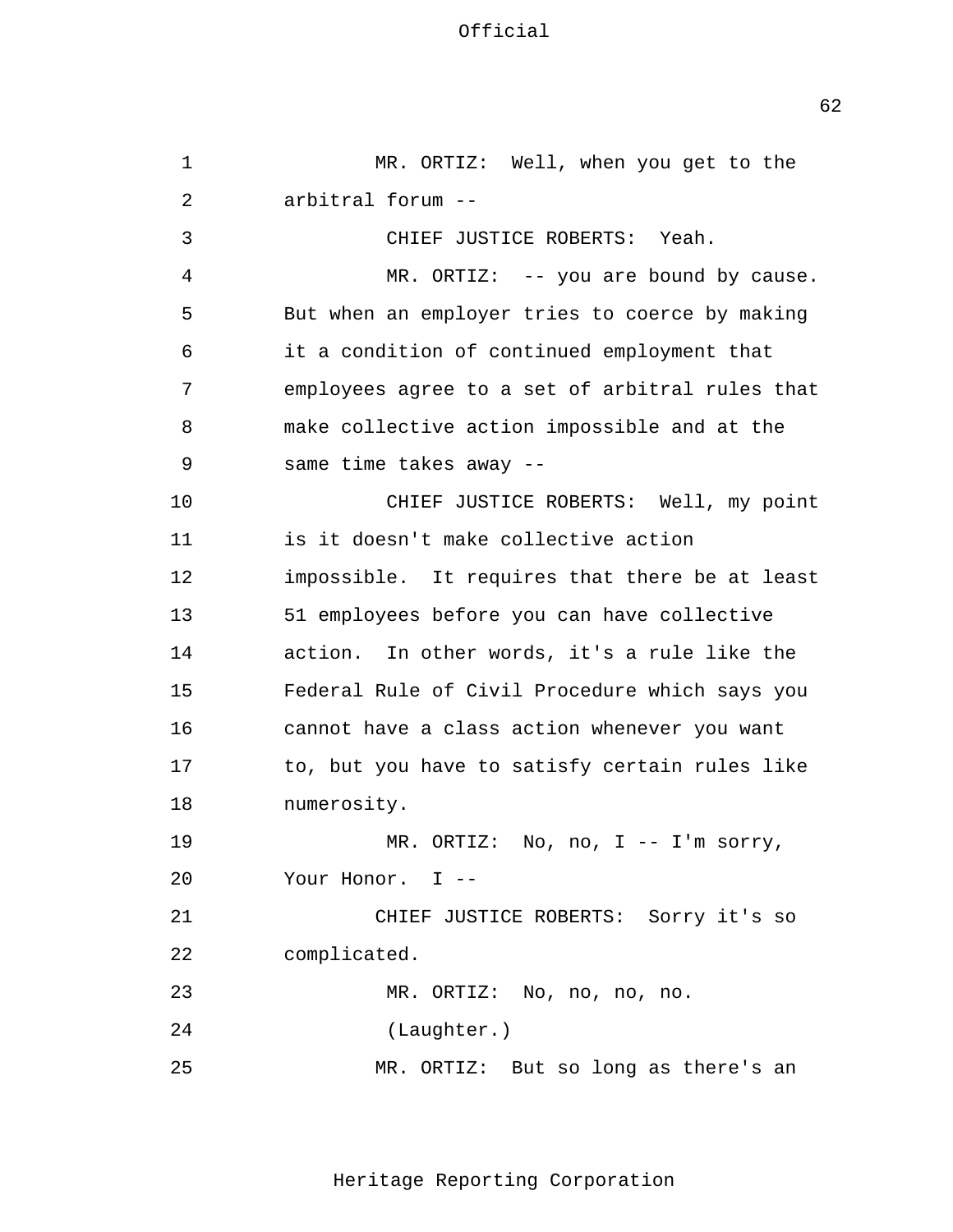1 2 3 4 5 6 7 8 9 10 11 12 13 14 15 16 17 18 19 20 21 22 23 24 25 alternative available where a group of 50 -- of less than 50 people could pursue, whether that's before - CHIEF JUSTICE ROBERTS: No, there's no alternative available because you're agreeing to arbitrate. You're agreeing to go to the arbitral forum, and it has certain rules. MR. ORTIZ: Well, under --CHIEF JUSTICE ROBERT: The whole point is no, you can't -- you can't engage in collective action if there are fewer than 51 people. MR. ORTIZ: Then, in our view, Your Honor, no, the -- the employer could not insist on that. JUSTICE SOTOMAYOR: I'm sorry. Let's assume for the sake of argument that the employer here has 49 employees and he gives a contract to the employee that says you have to arbitrate with me in this forum that doesn't have class actions unless there are 50 more employees. That would be a different claim than involved here, wouldn't it? MR. ORTIZ: Yes, Your Honor, it would

Heritage Reporting Corporation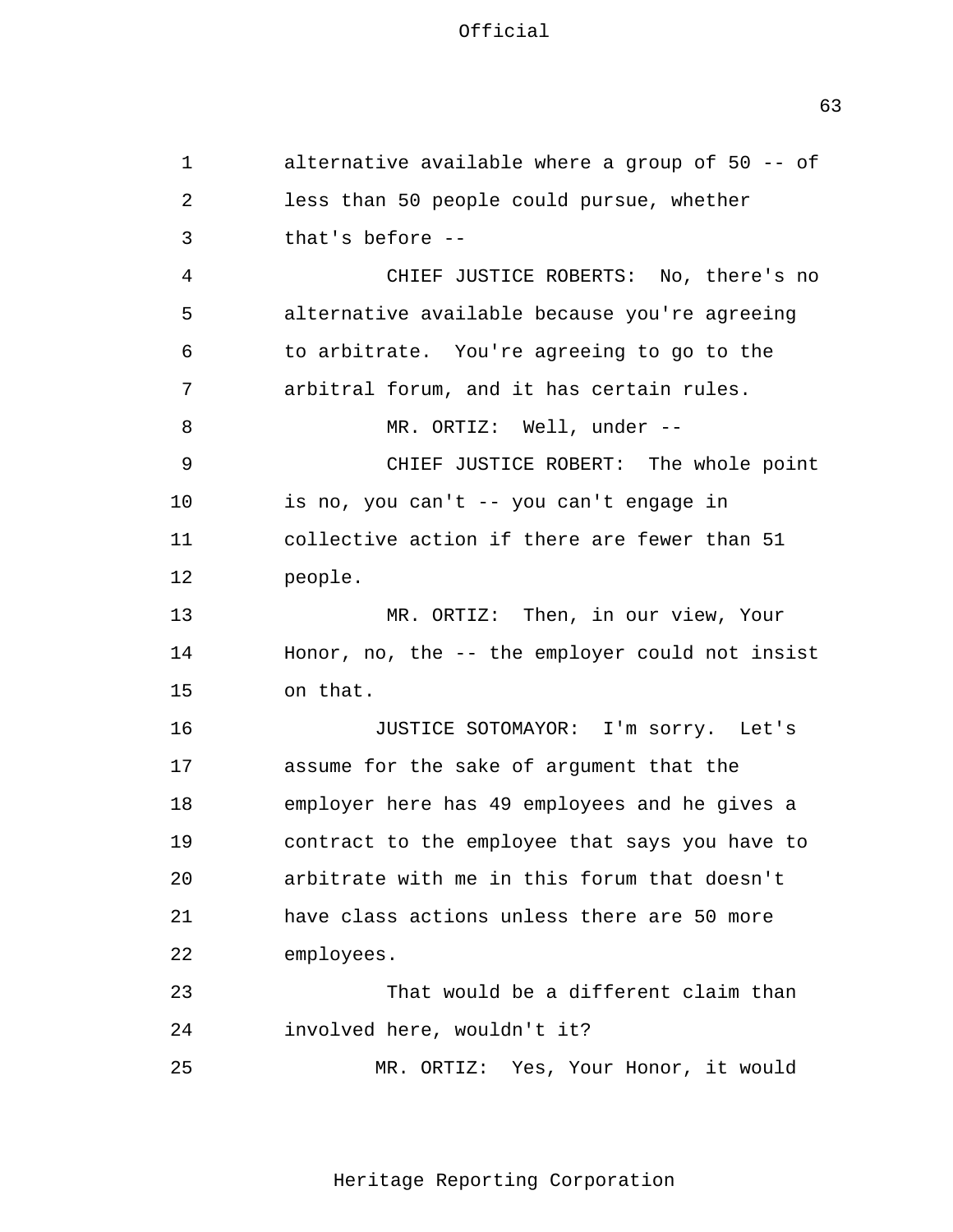1 2 3 4 5 6 7 8 9 10 11 12 13 14 15 16 17 18 19 20 21 22 23 24 25 be. JUSTICE SOTOMAYOR: It would be the intent to interfere with collective action. But let's assume it's an Ernst & Young that has 5,000 employees, I don't actually know the number, but for sake of argument, 5,000 employees. What would be wrong by choosing an arbitral forum that limits class actions to 50 people? The federal rules say that you have to have a class that's big enough in numerosity to warrant class treatment. And, arguably -- and if there's only 20 or 25 employees, a judge could, using its -- his or her discretion, say: No, I'm not going to have a class action with 25 people. MR. ORTIZ: No, no, but the difference, Your Honor, is that under the federal rules, you can still have a joint action with two, three, four, five people, up to 50. And as I was assuming the hypothetical from the Chief Justice, under the -- the rules of the -- the arbitral forum he was putting forward, it would be either 50 or more, or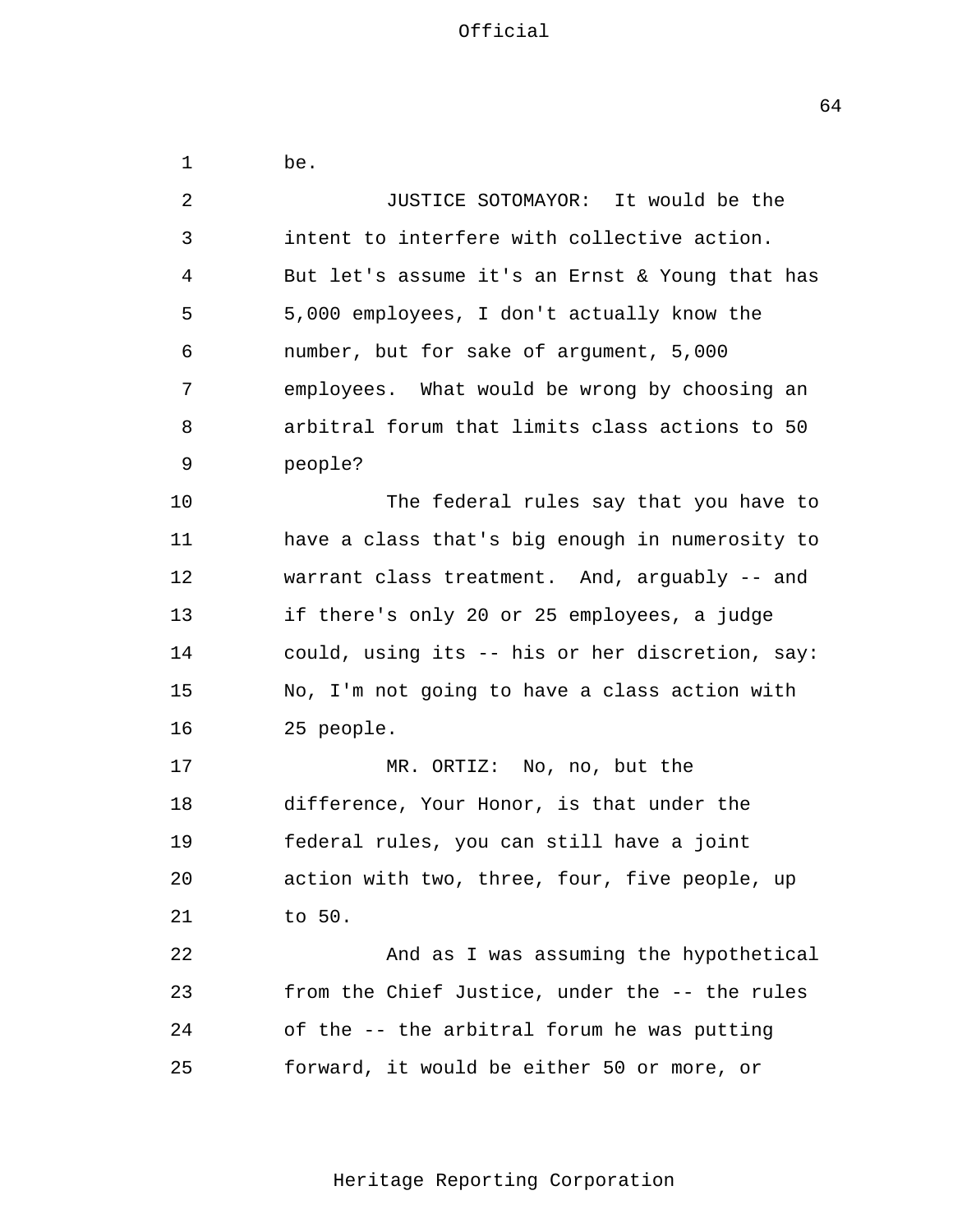JUSTICE SOTOMAYOR: Yeah, that's - 1 2 3 4 5 6 7 8 9 10 11 12 13 14 15 16 17 18 19 20 21 22 23 24 25 nothing or one. JUSTICE SOTOMAYOR: And no joint activity of any - MR. ORTIZ: No joint activity below 50. JUSTICE SOTOMAYOR: -- of any kind? MR. ORTIZ: Right. JUSTICE SOTOMAYOR: All right. Now I understand. MR. ORTIZ: That was the problem. So I'm sorry if -- if I was not clear about that. CHIEF JUSTICE ROBERTS: No, your your understanding is correct, I just wanted to make certain I understood that your position was different than the position of the NLRB on that. MR. ORTIZ: Thank you, Your Honor. JUSTICE ALITO: On the right to -- if the right to engage in concerted activity includes the right to have -- to file a class action in federal court, how can an agreement provide that -- waive that right and require arbitration, even if arbitrations -- even if class arbitration is allowed, or can it not do

Heritage Reporting Corporation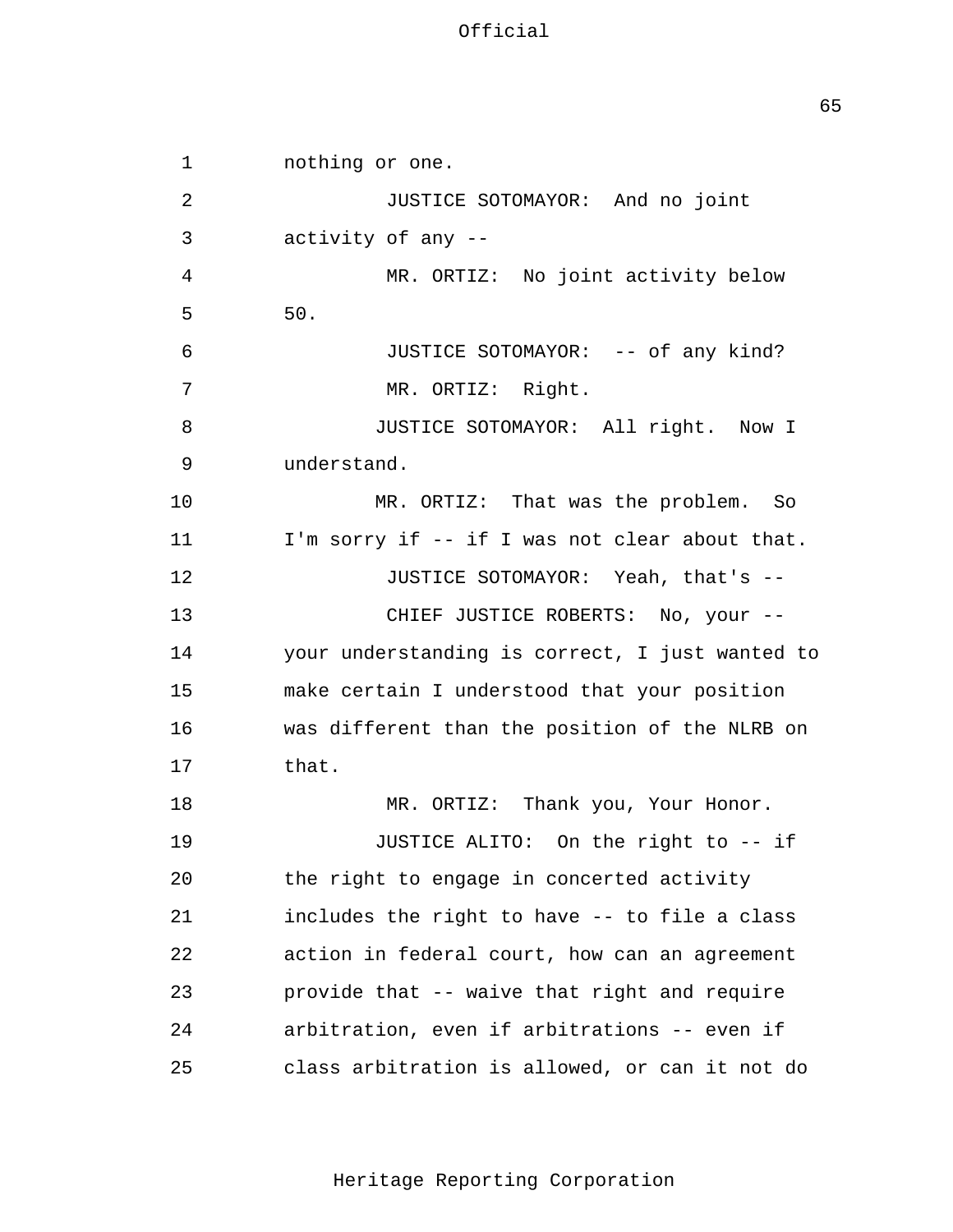1 2 3 4 5 6 7 8 9 10 11 12 13 14 15 16 17 18 19 20 21 22 23 24 25 that? MR. ORTIZ: Your Honor, under Section 7, as long as joint legal action is available in one forum, that would be sufficient. JUSTICE ALITO: Why? Where do you get that out of the language of the statute? MR. ORTIZ: May I proceed, Your Honor? CHIEF JUSTICE ROBERTS: Sure. MR. ORTIZ: Your Honor, it's -- it represents an accommodation, if you will, with this Court's jurisprudence where this Court has said in a series of cases that the arbitral forum is equivalent to the judicial forum, so as long as one can proceed in one or the other, there should be no Section 7 violation. Thank you. CHIEF JUSTICE ROBERTS: Thank you, counsel. Mr. Clement, you have four minutes remaining. REBUTTAL ARGUMENT OF PAUL D. CLEMENT, ESQ., ON BEHALF OF PETITIONERS IN NOS. 16-285 AND 16-300 MR. CLEMENT: Thank you, Mr. Chief Justice. Just a few points in rebuttal. First of all, I just want to emphasize

Heritage Reporting Corporation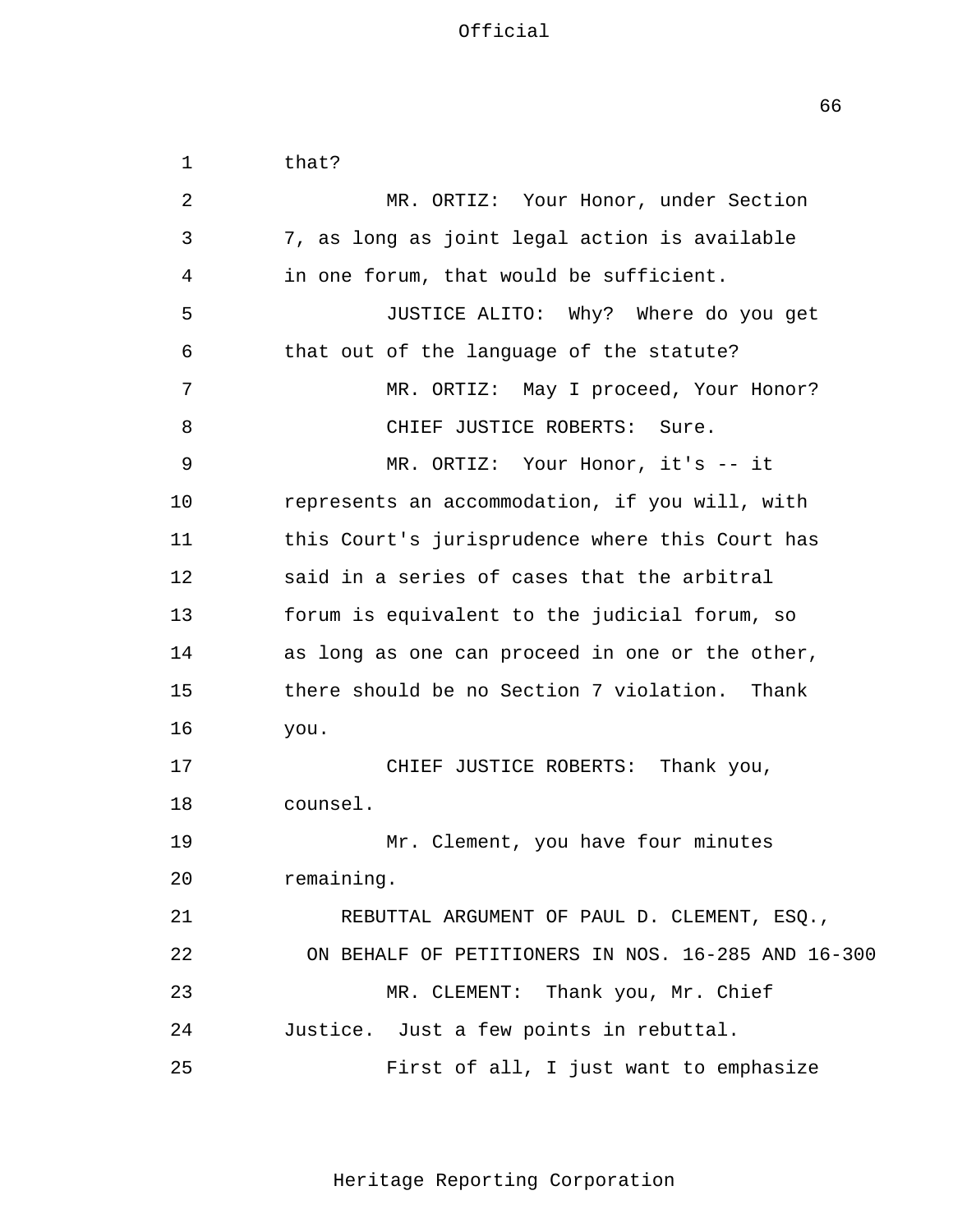1 2 3 4 5 6 7 8 9 10 11 12 13 14 15 16 17 18 19 20 21 22 23  $2.4$ 25 that, as Justice Kennedy said, you do have the right to concerted activity in the sense that three or more employees could decide that they want to go to the arbitral forum and then they would arbitrate individually, but they could have the same lawyer and the like. They also have other options. JUSTICE GINSBURG: What about the confidentiality agreements which, I take it, puts a damper on how -- how jointly these people can proceed? MR. CLEMENT: Well, they can proceed very jointly before they get there. The confidentiality agreement's not going to take -- stop the same lawyer from thinking about the three cases in conjunction - JUSTICE KAGAN: But, Mr. Clement, usually, usually when you have a right, the fact that there is one way to exercise a right left over does not make it okay if we've taken away another 25 ways of exercising the right. You know, when we think about the First Amendment, we don't say we can ban leafleting because you can always write an op ed. And the same thing applies here.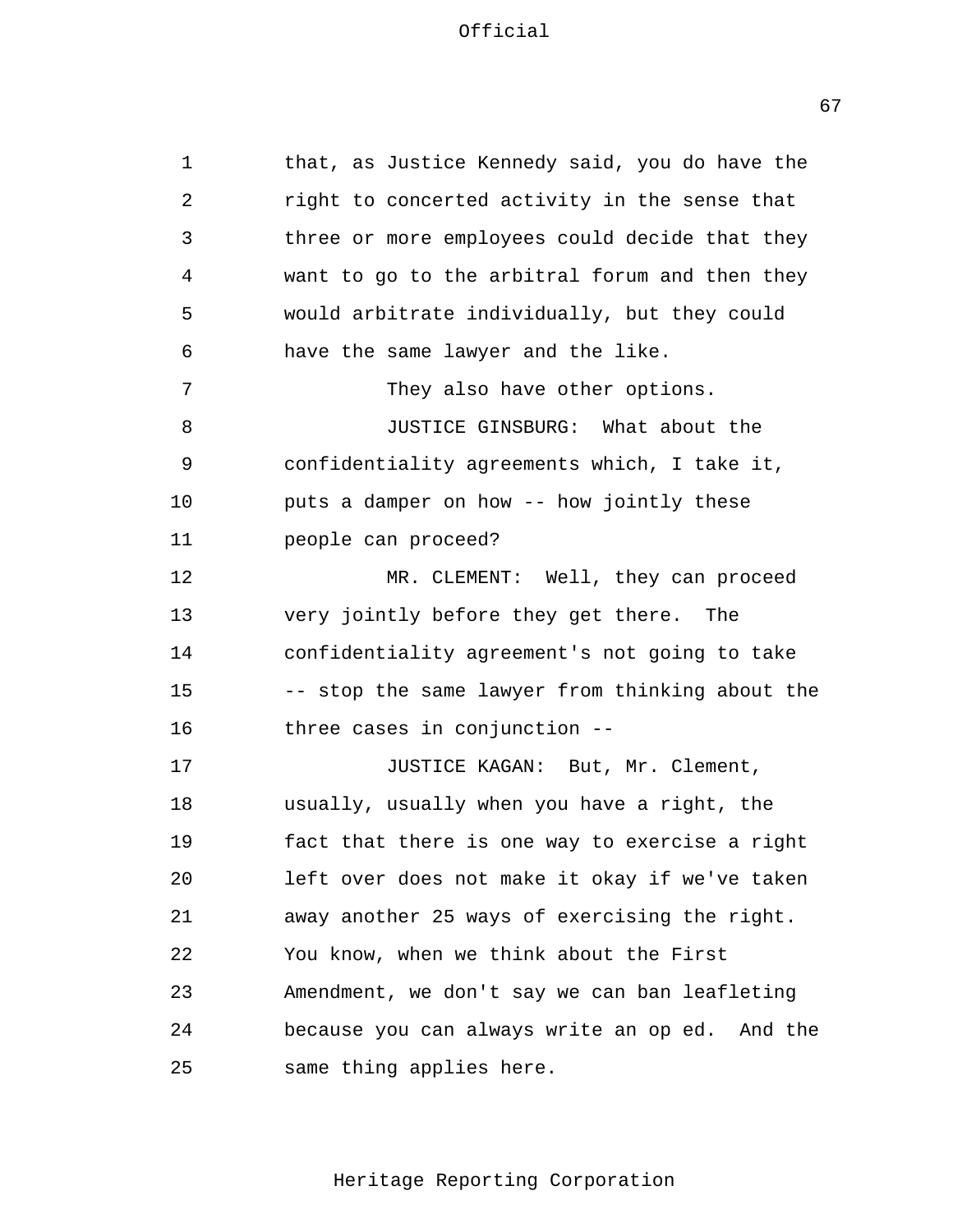1 2 3 4 5 6 7 8 9 10 11 12 13 14 15 16 17 18 19  $2.0$ 21 22 23  $2.4$ 25 The fact that there's something left over by way of concerted activity does not make it okay under Section 7 and Section 8 to deprive employees of many other means of protected activity. MR. CLEMENT: Well, Your Honor, I'm not sure you should blame me for that, because as I understood the colloquy with Justice Alito, that's exactly their position. As long as there's an avenue for concerted activity open, that's good enough. And I did want to mention there's another avenue for concerted activity, which is the three employers -- employees, rather, can go to the Wage and Hour Division of the Labor Department, and the Wage and Hour Division, if it thinks there's a problem, can bring an action that won't be subject to the arbitration agreement under this Court's decision in Waffle House. JUSTICE SOTOMAYOR: Mr. Clement, how -- and these are related questions, which is how does an employee with these confidentiality agreements or even with this agreement in place -- how are they able to bring a pattern

Heritage Reporting Corporation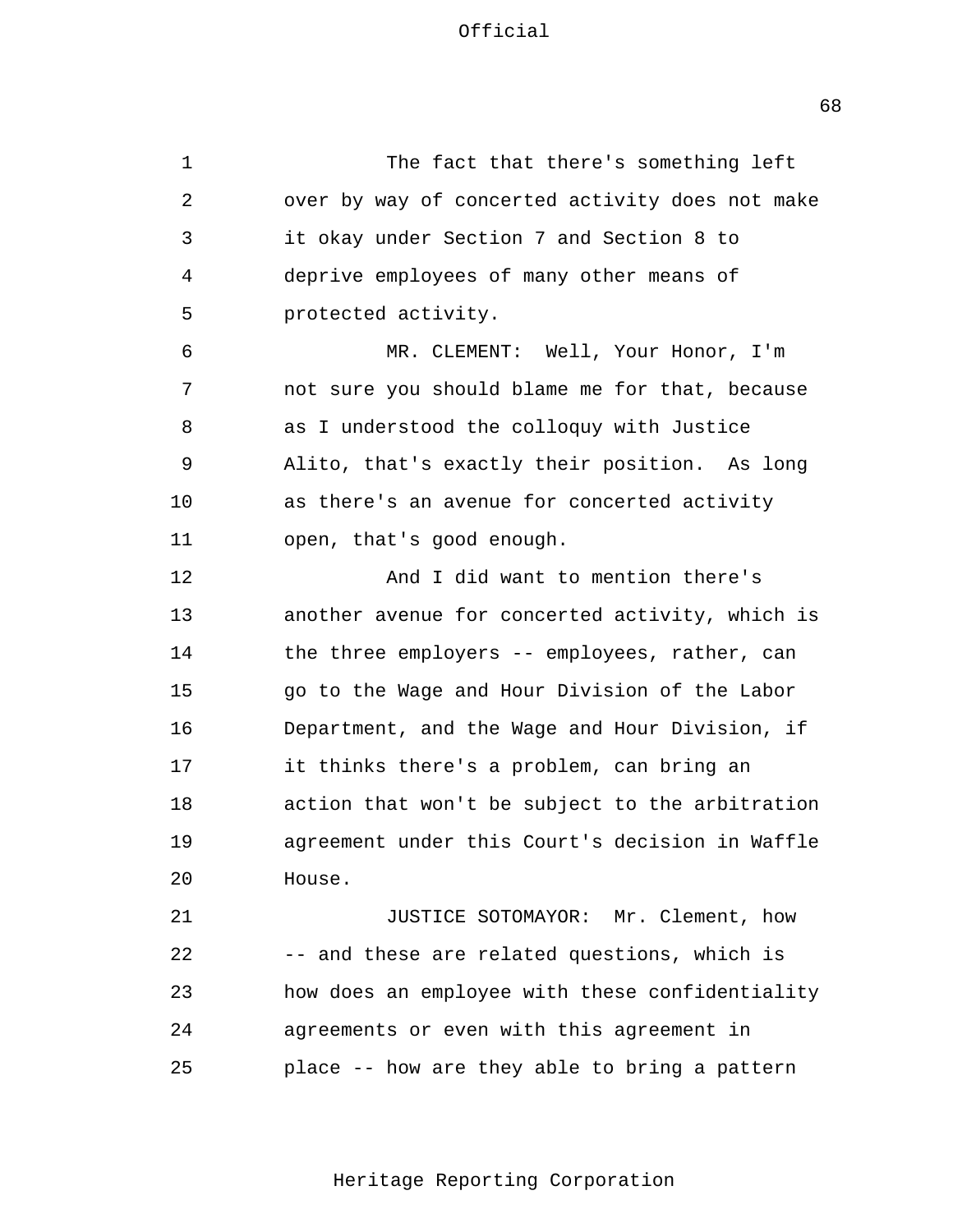1 2 3 4 5 6 7 8 or practice or disparate treatment cause of action? And explain to me why employers would prefer an arbitration of 100 different claims, let's say in a religious accommodation case, where half the arbitrators say you must honor this -- those 50 people's religious claims and the other 50 arbitrators say no, you don't have to.

9 10 11 12 13 14 15 16 17 18 19 Where -- how are employers and employees helped with such a system and how with these individual arbitration claims that have become more recent in -- in modern times -- this is not -- these bilateral arbitration agreements have not been the norm; they've been the norm in more recent times. When the Court said that we weren't going to recognize class actions in arbitrations, that's when employers jumped to this. But how do you deal with those two policy considerations?

 $20^{\circ}$ 21 22 23  $2.4$ 25 MR. CLEMENT: Let me try to deal with them, Justice Sotomayor. But let me -- let me first correct what I think is just a disagreement between the two us, which is I think, and this Court said as much in Italian Colors and Concepcion, bilateral arbitration is

Heritage Reporting Corporation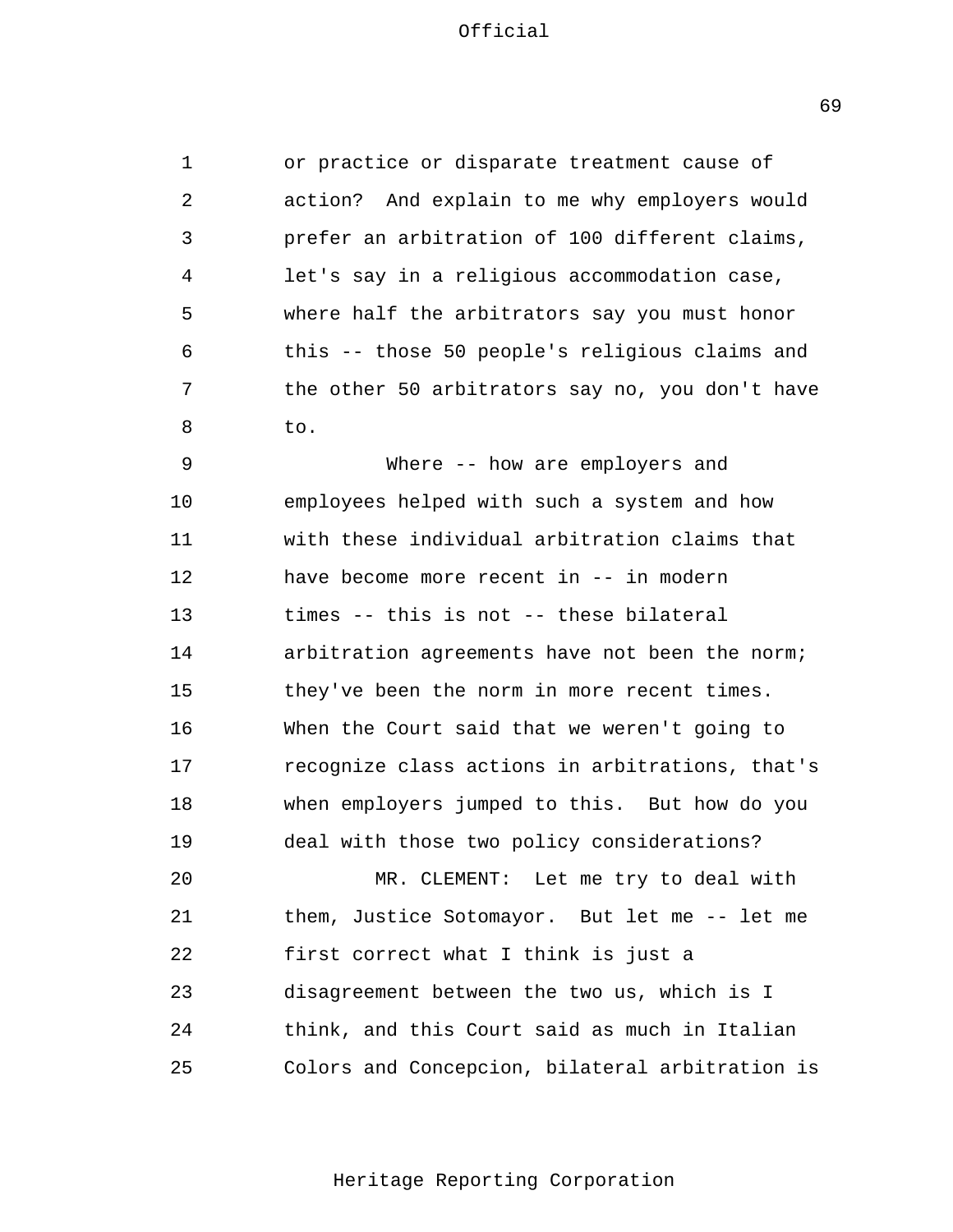1 2 3 4 5 6 7 8 9 10 11 12 13 14 15 16 17 18 19 20 21 22 23  $2.4$ 25 actually the only kind of arbitration there was until roughly Basil, and then you started having the possibility of class arbitrations. So the kind of arbitration that Congress was trying to protect in 1925 was bilateral arbitration. Now - JUSTICE SOTOMAYOR: Well, it was bilateral commercial arbitration. MR. CLEMENT: Okay, but again, this Court crossed that bridge in Circuit City. Now, when you get to -- you raised a concern about what if you can only bring a pattern and practice case with, you know, more than one plaintiff? Well, you know, the parties really haven't briefed that, but that did come up a lot in Italian Colors because the Second Circuit had a rule that said that you could only bring a pattern and practice case pursuant to a class action. And try as I might to say that that was a problem with effective vindication, I only got four votes. So the Court seemed to say that that wasn't a sufficient problem. Thank you, Your Honor.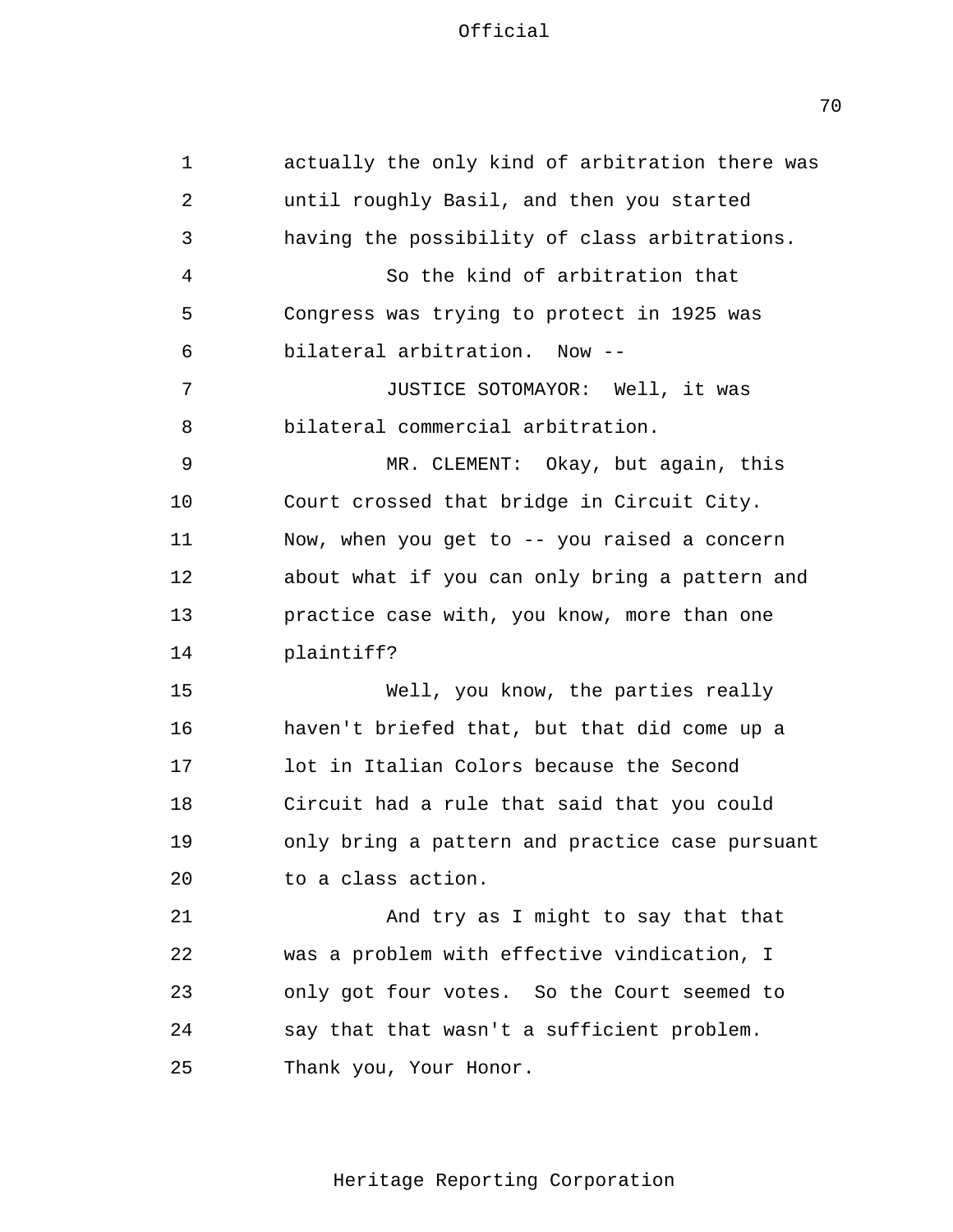| $\mathbf 1$  |                 | CHIEF JUSTICE ROBERTS: Thank you,   |
|--------------|-----------------|-------------------------------------|
| $\sqrt{2}$   |                 | counsel. The cases are submitted.   |
| $\mathbf{3}$ |                 | (Whereupon, at 11:09 a.m., the case |
| $\bf 4$      | was submitted.) |                                     |
| 5            |                 |                                     |
| $\epsilon$   |                 |                                     |
| $\sqrt{ }$   |                 |                                     |
| $\,8\,$      |                 |                                     |
| $\mathsf 9$  |                 |                                     |
| $10$         |                 |                                     |
| $11$         |                 |                                     |
| $1\,2$       |                 |                                     |
| $13$         |                 |                                     |
| $14\,$       |                 |                                     |
| $15\,$       |                 |                                     |
| $16$         |                 |                                     |
| $17$         |                 |                                     |
| $1\,8$       |                 |                                     |
| 19           |                 |                                     |
| 20           |                 |                                     |
| $21\,$       |                 |                                     |
| 22           |                 |                                     |
| 23           |                 |                                     |
| 24           |                 |                                     |
| 25           |                 |                                     |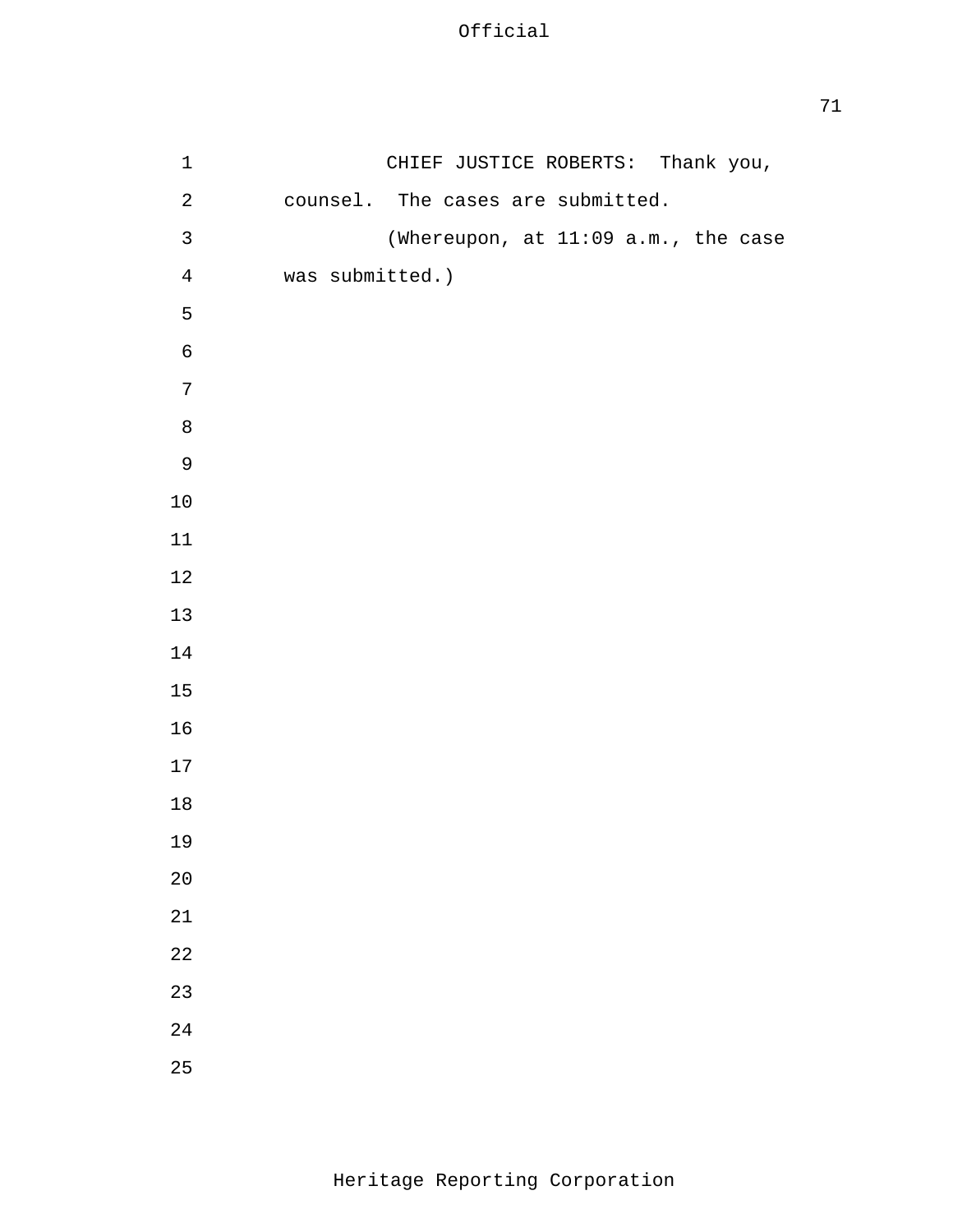## Official - Subject to Final Review

| \$                                                     | 8                                                                  | agencies [2] 7:1,10                                                   | arbitral [24] 20:16,19 22:3 24:19                                       |
|--------------------------------------------------------|--------------------------------------------------------------------|-----------------------------------------------------------------------|-------------------------------------------------------------------------|
| \$1,800 [1] 22:2                                       | 8 [5] 13:20 21:18 45:23 46:2 68:3                                  | agency [1] 32:22                                                      | 35:11,18,24 37:7 47:19,20 48:1,                                         |
|                                                        | 8(a)(1 [2] 46:8 50:6                                               | ago [3] 21:17 29:6,18                                                 | 22 49:2,6,25 51:2,23 62:2,7 63:7                                        |
| 1                                                      |                                                                    | agree [12] 11:21 12:2 20:4 25:11                                      | 64:8.24 66:12 67:4                                                      |
| 10:06 [2] 2:3 4:2                                      | A                                                                  | 31:25 32:19 35:1,7,15 52:18 61:3                                      | arbitrate [13] 10:23 12:2 21:10 33:                                     |
| 100 [1] 69:3                                           | a.m [3] 2:3 4:2 71:3                                               | 62:7                                                                  | 16 35:1,7,17,19 50:18,23 63:6,20                                        |
| 102 [2] 18:13,23                                       | aaa [3] 25:17 50:16 51:24                                          | agreed [3] 10:23 21:14 52:9                                           | 67:5                                                                    |
| 103 [2] 18:14,25                                       | abide [2] 20:17 61:18                                              | agreeing [2] 63:5,6                                                   | arbitration [97] 4:12,13,20,23 5:22                                     |
| 11:09 [1] 71:3                                         | ability [8] 13:3 25:6 29:20 37:6 40:                               | agreement [30] 12:5 20:1,9,9 26:2,                                    | 7:20,24 9:15 10:13 11:3,5,22 12:5,                                      |
| 16 [1] 56:15                                           | 14 42:7 43:5 53:4                                                  | 22 32:1,2 34:19 35:2,15 36:13 39:<br>5 43:3,8,14 46:15 48:25 49:13,22 | 10,17 13:4,8,10 15:25 16:1 20:1,5,<br>7,16 22:12,19 25:3,7,14,17,20 27: |
| 16(b [1] 56:9                                          | able [2] 52:6 68:25                                                | 50:17 51:14.16 53:5 59:7 61:22.                                       | 17,22,25 28:4 30:12 32:1,2,3,17,                                        |
| 16-285 [12] 2:7,11,16 3:5,9,19,23 4:                   | above-entitled [1] 2:1                                             | 24 65:22 68:19.24                                                     | 25 33:11,14 34:12,19 35:3,13 36:                                        |
| 4.9 21:3 55:9 66:22                                    | abrogate [2] 43:19 45:5                                            | agreement's [1] 67:14                                                 | 9, 12, 15 37: 9, 10 39: 24 40: 7, 11, 25                                |
| 16-300 [11] 2:7,12,17 3:5,10,19,23                     | absent [1] 32:21                                                   | agreements [26] 4:13,20 9:15 11:                                      | 43:4 46:24 47:16 48:25 50:15,19,                                        |
| 4:9 21:3 55:9 66:22                                    | absolutely [3] 32:16 46:13 58:13                                   | 22 14:16 22:12,20 23:10,11 24:9                                       | 20 51:2,15,16,17,18,24 52:5,6 54:                                       |
| 16-307 [6] 2:12,14 3:11,15 21:4 34:   academy [1] 52:1 |                                                                    | 25:11 30:13 34:13 40:11,16 41:5                                       | 10 55:17 57:9,13,15 58:17 59:7,                                         |
| 3                                                      | accommodation [2] 66:10 69:4                                       | 50:15 54:14 55:18 56:3 58:17 59:                                      | 10,22 60:14,15,19,25 61:5,22 65:                                        |
| 19 [1] 44:6                                            | according [2] 28:5 58:18                                           | 10 60:21 67:9 68:24 69:14                                             | 24,25 68:18 69:3,11,14,25 70:1,4,                                       |
| 1925 [2] 12:7 70:5                                     | account [1] 37:5                                                   | agrees [1] 36:9                                                       | 6.8                                                                     |
| 1930s [1] 25:24                                        | achieved [1] 51:13                                                 | ahead [1] 29:14                                                       | arbitrations [6] 34:14 37:16,22 65:                                     |
| 1935 [1] 26:8                                          | act [38] 18:14 21:12 23:2,16 27:24                                 | aid [7] 7:2,5 16:8,16 18:20 19:16                                     | 24 69:17 70:3                                                           |
| 1940 [1] 41:9                                          | 30:25 31:15 34:10,14,16 35:15,16                                   | 23:1                                                                  | arbitrator [3] 18:5 39:5 47:8                                           |
| 1962 [1] 44:8                                          | 38:5 40:14,16 41:8 42:5 44:10,11,                                  | al [2] 1:9,20                                                         | arbitrators [3] 52:1 69:5,7                                             |
| 1970 [1] 44:9                                          | 22 48:4 49:13 50:2,5 51:20 52:10,                                  | alimony [1] 16:15                                                     | arguably [2] 17:1 64:12                                                 |
| $\overline{2}$                                         | 14, 19, 24 53: 2, 2 56: 10, 18 59: 22                              | alito [19] 29:9 30:16,18,21,23 31:6                                   | argument [19] 2:2 3:2,6,12,16,20                                        |
| 2 [5] 1:24 22:21 56:18 58:24 60:12                     | 60:14,16,19,25                                                     | 37:8,18 41:20 43:1,15,23 45:3,9                                       | 4:4,8 8:23 10:7 21:1 22:15 28:5                                         |
| 20 [5] 26:17 56:8,8,14 64:13                           | acted [1] 13:12                                                    | 51:1,11 65:19 66:5 68:9                                               | 34:1 45:4 55:7 63:17 64:6 66:21                                         |
| 2010 [2] 9:16 21:16                                    | acting [3] 3:14 34:3 42:14                                         | allow [7] 22:13 35:2 38:12 41:22                                      | arguments $[1]$ 22:17                                                   |
| 2017 [1] 1:24                                          | action [50] 5:2,8,17 6:7 7:22 9:24                                 | 42:3 51:18 58:6                                                       | aside [2] 23:3 27:2                                                     |
| 21 [1] 3:11                                            | 14:22 15:14 16:1 17:1,2,21 18:17                                   | allowed [2] 44:17 65:25                                               | association [1] 51:17                                                   |
| 216(b [1] 44:21                                        | 20:19 22:25,25 23:24 25:9,14 26:                                   | allowing [2] 56:7,21                                                  | assume [5] 5:7 29:8 59:7 63:17                                          |
| 23 [9] 11:3 24:22 26:18 30:5 44:22                     | 3,10 27:14 28:1 38:2,4 39:9,19 42:                                 | allows [2] 35:2 51:24                                                 | 64:4                                                                    |
| 45:5,14 56:8,14                                        | 25 51:15 53:9,14,15,20,24 54:5,7                                   | alone [1] 22:2                                                        | assumed [1] 19:12                                                       |
| 25 [6] 55:23 56:3,3 64:13,16 67:21                     | 61:22 62:8,11,14,16 63:11 64:3,<br>15,20 65:22 66:3 68:18 69:2 70: | already [2] 13:9 61:23                                                | assumes [5] 19:9 20:14 29:17,17,                                        |
| 3                                                      | 20                                                                 | alternative [3] 61:9 63:1,5                                           | 23                                                                      |
|                                                        | actions [9] 21:10 37:16 42:20 51:6                                 | although [2] 35:16 57:11                                              | assuming [2] 28:14 64:22                                                |
| 34 [1] 3:15                                            | 52:7 57:25 63:21 64:8 69:17                                        | aluminum [1] 44:3                                                     | attempted [1] 27:14                                                     |
| 4                                                      | activities [4] 13:24 21:13 29:19                                   | ambiguity [3] 30:4 31:18 33:20                                        | attempting [1] 32:23                                                    |
| 4 [1] 3:5                                              | 38:13                                                              | amendment [1] 67:23                                                   | attention [1] 60:24                                                     |
| 49 [1] 63:18                                           | activity [35] 5:12 6:4 7:9 14:4 16:8,                              | amicus [5] 2:10 3:8 14:23 21:2 52:                                    | attorney [4] 37:20 38:9,21 39:20                                        |
|                                                        | 12, 13, 17, 23 17: 10, 22 20: 12 23: 1, 6                          | $\mathbf{1}$                                                          | attribute [5] 12:10 32:24 33:11,13                                      |
| 5                                                      | 24:12 26:10 27:21,23 28:4,8 33:8                                   | analogous [1] 51:5                                                    | 57:12                                                                   |
| 5,000 [2] 64:5.6                                       | 37:14 43:18 44:7 53:9,16 54:2 65:                                  | analysis [1] 57:3                                                     | atypical [1] 9:23                                                       |
| 50 [15] 47:23 48:15 50:3 61:5,12,21                    | 3,4,20 67:2 68:2,5,10,13                                           | anomaly [2] 52:8 56:12                                                | authority [1] 42:7                                                      |
| 63:1,2,21 64:8,21,25 65:5 69:6,7                       | actually [6] 14:17 43:8 56:25 58:                                  | another [5] 4:16 34:20 58:15 67:                                      | automatically [1] 26:22                                                 |
| 50-employee [1] 61:2                                   | 24 64:5 70:1                                                       | 21 68:13                                                              | available [8] 16:25 36:5 45:1 48:8                                      |
| 51 [4] 48:5 50:21 62:13 63:11                          | add [1] 58:19                                                      | answer [12] 9:8,10,12,12,18 17:11                                     | 61:9 63:1,5 66:3                                                        |
| 55 [2] 3:19 55:15                                      | additional [1] 16:15                                               | 29:10,16 39:8 45:10,11 61:15                                          | avenue [2] 68:10.13                                                     |
| 6                                                      | address [1] 44:18                                                  | answering [1] 55:12                                                   | <b>aware</b> [1] 60:22                                                  |
| 60 [1] 55:18                                           | addresses [1] 52:4                                                 | anti-riot [1] 45:21                                                   | away [3] 58:23 62:9 67:21                                               |
|                                                        | <b>adds</b> [1] <b>31:</b> 8                                       | anybody [1] 17:3                                                      | В                                                                       |
| 66 [1] 3:23                                            | adea [2] 14:22 32:9                                                | apparently [1] 55:15                                                  | back [4] 8:2 9:4 26:8 37:3                                              |
| 7                                                      | administrative [6] 6:24 8:12,19                                    | appeals [1] 60:17                                                     | <b>bad</b> [1] 27:7                                                     |
| 7 [44] 4:24 5:9,12,14 7:11,14 9:14                     | 46:19 58:2,7                                                       | appearances [1] 2:5                                                   | <b>ban</b> [1] <b>67:23</b>                                             |
| 13:2,20 15:3,8 16:7 18:3,22,24 19:                     | administratively [1] 42:17                                         | application [1] 57:4                                                  | bargaining [2] 11:9 54:14                                               |
| 2,5,6,13,20 20:2,10 21:18 25:2 29:                     | adopted [3] 5:6 41:16 44:24                                        | applied [2] 54:23 57:8                                                | <b>bargains</b> [2] 12:15,16                                            |
| 5 30:7 31:14 32:22 33:6 45:6,12,                       | advantage [1] 40:4                                                 | applies [3] 11:6 28:15 67:25                                          | <b>barked</b> [1] 14:20                                                 |
| 18,23 46:1 48:11 50:9 53:17 56:                        | advantages [1] 39:18                                               | apply [5] 26:19,20 27:3 46:12,12                                      | <b>barring</b> [1] 34:8                                                 |
| 11, 17, 22 59: 12 66: 3, 15 68: 3                      | adversaries [2] 13:6 28:2                                          | applying [1] 4:23<br>approaching [1] 10:12                            | basically [6] 13:21 18:24 23:5 31:                                      |
| 70 [1] 40:22                                           | affecting [1] 57:12                                                | appropriate [1] 31:2                                                  | 10 50:1 60:17                                                           |
| 77 [2] 9:13 24:15                                      | afl-cio [2] 12:24 14:23                                            | approximately [1] 55:15                                               | <b>basil</b> [1] 70:2                                                   |
|                                                        | age [1] 33:12                                                      | arbiter [1] 15:17                                                     | <b>basis</b> [1] 33:12                                                  |
|                                                        |                                                                    |                                                                       |                                                                         |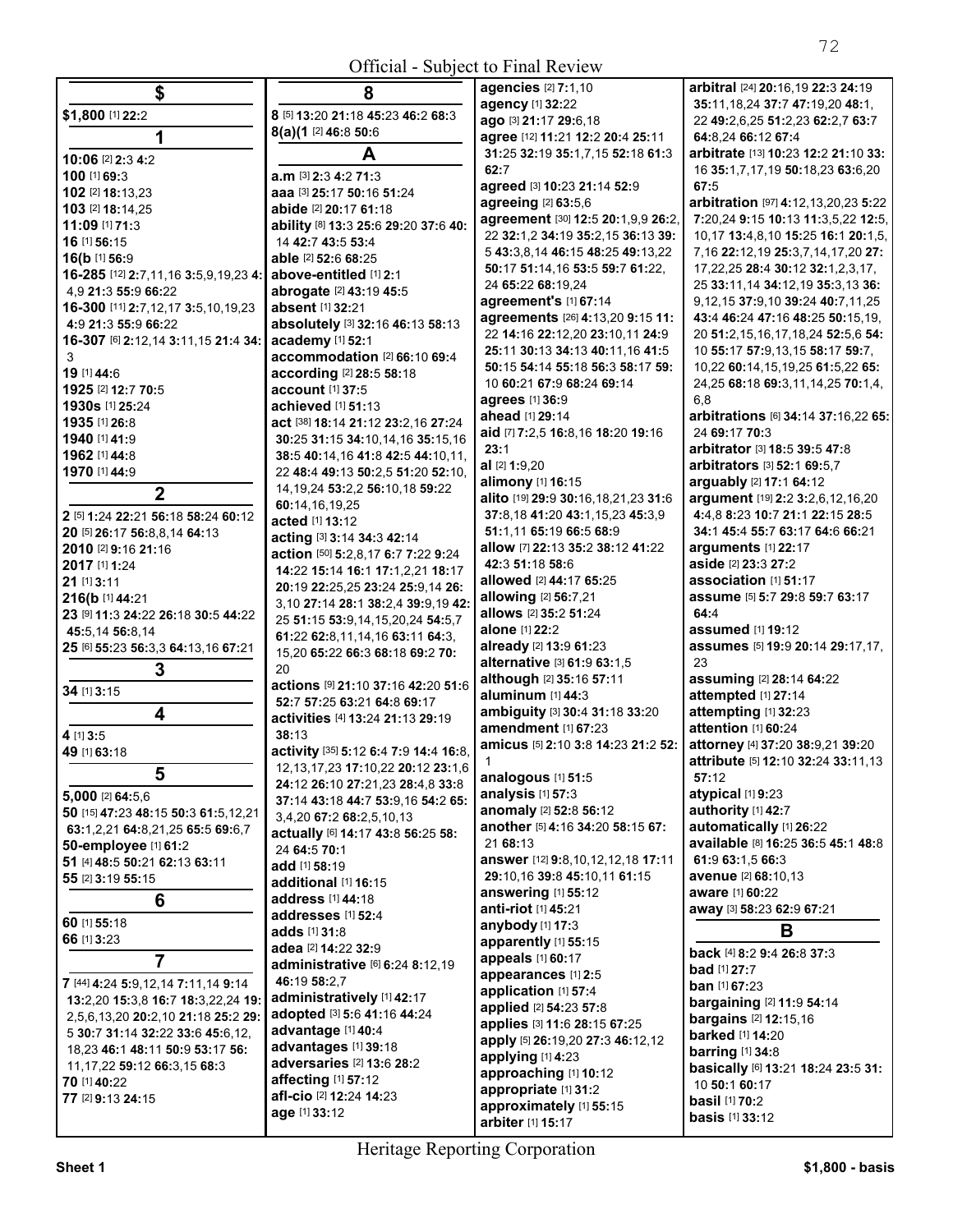| <b>become</b> [1] 69:12                          | 20 22:1.23 26:9 33:21 39:20 54:1.                      | colleagues [1] 41:2                               | <b>consumer</b> [1] 57:17                                  |
|--------------------------------------------------|--------------------------------------------------------|---------------------------------------------------|------------------------------------------------------------|
| beain [1] 55:12                                  | 20,25 60:2 66:12 67:16 71:2                            | collect [1] 35:8                                  | context [7] 6:17 11:6 15:5 29:24                           |
| beginning [2] 9:19 40:15                         | cause [3] 23:24 62:4 69:1                              | collective [26] 6:7 13:11 14:22 21:               | 57:16.17 60:1                                              |
| beas [1] 59:5                                    | century [1] 31:11                                      | 10 25:4 28:4,7 29:21 35:3,17 37:                  | continue [1] 33:2                                          |
| behalf [12] 2:6, 14, 16 3:4, 14, 18, 22          | certain [4] 13:22 62:17 63:7 65:15                     | 15 38:2,4 41:13 43:6 50:20 52:7                   | continued [1] 62:6                                         |
| 4:9 9:25 34:2 55:8 66:22                         | certainly [2] 9:2 47:9                                 | 54:11.13 57:15 61:21 62:8.11.13                   | contract [17] 6:2 8:16 11:9,13,15,                         |
| <b>behavior</b> [1] 59:13                        | changing [1] 9:3                                       | 63:11 64:3                                        | 16 12:11 13:19,21,22 18:6 24:1                             |
| <b>belief</b> [1] 56:6                           | characterize [1] 26:4                                  | collectively [8] 35:9,21 36:14 41:                | 28:18 48:14 54:17 60:2 63:19                               |
| <b>believes</b> [1] 38:19                        | charge [2] 42:22,23                                    | 7 47:22 48:4 50:2 53:6                            | contract's [1] 13:25                                       |
| below [1] 65:4                                   | charges [2] 42:9,10                                    | colloquy [1] 68:8                                 | contracted [1] 13:12                                       |
| <b>benefit</b> [2] 6:13,13                       | charlottesville [1] 2:15                               | colors [4] 22:18 56:25 69:25 70:17                | contracts [11] 7:21 10:10 12:19                            |
| <b>berkowitz</b> [1] 60:23                       | chief [46] 4:3,10 20:21 21:5 30:16,                    | combining [1] 23:13                               | 13:20 34:9 54:9,23 55:16 58:4,25                           |
| <b>best</b> [2] <b>15:6 33:18</b>                | 20 31:22 33:3,22 34:4,23 35:10,                        | come [3] 26:8,23 70:16                            | 59:14                                                      |
| between [9] 12:15,16 18:1 23:23                  | 14 36:7,11,21,25 47:18 48:3,13,23                      | comes [2] 19:18 52:11                             | <b>contractual</b> [2] 13:17 59:1                          |
| 32:14 43:3 48:25 49:22 69:23                     | 49:1,16,20,24 50:10,14 55:4,10                         | comfortably [1] 31:12                             | contrary [1] 4:21                                          |
| beyond [2] 15:5 29:4                             | 56:1 58:14 59:4 61:1,11,14 62:3,                       | command [6] 4:22 24:7 28:12 32:                   | contravention [2] 8:16 60:2                                |
| big [1] 64:11                                    | 10,21 63:4,9 64:23 65:13 66:8,17,                      | 11,15,21                                          | <b>control</b> [1] 56:25                                   |
| bilateral [13] 9:15 12:5 13:4,16 14:             | 23 71:1                                                | commercial [2] 12:19 70:8                         | <b>controls</b> [1] 59:20                                  |
| 17 19:25 20:7 22:19 40:25 69:13,                 | choice [1] 44:12                                       | <b>commit</b> [1] 10:6                            | <b>converted</b> [1] 30:1                                  |
| 25 70:6,8                                        | choose [4] 27:22 38:13 44:17,25                        | <b>common</b> [2] 24:2 46:25                      | <b>core</b> [1] 22:6                                       |
| bit [1] 55:13                                    | choosing [1] 64:7                                      | comparable [1] 60:1                               | corporation [2] 1:3 4:5                                    |
| <b>blame</b> [1] 68:7                            | circuit [9] 12:22,23 14:9,11,19 15:                    | compel [1] 27:16                                  | <b>correct</b> [8] 34:6 35:3 39:11 46:7.                   |
| <b>board</b> [26] <b>1:17 6:9 9:13 11:20 15:</b> | 1 54:21 70:10,18                                       | complaint [2] 42:15 44:15                         | 21 52:12 65:14 69:22                                       |
| 7,9,13,13 18:4 21:17 24:16 25:5                  | <b>circuit's [1] 27:17</b>                             | complicate [1] 58:19                              | <b>correctly</b> [1] 58:13                                 |
| 29:5,18 30:2 37:4 40:21,23 41:16,                | circumstances $[2]$ 51:5 52:4                          | complicated [2] 60:8 62:22                        | <b>cost [1] 22:3</b>                                       |
| 17,22 42:3,6,13 52:3 53:18                       | city [8] 12:22,24 14:9,11,19 15:1                      | complicates [1] 58:21                             | <b>costs</b> [2] 22:13 32:3                                |
| board's [10] 34:6 35:6,22 36:10 41:              | 54:21 70:10                                            | conceding [2] 10:9,17                             | <b>couldn't</b> [1] 26:23                                  |
| 3,4 43:9,11,21 53:13                             | civil [6] 10:15 32:10 43:4 44:23 49:                   | concepcion [5] 8:25 22:19 56:25                   | counsel [10] 9:16 21:16 29:7 41:                           |
| body [1] 13:11                                   | 3 62:15                                                | 57:1 69:25                                        | 11, 15 42: 13, 16 55: 5 66: 18 71: 2                       |
| both [13] 16:3,5 25:15 28:8 31:5,                | claim [11] 4:12 10:24 11:23 22:1                       | concept [1] 42:19                                 | <b>counselor</b> [1] 54:8                                  |
| 10, 14, 24 34: 16 40: 21 46: 14 52: 5            | 23:20 38:25 44:15 57:25 58:1,3                         | concepts [1] 13:18                                | couple [4] 14:6 16:13,21 32:6                              |
| 53:1                                             | 63:23                                                  | <b>concern</b> [1] 70:11                          | COUISE [9] 10:8,14 15:7,10,16 26:                          |
| <b>bound</b> [1] 62:4                            | claims [7] 4:18 18:16 21:11 22:16                      | <b>concerned</b> [1] 57:3                         | 14 45:18 49:5 58:15                                        |
| boy [1] 14:18                                    | 69:3.6.11                                              | <b>concerns</b> [1] 57:2                          | court [49] 1:1 2:2 4:11 5:7 12:8,18,                       |
| breyer [22] 7:17 9:11 10:8 25:8 26:              | clarity $[1]$ 4:19                                     | <b>concert</b> [3] 21:12 46:2 54:3                | 22,25 13:9 14:19,25 19:3,7 21:6                            |
| 6, 13, 25 27: 2, 6, 11 38: 15 39: 7, 17          | class [56] 7:15 9:24 15:13 16:1 17:                    | concerted [35] 5:2,8,11 6:3 13:24                 | 22:18 23:20 25:19 26:18 27:22,25                           |
| 46:11, 14, 17, 23 57:19 59:17, 21, 25            | 1,2,4,14,21 18:17 20:15,19 24:18,                      | 16:8, 11, 17, 22 17: 10, 22 18: 18, 19            | 28:20 31:7 32:8 33:14 34:5,18 35:                          |
| 60:7                                             | 21 25:3,9 26:3 27:14 30:9,10 37:                       | 19:16 20:12 21:13 23:1,6 24:12                    | 23 36:14,16 41:8 42:25 43:11 49:                           |
| bridge [2] 12:22 70:10                           | 10, 13, 15, 16 41: 22 42: 3, 20, 24, 25                | 26:10 27:21,23 29:19 33:8 39:19                   | 5 51:6 54:23 55:11 57:2,7,11 59:2,                         |
|                                                  |                                                        |                                                   |                                                            |
| brief [5] 14:24 31:4 52:1,2 53:20                | 43:3.10 47:22 51:2.6.14.14.15.18.                      | 43:17 46:4 53:9,16 54:2 65:20 67:                 | 13,15 60:17 65:22 66:11 69:16,24                           |
| briefed [3] 14:25 53:19 70:16                    | 24 52:15 53:8,20,24 57:25 61:4                         | 2 68:2,10,13                                      | 70:10.23                                                   |
|                                                  | 62:16 63:21 64:8,11,12,15 65:21,                       | concertedly [6] 16:24 25:12 34:                   |                                                            |
| bring [6] 9:24 33:9 68:17,25 70:12,<br>19        | 25 69:17 70:3,20                                       | 10 38:6,8 40:14                                   | COUrt's [8] 4:17 24:6 33:21 37:5<br>44:2 47:14 66:11 68:19 |
| bringing $[1]$ 53:8                              |                                                        | concession [2] 5:1,4                              | <b>courthouse</b> [8] 5:13,15,18,19,20                     |
| broadness [1] 23:7                               | clause [8] 7:2,5 8:15 28:20 29:19<br>34:14 59:9,16     | concluding [1] 32:9                               | 14:1 18:4 24:18                                            |
| <b>brought</b> [2] 39:9 60:24                    | clear [13] 4:24 7:4 24:7,8,11 26:2,                    | conclusion [3] 19:9 20:14 29:17                   | courthouses [1] 7:1                                        |
| brown [2] 38:18 47:5                             | 15, 18 28: 12 32: 11, 15, 20 65: 11                    | condition [1] 62:6                                | courtroom [2] 23:8,15                                      |
| <b>business</b> [1] 25:9                         | clearly [5] 18:18,20 25:23 59:12,                      | conditions [8] 6:24 8:11,20 40:19                 | courts [7] 7:10 10:2 15:16 26:17                           |
|                                                  | 20                                                     | 44:5,14,18 46:3                                   | 36:24 61:10,23                                             |
| $\mathbf C$                                      | clement [53] 2:6 3:3,21 4:7,8,10 5:                    | confidentiality [4] 23:11 67:9,14                 | <b>cover</b> [2] <b>29:20 60:21</b>                        |
| california's [1] 57:6                            | 3,10,20,20 6:6,15 7:12 9:10 10:20,                     | 68:23                                             | Covered [8] 7:2,11 14:16 18:21 19:                         |
| called [1] 11:12                                 | 25 11:1,7,8,19 12:12,21 13:6 14:2,                     | conflict [4] 19:1,5,20 32:14                      | 12 55:17 56:22 59:8                                        |
| came [4] 2:1 7:3 27:16 32:8                      | 6,14 15:19 16:4,20 17:5,8,16,19                        | confronted [1] 10:3                               | covering [1] 56:3                                          |
| cannot [10] 24:12 26:1.1 35:21 39:               | 18:8,9,11 19:8,14,22 20:13,22 21:                      | congress [4] 25:5 51:5 60:22 70:5                 | <b>covers</b> [1] 55:18                                    |
| 8 50:2 57:24 59:15 61:8 62:16                    | 8 31:25 40:22 66:19,21,23 67:12,                       | congressional [6] 4:22 24:7 28:                   | <b>coworkers</b> [1] 15:11                                 |
| cardozo [3] 8:14 59:25 60:16                     | 17 68:6,21 69:20 70:9                                  | 12 32:11, 15, 21                                  | create [6] 15:14 56:15,16,19,20 58:                        |
| case [40] 4:4 7:20,23 9:2 10:13 12:              | closely [1] 31:1                                       | conjunction [1] 67:16                             | 10                                                         |
| 5 14:21 15:23 16:2 17:13,13,21,                  | coequal [1] 34:21                                      | considerations [1] 69:19                          | creates [2] 56:12 58:24                                    |
| 23 25:22 27:8,12 28:21 32:8,13                   | coerce [2] 61:8 62:5                                   | considered [1] 39:21                              | crossed [2] 12:22 70:10                                    |
| 33:17 36:4 38:9 42:17 43:18 52:2                 | coercing [1] 56:22                                     | considering [1] 60:25                             | curiae [3] 2:10 3:8 21:2                                   |
| 53:23 54:16 56:13 57:5,13,21 58:                 | coercion [1] 50:7                                      | consistent [1] 37:1                               | curious [1] 41:20                                          |
| 10,13,19 60:5,23 69:4 70:13,19                   | <b>coexist</b> [1] 31:12                               | consolidated [1] 4:6                              |                                                            |
| 71:3<br>cases [18] 4:6,17 8:14,15 15:23 17:      | collaborate [3] 15:10 16:11 17:3<br>colleague [1] 23:9 | constrained [2] 40:10,13<br>construction [1] 23:5 | D<br>d.c $[4]$ 1:23 2:6,10,13                              |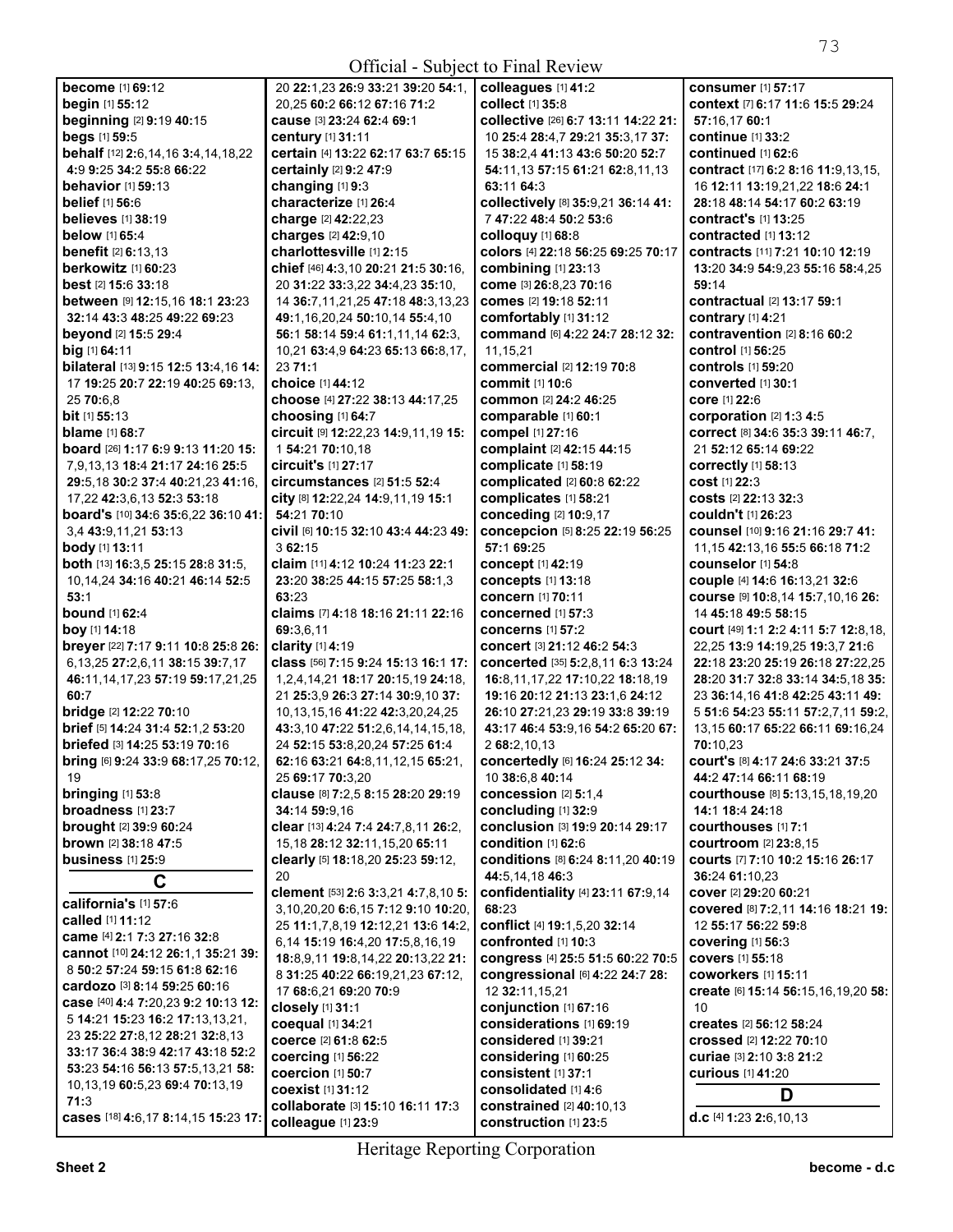| Official - Subject to Final Review                 |                                                                 |                                                             |                                                    |
|----------------------------------------------------|-----------------------------------------------------------------|-------------------------------------------------------------|----------------------------------------------------|
| d.r [3] 21:17 24:23 31:13                          | effective [1] 70:22                                             | 9 36:20 53:12                                               | 11                                                 |
| dah-dah-dah [1] 39:1                               | effectively [3] 36:1,19 37:6                                    | establish [1] 45:24                                         | finding [1] 34:12                                  |
| damper [1] 67:10                                   | efficient [1] 50:22                                             | et [2] 1:9,20                                               | fine [3] 11:24 30:12 36:10                         |
| <b>daniel</b> [3] <b>2:15 3:17 55:7</b>            | effort [3] 20:3 57:24 58:5                                      | even [8] 11:21 22:14 28:19,22 32:                           | finish [2] 29:10.15                                |
| deal [7] 8:3 9:4 12:15 45:24,25 69:                | either [4] 44:13 58:7,15 64:25                                  | 16 65:24,24 68:24                                           | first [14] 4:4 11:20 14:7 17:13 24:                |
| 19,20                                              | emphasize [1] 66:25                                             | event [1] 40:1                                              | 15,23,25 29:20 32:7 34:7,18 66:                    |
| dealing [2] 14:21 40:18                            | emphasized [1] 40:22                                            | <b>events</b> [1] <b>14:10</b>                              | 25 67:22 69:22                                     |
| decades [1] 21:15                                  | employ [2] 6:4 8:21                                             | eventually [1] 14:25                                        | fit $[1]$ 59:15                                    |
| decide [6] 5:16 16:3,5 25:6 31:3                   | employee [15] 5:24 11:17 14:9 15:                               | everybody [2] 45:22 57:22                                   | <b>fits</b> [2] <b>30:11 53:2</b> 0                |
| 67:3                                               | 25 17:8,9 20:4 25:25 48:1 49:10,                                | everyone [1] 24:15                                          | five [4] 21:17 29:5,18 64:20                       |
| decided [3] 15:1 38:10 54:24                       | 23 51:7 58:5 63:19 68:23                                        | everything [2] 27:3 30:11                                   | fisa [6] 21:9,11,15 28:13 29:25 52:                |
| decides [2] 9:24 42:14                             | employee's [3] 12:1 49:15 51:8                                  | exactly [5] 22:17 38:22,23 55:3 68:                         | 20                                                 |
| decision [5] 27:18 41:18 44:2 56:                  | employees [52] 5:22 6:8,23 9:25                                 | 9                                                           | folks [1] 16:21                                    |
| 2 68:19                                            | 15:8,24 21:9,11,19 22:15 27:13                                  | example [6] 9:23 15:7 18:15 44:1                            | follow [1] 49:5                                    |
| decisions $[1]$ 47:14                              | 31:16 34:10,11 37:19 38:14,19 39:                               | 57:1 60:4                                                   | followed [1] 57:2                                  |
| declare [1] 13:21                                  | 25 40:17 41:5 42:11,12,21 43:5,                                 | except [3] 24:3 56:11 57:22                                 | <b>footing</b> $[1]$ 13:13                         |
| defense [5] 10:21, 22, 23 24:1, 2                  | 24 44:4, 17, 25 45: 19, 25 52: 6, 18                            | <b>exception [1] 58:25</b>                                  | forbid [3] 7:21,22 10:11<br>forbids [1] 25:16      |
| delegate $[1]$ 25:5                                | 54:19 55:16,20,23 56:3,7,21 61:8,                               | exclude [4] 8:14,15 11:18 60:1                              |                                                    |
| demand [1] 46:3<br><b>department</b> [2] 2:9 68:16 | 12 62:7,13 63:18,22 64:5,7,13 67:<br>3 68:4,14 69:10            | exclusively [1] 54:10<br>excuse [1] 37:17                   | <b>force</b> $[1]$ 5:25<br><b>forced</b> [1] 25:11 |
| deprive [1] 68:4                                   | employees' [3] 38:5 40:13 46:9                                  | <b>exercise</b> [3] 46:9 50:8 67:19                         | forget [2] 19:19 39:23                             |
| deputy [1] 2:8                                     | employer [35] 5:24 6:5 10:3,5,21,                               | exercising [1] 67:21                                        | forgo $[1]$ 21:10                                  |
| dictate [1] 15:6                                   | 22 11:10 13:13 14:8 17:7 20:3 26:                               | expensive [1] 12:17                                         | <b>forum</b> $[64]$ 6:9 8:19 9:20,22 10:12,        |
| differ [1] 22:12                                   | 1 32:3 33:5,7 36:8 38:13,25 40:6                                | expires [1] 29:12                                           | 14 11:3,5 12:17 13:11 15:6,17,17,                  |
| difference $[1]$ 64:18                             | 43:14 47:2 48:9 49:14,22,25 50:6,                               | explain [2] 7:19 69:2                                       | 21 16:23,25 20:5,16,17,19 22:3                     |
| differences $[1]$ 38:23                            | 11 51:21 53:5 57:23 58:5 61:7 62:                               | explanation [1] 41:24                                       | 24:19 26:12 27:21 28:8 30:10 35:                   |
| different [9] 14:24 36:23 38:11 39:                | 5 63:14.18                                                      | explicitly [1] 41:18                                        | 8, 18, 24, 25 36: 5 37: 7 40: 6 47: 19,            |
| 17 44:17 57:14 63:23 65:16 69:3                    | employer's [2] 34:17 56:7                                       | express [1] 34:20                                           | 20 48:1,2,9,22 49:2,6,10,19 50:1,                  |
| directed [3] 5:14 6:17,21                          | employer/employee [1] 50:17                                     | <b>extend</b> [2] 21:12 45:18                               | 15, 19 51: 2, 9, 9, 23 61: 8, 9, 17, 18, 19        |
| directly $[1]$ 15:3                                | employers [15] 8:20 17:24 23:12,                                | <b>extends</b> [1] 15:5                                     | 62:2 63:7,20 64:8,24 66:4,13,13                    |
| disagree $[1]$ 61:15                               | 13,13 39:23 40:10,18 42:10 45:25                                | <b>extreme</b> [1] 25:22                                    | 67:4                                               |
| disagreement [1] 69:23                             | 46:3 68:14 69:2,9,18                                            | F                                                           | forum's [1] 50:12                                  |
|                                                    |                                                                 |                                                             |                                                    |
| discretion [1] 64:14                               | employment [8] 14:15,22 44:19                                   |                                                             | forums [10] 6:25 7:24 8:12 28:8                    |
| discriminate [2] 33:6,12                           | 46:4 52:5 54:23 57:16 62:6                                      | faa [26] 4:15,19,20,25 5:9 12:6,14,                         | 36:18 46:12,20 49:6 58:2,7                         |
| discrimination [1] 60:4                            | enacted [4] 44:16,21 45:6 60:20                                 | 20 14:16 21:15 22:21 23:4,6,21,                             | forward [1] 64:25                                  |
| discriminatory $[2]$ 32:1 57:8                     | <b>enactment</b> [1] 43:20                                      | 25 24:8,22 30:4 31:12,19 33:18                              | <b>found</b> [2] <b>57:7</b> ,12                   |
| dismissal [2] 21:22 24:17                          | end [2] 55:14 58:8                                              | 54:23 58:22,22,24 60:13                                     | four [6] 10:11 36:3 54:4 64:20 66:                 |
| disparate [1] 69:1                                 | <b>ends</b> [1] <b>45:1</b> 8                                   | face [4] 4:21 29:3 30:4 31:19                               | 19 70:23                                           |
| disputes [2] 35:1 54:11                            | enforce [3] 26:22 34:19 50:1                                    | faced [3] 23:20 44:4,13                                     | frankly [1] 31:7                                   |
| <b>distinction</b> [2] 17:25 43:2                  | enforceable [7] 4:14 11:2 19:3.7.                               | fact [10] 6:22 9:1 14:15 40:7 41:17                         | fraud [2] 13:18 24:2                               |
| division [2] 68:15,16                              | 21 22:20 32:5                                                   | 42:21 53:23 60:23 67:19 68:1                                | freestanding [1] 20:15                             |
| doctrine $[1]$ 57:7                                | enforced [4] 24:9 30:13 58:17 59:                               | fair [7] 44:21 52:9,14,24 53:1 56:9,                        | frequently $[1]$ 42:21                             |
| doctrines $[1]$ 59:3                               | 15                                                              | 10                                                          | frigid [1] 44:4                                    |
| dog [4] 11:12,14 12:11 14:20                       | enforcement [2] 34:8 59:9                                       | fairly [1] 54:12                                            | front [2] 10:10 12:25                              |
| doing [5] 14:4 15:2 16:22 25:16 58:                | enforcing [1] 4:19                                              | far [1] 11:21                                               | full [1] 34:16                                     |
| 5                                                  | engage [5] 38:14 43:6,17 63:10 65:                              | favor [1] 56:2<br>fdr $[1]$ 8:2                             | fully [3] 34:24 40:8 55:13                         |
| done [3] 28:21 36:9 39:24                          | 20                                                              | <b>features</b> [1] <b>11:14</b>                            | functionally [1] 36:18                             |
| door [2] 23:8,15                                   | enough [4] 38:20 39:2 64:11 68:                                 | federal [17] 4:16 21:14 23:21 24:3,                         | fundamental [4] 12:10 32:24 33:                    |
| doors [2] 24:19.19                                 | 11                                                              | 23 30:5 34:13.21 36:23 44:23 49:                            | 11,13                                              |
| double-check [1] 14:8                              | enter [2] 13:3,8                                                | 2,4 60:25 62:15 64:10,19 65:22                              | further [1] 7:6                                    |
| dozen [1] 23:19                                    | entire [1] 8:2                                                  | fees [1] 22:13                                              | G                                                  |
| <b>draw</b> [1] <b>43:2</b>                        | entirely [1] 46:7<br>entitled [1] 14:5                          | fellow [1] 9:25                                             | gc's [1] 41:11                                     |
| <b>driving</b> $[1]$ 5:25                          |                                                                 | few [3] 55:24 56:5 66:24                                    | gender [1] 33:13                                   |
| due [3] 20:13 41:1,14<br>duress [2] 13:19 24:2     | entitlement [2] 24:21 30:10                                     | fewer [3] 50:2 61:12 63:11                                  | general [7] 2:9 9:16 21:16 41:11,                  |
|                                                    | epic [2] 1:3 4:4<br>equal [1] 13:13                             | <b>fifth</b> [1] 27:17                                      | 15 42:13,16                                        |
| Е                                                  | equally [1] 58:16                                               | fight [1] 23:23                                             | gets [5] 5:13 10:2 18:3,4,5                        |
| each [3] 25:10 38:19 54:1                          | equivalent [5] 31:15 35:25 36:18                                | figure [1] 59:6                                             | gilmer [1] 14:21                                   |
| earth [1] 45:19                                    | 49:9 66:13                                                      | file [8] 15:9,11 17:2 27:14 38:24 41:                       | ginsburg [21] 5:19 6:7,11 11:7,20                  |
| easier [1] 16:2                                    | ernst [3] 1:9 22:1 64:4                                         | 12 44:14 65:21                                              | 12:13,21 15:18 21:20,24 22:10 31:                  |
| easily [1] 59:15                                   | esq [10] 3:3,7,13,17,21 4:8 21:1 34:                            | filed [6] 14:23 42:9,10,11 52:1 53:                         | 21 34:22 40:1,5,20 41:10 51:22                     |
| eastex [2] 6:22 7:3                                | 1 55:7 66:21                                                    | 24                                                          | 52:8,13 67:8                                       |
| ed [1] 67:24<br>effect [1] 34:16                   | essential [2] 11:14 57:12<br>essentially [6] 6:25 17:4 19:2 31: | filing [2] 42:22 54:5<br>find [5] 9:13 12:23 43:25 48:2 49: | give [2] 30:9 44:1<br>given [2] 11:4,5             |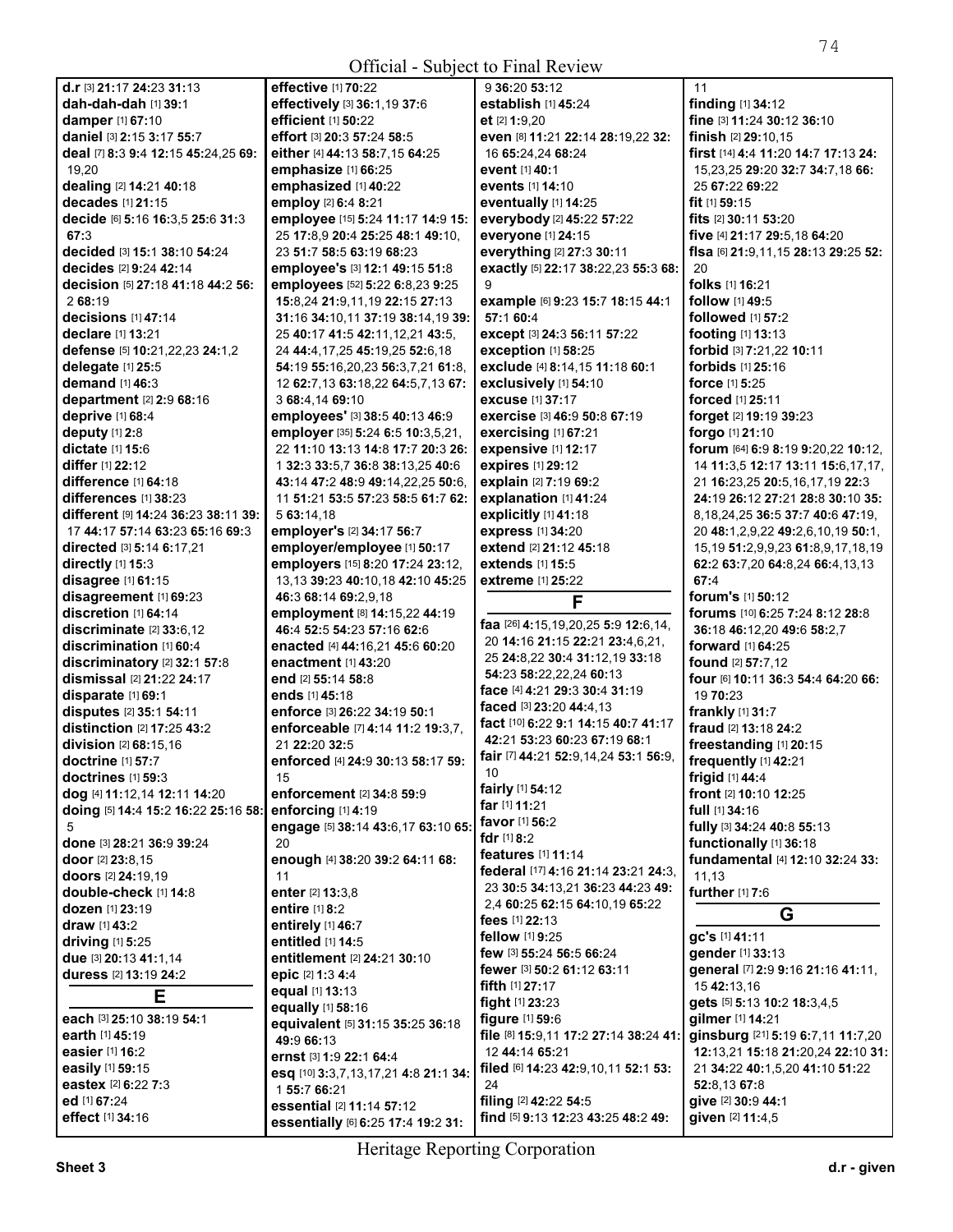| <b>Official - Subject to Final Review</b> |                                                 |                                                                                        |                                             |
|-------------------------------------------|-------------------------------------------------|----------------------------------------------------------------------------------------|---------------------------------------------|
| gives [3] 34:16 58:22 63:18               | immediately [1] 53:25                           | iail [1] 45:21                                                                         | <b>latter</b> [1] <b>16:17</b>              |
| giving [1] 21:11                          | <b>important</b> [1] <b>57:13</b>               | jeffrey [3] 2:8 3:7 21:1                                                               | laughter [2] 60:11 62:24                    |
| goals [2] 7:7,8                           | impose [1] 26:1                                 | join [2] 8:18 18:16                                                                    | law [11] 8:1 13:18 24:1,2,3 25:24           |
| goodness [1] 15:2                         | imposed [2] 43:14 49:14                         | joined [2] 53:25 54:7                                                                  | 41:17 53:12,13 57:2,5                       |
| got [5] 29:4,4 49:5 61:20 70:23           | impossible [2] 62:8,12                          | joining [5] 7:23 8:8,9 25:13 33:8                                                      | laws [2] 32:10 45:21                        |
| government's [1] 30:24                    | improve [3] 6:23 8:11 34:11                     | joint [14] 7:22 8:8 26:10 37:14 38:                                                    | <b>lawsuit</b> [1] 41:13                    |
| grant [2] 31:16,17                        | improving [1] 8:20                              | 25 52:7 57:24,25 58:1,3 64:19 65:                                                      | lawyer [3] 39:9 67:6,15                     |
| granted [2] 29:21,22                      | inaccurate $[1]$ 41:2                           | 2.4 66:3                                                                               | leafleting $[1]$ 67:23                      |
| grievance [4] 46:23 47:3,4,11             | inc $[1]$ 1:20                                  | jointly [8] 25:13 36:6 43:13 44:14                                                     | least [6] 7:18 8:2 17:15 23:10 61:          |
| griffin [56] 2:13 3:13 33:24 34:1,4,      | inception $[1]$ 12:14                           | 45:20 52:21 67:10.13                                                                   | 20 62:12                                    |
| 23 35:4, 12, 22 36:8, 16, 23 37:3, 11,    | included [1] 52:25                              | jones [2] 38:18 47:5                                                                   | leaving $[1]$ 20:6                          |
| 24 38:3,12 39:6,11,15 40:12 41:1,         | <b>includes</b> [2] 9:16 65:21                  | ir $[2]$ 2:13 3:13                                                                     | left [2] 67:20 68:1                         |
| 14 42:2 43:7,21,24 45:7,11,16 46:         | including [1] 24:15                             | judge [3] 10:13 60:16 64:13                                                            | legal [4] 26:10,10 34:15 66:3               |
| 6, 13, 16, 21 47: 9, 25 48: 6, 16, 20, 24 | incompatible [1] 9:14                           | judicial [13] 6:25 7:23 8:12,18 10:                                                    | $legally$ [1] 14:5                          |
| 49:8, 18, 21 50:4, 12, 25 51:3, 19, 25    | independent [1] 42:6                            | 12 13:11 35:13,25 40:6 46:19 58:                                                       | legislature [1] 60:20                       |
| 52:12,17 53:8,11 54:12,18 55:3            | <b>individual</b> [20] <b>4:13 11:23 13:23</b>  | 2,7 66:13                                                                              | legislatures [1] 6:25                       |
| group [4] 42:12 44:3 53:15 63:1           | 22:1,8 27:16,25,25 34:12,25 37:9,               | jumped [1] 69:18                                                                       |                                             |
| guess [1] 15:12                           | 22 40:16 41:5 53:14,24 54:11,19,                | jurisprudence [1] 66:11                                                                | <b>less</b> [2] <b>12:17 63:2</b>           |
| guy [1] 16:14                             | 24 69:11                                        | justice [188] 2:9 4:3,10 5:1,5,11,19                                                   | $lesser$ $[1]$ 52:25                        |
| guys [2] 18:16 33:8                       | individually [9] 35:7,16,20 39:21               | 6:6,11,18,20 7:12,17 8:5 9:11 10:                                                      | lesser-included [1] 53:3                    |
| н                                         | 40:18 41:6 47:21 50:23 67:5                     | 8,25 11:7,20 12:12,13,21 13:5 14:                                                      | <b>lewis</b> [4] 1:6 4:5 53:23 54:6         |
| half $[2]$ 23:19 69:5                     | <b>individuals</b> [4] <b>16:10 34:25 35:6</b>  | 3,7,12 15:18,22 16:18 17:5,6,12,                                                       | liberty [2] 6:2 11:16                       |
| <b>hand</b> [1] <b>56:19</b>              | 42:11                                           | 17 18:6,9,13,15 19:10,11,15 20:8,                                                      | $licorice$ [1] 41:9                         |
| <b>handful</b> [2] <b>9:25 23:19</b>      | <b>induce</b> [1] <b>53:14</b>                  | 21 21:5,20,24 22:10,22 23:17,22                                                        | $limit$ [1] 43:5<br>limitation [1] 43:19    |
| happens [1] 42:9                          | inducing [1] 53:21<br>information [1] 37:21     | 24:5,11 25:8 26:6,13,25 27:2,6,11,                                                     | $limiting [1]$ 40:13                        |
| harder [4] 17:2,6,9 28:5                  | initiate [3] 5:17 42:7 53:14                    | 19 28:10,14,17,22,25 29:7,9,14 30:                                                     | limits [3] 49:14,23 64:8                    |
| <b>health</b> $[2]$ 44:10,11              | <b>initiating</b> [1] <b>53:21</b>              | 14, 16, 16, 18, 18, 20, 21, 23 31: 6, 21,<br>22, 22, 23, 24 32: 7, 12 33: 1, 3, 4, 10, | $listen$ [1] 9:8                            |
| hear [3] 4:3 9:8 10:13                    | inside [1] 24:20                                | 22 34:4,22,23 35:10,14 36:7,11,21,                                                     | litigate $[1]$ 42:17                        |
| <b>heard</b> $[1]$ 13:9                   | insist [1] 63:14                                | 25 37:8,17,17 38:1,7,15,16 39:7,8,                                                     | litigation $[1]$ 43:6                       |
| hearings [1] 38:11                        | inspired $[1]$ 60:13                            | 13, 16, 16 40: 1, 3, 5, 8, 20 41: 10, 20                                               | <b>little</b> $[1]$ 55:12                   |
| <b>heart</b> $[1]$ 8:2                    | instances [3] 47:1,3,10                         | 43:1,15,23 45:3,9,16 46:11,14,17,                                                      | $\mathbf{IIp}$ [1] 1:9                      |
| heartland [1] 33:18                       | <b>instead</b> [1] <b>51:13</b>                 | 23 <b>47:</b> 18 <b>48:</b> 3,12,18,23 <b>49:</b> 1,16,20,                             | logically $[1]$ 13:7                        |
| held [3] 41:9 44:7 53:18                  | intent $[1] 64:3$                               | 24 50:10,14 51:1,11,22 52:8,13                                                         | long [10] 7:6 11:22 35:1,2,7 36:14          |
| <b>helped</b> [1] 69:10                   | interest [1] 42:16                              | 53:7 54:8,15 55:1,4,10,13 56:1 57:                                                     | 62:25 66:3,14 68:9                          |
| helping [1] 16:14                         | interfere [3] 33:7 34:9 64:3                    | 19 58:14 59:4,17,21,25,25 60:3,7                                                       | long-standing [1] 34:8                      |
| higher [1] 18:19                          | interfered [1] 24:13                            | 61:1,11,14 62:3,10,21 63:4,9,16                                                        | longer [3] 9:12,18 13:25                    |
| highlight [1] 21:7                        | interference [3] 6:5 46:9 50:6                  | 64:2,23 65:2,6,8,12,13,19 66:5,8,                                                      | look [2] 24:6 59:18                         |
| historical [1] 26:7                       | <b>interpret</b> [2] 29:5 30:3                  | 17,24 67:1,8,17 68:8,21 69:21 70:                                                      | <b>looked</b> [1] 9:17                      |
| history $[1]$ 60:22                       | <b>interpretation</b> [3] <b>8:10 9:5 60:23</b> | 7 71:1                                                                                 | <b>lot</b> [4] 23:18 34:11 58:10 70:17      |
| honor [41] 35:4 37:4,11,25 39:12          | interpreted [1] 8:5                             | K                                                                                      | <b>lunch</b> [1] <b>58:11</b>               |
| 41:3 42:4 43:8,22 45:8 46:7,22 47:        | interpreting $[1]$ 60:18                        |                                                                                        | M                                           |
| 9 48:6 50:25 51:3 52:2,17 53:11           | interrupt [1] 30:15                             | kagan [23] 6:20 7:13 8:6 17:5 18:9,                                                    |                                             |
| 54:20 56:4 57:11 58:12,23 59:11,          | intervening [1] 48:9                            | 13 19:10,11,15 20:8 30:14,18 31:                                                       | made [2] 29:6 41:21                         |
| 19,24 60:6,10 61:7 62:20 63:14,           | invalid [1] 4:15                                | 23,24 32:7,12 33:1,4,10 45:16 53:                                                      | magic [1] 32:19                             |
| 25 64:18 65:18 66:2,7,9 68:6 69:5         | invalidate [3] 13:17,20 56:2                    | 7 60:3 67:17                                                                           | mandatory [1] 55:17                         |
| 70:25                                     | invalidated [1] 28:18                           | <b>kaiser</b> [1] <b>59:13</b>                                                         | <b>manner</b> [1] 57:8                      |
| <b>honors</b> [1] 56:13                   | investigatory [1] 42:7                          | kennedy [20] 5:1,5,11 15:22 16:18                                                      | many [7] 39:18,23 42:12,20 47:10            |
| horton [4] 21:17 24:23 31:13 41:          | involve [3] 47:15,16 55:1                       | 17:6, 12, 17 37: 17 38: 1, 7, 16 39: 8,                                                | 54:9 68:4                                   |
| 18                                        | involved [5] 53:23 54:4,6 61:6 63:              | 13,16 40:3,8 48:12,18 67:1                                                             | margins [1] 33:19<br>mathematical [1] 52:23 |
| hour [2] 68:15,16<br>house [1] 68:20      | 24                                              | kennedy's [1] 18:15<br>key [1] 7:13                                                    | <b>matter</b> [2] <b>2:1 7:10</b>           |
| huge [1] 15:15                            | involvement [1] 50:13                           | kind [11] 11:8 22:17 26:24 37:13                                                       | <b>matters</b> [1] 31:7                     |
| hypothesized [1] 61:19                    | involves [2] 54:1,19                            | 40:10 54:17 59:5,12 65:6 70:1,4                                                        | mean [11] 5:5 6:21 7:18 16:15 17:           |
| hypothetical [4] 48:12,14 61:2 64:        | isn't [7] 7:17 11:25 12:13,13 19:24             |                                                                                        | 6 20:10 24:16 25:9 26:11 27:7 59:           |
| 22                                        | 24:10 54:3                                      |                                                                                        | 18                                          |
|                                           | issue [16] 5:21 7:18 9:17 10:18,20              | labor [27] 1:17 8:1 10:6 15:9,11 23:                                                   | meaning [1] 59:16                           |
|                                           | 11:23 13:9,16 14:12,22,24,25 30:                | 16 25:24,25 34:15 40:15 41:8 42:                                                       | means [5] 25:12 37:18 44:24 61:             |
| idea [2] 22:6 54:9                        | 25 31:2 36:19 54:22                             | 5 44:22 49:13 50:5 51:20 52:5,10,                                                      | 23 68:4                                     |
| identical [2] 31:10 39:2                  | italian [4] 22:18 56:25 69:24 70:17             | 14, 19, 24 53: 1, 2 56: 9, 10 57: 16 68:                                               | meant [1] 12:15                             |
| illegal [8] 13:22 28:7 59:1,6,8,9,14      | itself [7] 6:10 7:6 15:7 42:19 48:22            | 15                                                                                     | mechanisms [3] 44:24 56:15,20               |
| 60:21                                     | 53:9 59:14                                      | language [5] 19:2,18 58:16 59:20                                                       | members [1] 55:2                            |
| imagine [1] 52:22                         | J                                               | 66:6                                                                                   | memo [1] 21:16                              |
| imbalance [1] 6:1                         | jacob [1] 1:6                                   | later [1] 45:6                                                                         | memorandum [2] 41:11,16                     |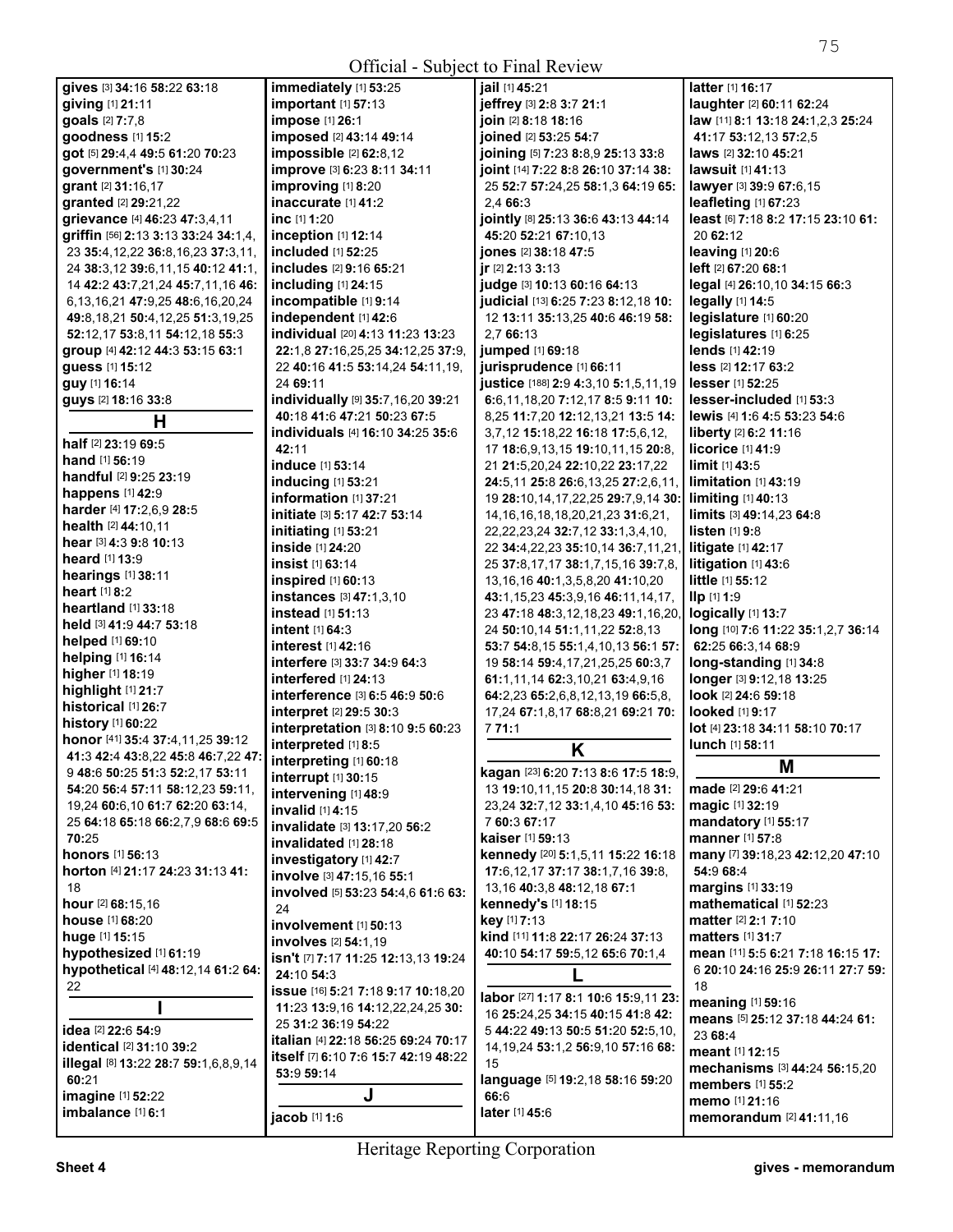| men [1] 32:3                                                              | nothing [7] 14:1 20:6 26:15 32:16        | overrides [1] 25:1                  | preclude [1] 43:12                 |
|---------------------------------------------------------------------------|------------------------------------------|-------------------------------------|------------------------------------|
| <b>mention</b> [1] 68:12                                                  | 56:21 57:25 65:1                         | overrode [2] 23:21,24               | precluding [1] 43:3                |
| mentioned [1] 36:2                                                        | notion [1] 53:21                         | overtime [2] 38:20 47:11            | predated [1] 43:20                 |
| merchants [2] 12:16,16                                                    | notwithstanding [1] 24:22                | overturning [1] 8:1                 | predispute [1] 25:6                |
| might [5] 16:16 17:21,22 38:17 70:                                        | number [3] 50:23 53:25 64:6              | OWN [3] 14:23 42:8 48:13            | preemption [1] 57:3                |
| 21                                                                        | numbers [2] 22:6.7                       | P                                   | prefer [1] 69:3                    |
| million [3] 55:18,23 56:3                                                 | numerosity [5] 10:4,21 45:14 62:         |                                     | premise [2] 5:6 26:7               |
| minute [2] 38:15 43:15                                                    | 18 64:11                                 | page [2] 3:2 27:10                  | prepare [1] 53:15                  |
| minutes $[1]$ 66:19                                                       |                                          | paid [2] 36:3 47:12                 | preparing [1] 53:22                |
| misnomer $[1]$ 42:2                                                       | O                                        | part [2] 11:16 12:3                 | present [1] 54:20                  |
| missed [1] 38:17                                                          | object [2] 5:22,23                       | particular [4] 22:25 28:6 50:19 57: | presenting [1] 38:9                |
| misunderstood [2] 48:17,20                                                | objecting [1] 40:25                      | 4                                   | preserve [1] 12:8                  |
| modern [1] 69:12                                                          | obtained [1] 39:19                       | parties [3] 33:15 48:25 70:15       |                                    |
|                                                                           | obviously [1] 17:23                      | parties' [1] 47:17                  | pretty [2] 14:8 24:24              |
| modification [1] 43:10                                                    | occasions [3] 12:9 35:24 36:17           | passed [3] 44:10,12 59:22           | prevail [2] 17:7 39:22             |
| monday [1] 1:24                                                           | occupational [2] 44:10,11                | path [2] 4:18 44:17                 | prevails [1] 5:9                   |
| morris [2] 1:12 54:6                                                      | <b>october</b> [1] 1:24                  | pattern [3] 68:25 70:12,19          | prevents [1] 59:9                  |
| most [3] 5:12 9:19 50:14                                                  | odd [2] 40:23 56:21                      | paul [5] 2:6 3:3,21 4:8 66:21       | principal [1] 2:8                  |
| move [5] 24:24,25 29:6 30:2,5                                             |                                          | pay [2] 32:3 39:2                   | principle [3] 11:25 16:3,5         |
| moved [1] 27:16                                                           | oil [11] 1:20 17:18 27:5,10,14,15 36:    |                                     | principles [1] 4:23                |
| much [10] 12:17 21:18 22:3 39:25,                                         | 4 41:19 52:3 53:19 54:5                  | payments [1] 22:13                  | private [1] 55:16                  |
| 25 40:3 42:23 51:13 57:15 69:24                                           | okay [18] 8:13,22 26:5 32:12 35:14       | people [25] 7:23 25:16 36:3 37:14,  | probably [1] 47:1                  |
| multiple [4] 35:24 36:17 47:12,16                                         | 36:11 39:2,7 49:16,18,21 50:10,          | 19 43:12 44:12 45:12 47:4,12,23     | problem [9] 13:15 15:15 26:5 31:   |
| murphy [11] 1:20 17:18 27:5,10,14,                                        | 24 58:8 61:11 67:20 68:3 70:9            | 50:3.21 52:23.25 54:4 55:19 61:6.   | 19 57:9 65:10 68:17 70:22,24       |
| 15 36:4 41:19 52:3 53:19 54:5                                             | <b>once</b> [8] 5:17 6:8 7:15 18:8 19:17 | 21 63:2,12 64:9,16,20 67:11         | problems [1] 58:11                 |
| must [3] 41:23,23 69:5                                                    | 24:20 49:4 61:17                         | people's [1] 69:6                   | procedural [2] 29:25 56:20         |
| mutual [11] 6:13,13,14 7:2,5 16:8,                                        | one [32] 10:18 12:4 15:23,25 16:2,       | percent [2] 55:15,19                | procedure [6] 10:15 43:5,20 44:    |
| 12,16 18:20 19:16 23:1                                                    | 14 17:22 20:18 21:7,8,25 22:4 23:        | perfectly [4] 11:23,24 30:12 47:5   | 23 49:3 62:15                      |
|                                                                           | 10 25:13 28:11 30:18 33:2,4 39:9,        | perhaps [2] 26:15 57:22             | procedures [4] 15:14 29:22,23 43:  |
| N                                                                         | 10 45:17 46:1 52:8 58:21 61:18,          | periphery [1] 33:19                 | 11                                 |
| <b>named</b> [1] 53:10                                                    | 20 65:1 66:4,14,14 67:19 70:13           | permits [1] 21:9                    | proceed [26] 7:15 16:24 20:15 22:  |
| national [12] 1:17 34:15 40:15 41:                                        | one-on-one [2] 5:23 40:25                | person [2] 25:13 39:10              | 2 24:21 25:12 30:10 31:23 35:9     |
| 7,9 42:5 49:13 50:5 51:20,25 52:                                          | only [17] 4:21 8:21 19:11 23:22 26:      | petition [1] 44:15                  |                                    |
| 19 53:2                                                                   | 11,20 27:24 31:13 45:1 47:22 48:         | petitioner [5] 1:4,18 2:14 3:14 34: | 36:6,13 38:6 40:17 41:6 47:20,22   |
| near [1] 60:19                                                            | 4 50:21 64:13 70:1,12,19,23              | 2                                   | 49:23 51:8 52:6,21 53:5 61:13 66:  |
| need [1] 28:23                                                            | op [1] 67:24                             | petitioners [10] 1:10 2:7,11 3:4,9, | 7,14 67:11,12                      |
| negotiated $[1]$ 54:16                                                    | open [1] 68:11                           | 22 4:9 21:3 32:20 66:22             | proceeding [6] 37:14 38:8 42:4,    |
| never [4] 25:17 28:21 31:17 41:16                                         | operation [1] 4:15                       | pick [1] 33:15                      | 18 43:13 52:15                     |
|                                                                           |                                          |                                     | proceedings [2] 41:22 42:4         |
| new [7] 8:3 9:4 60:14,15,16,18,20                                         | opinion [2] 5:6 58:8                     | picked [1] 29:24                    | proceeds [1] 42:16                 |
| nightmare [1] 26:4                                                        | opportunity [2] 31:3 48:7                | picking [1] 36:20                   | prohibit [2] 13:3 23:12            |
| nlga [2] 18:23 20:2                                                       | opposed [1] 48:24                        | picture [1] 56:12                   | prohibited [2] 49:12 51:10         |
| nlra [21] 4:24 5:8,25 6:3,12 7:15 8:                                      | opposite [1] 6:22                        | place [1] 68:25                     | prohibition [3] 34:20 48:10 50:4   |
| 4 9:6 13:2 14:18 15:3,4 21:12 22:                                         | opt-in [1] 52:15                         | plain [1] 22:20                     | prohibitions [1] 51:21             |
| 7 <b>24:</b> 9,25 <b>28:</b> 13 <b>31:</b> 2 <b>33:</b> 19 <b>56:</b> 11, | <b>options</b> [1] <b>67:7</b>           | <b>plainer</b> [1] <b>58:16</b>     | prohibits [2] 46:8 59:12           |
| 17                                                                        | oral [9] 2:2 3:2,6,12,16 4:8 21:1 34:    | plaintiff [3] 45:13 53:10 70:14     | promise [3] 8:22 19:1,5            |
| nlra's [1] 30:3                                                           | 1 55:7                                   | plaintiffs [1] 54:1                 | protect [6] 8:7 22:8,9 30:8 48:13  |
| nirb [9] 9:16 13:17,21 23:1 29:1,2                                        | ordinary [1] 26:16                       | please [6] 4:11 21:6 34:5 37:20 47: | 70:5                               |
| 61:3,16 65:16                                                             | origins [1] 17:14                        | 7 55:11                             | protected [8] 5:12 6:4 9:20 12:6   |
| nirb's [1] 23:6                                                           | ortiz [32] 2:15 3:17 55:6,7,10 56:4      | point [15] 14:10,14,20 15:3 21:7    | 24:17 38:4 44:7 68:5               |
| nobody [1] 12:24                                                          | 58:12,21 59:11,19,24 60:6,9,12           | 27:20 33:17 36:12 40:9 41:21 54:    | protecting [1] 21:19               |
| non-class [1] 55:21                                                       | 61:7,12 62:1,4,19,23,25 63:8,13,         | 22 57:20 58:9 62:10 63:9            | protection [8] 6:14,14 7:2,5 16:9, |
| non-collective [1] 55:21                                                  | 25 64:17 65:4,7,10,18 66:2,7,9           | pointing [1] 27:17                  | 16 18:21 19:17                     |
| non-individual [1] 55:20                                                  | <b>osha</b> [1] <b>44:</b> 15            | points [4] 28:11 55:25 56:5 66:24   |                                    |
| non-joint [1] 55:21                                                       | other [33] 10:15 11:6 15:5,25 16:2       | policy [1] 69:19                    | protects [5] 5:15 8:17 15:8 22:24  |
| non-union [2] 55:1,16                                                     | 19:6 21:14 23:12,13,21 24:8,22           | position [22] 12:1 13:7 30:24 31:4  | 38:5                               |
| non-waiveable [1] 30:1                                                    | 25:1,4,13 26:17 29:22,24 32:23           | 34:17,25 35:6,23 37:2,4 40:21,24    | prove [1] 17:9                     |
| nonetheless [2] 4:15 10:19                                                | 35:19 43:1,4,9 45:13 53:25 56:14,        | 41:25 43:22 45:1 50:24 51:7 52:3    | provide [3] 4:17 54:10 65:23       |
| norm [2] 69:14,15                                                         | 18 59:3 62:14 66:14 67:7 68:4 69:        | 61:15 65:15.16 68:9                 | provided [2] 23:24 60:4            |
| normal [1] 13:19                                                          | $\overline{7}$                           | possibility [1] 70:3                | provides [1] 52:14                 |
| norris-laguardia [9] 8:4 9:5 11:                                          | others [1] 54:7                          |                                     | providing [1] 4:13                 |
|                                                                           |                                          | potential [1] 22:4                  | provision [7] 14:23 22:24 28:6 44: |
| 17 18:14 19:18 23:2 30:25 31:15                                           | otherwise [1] 4:14                       | practically [1] 22:16               | 16 58:23 60:18 61:4                |
| 56:18                                                                     | <b>ought</b> [1] 24:9                    | practice [7] 10:6 15:9,12 25:25 69: | provisions [4] 22:11 43:25 51:19   |
| nos [11] 2:7,11,16 3:5,9,19,23 4:9                                        | out [10] 7:19 9:12 10:16 44:6,13 45:     | 170:13,19                           | 59:1                               |
| 21:3 55:9 66:22                                                           | 20 58:11 59:6 61:23 66:6                 | precedent [3] 34:8 41:3,4           | public [1] 42:16                   |
| note [1] 29:12                                                            | over [2] 67:20 68:2                      | precise [1] 9:17                    | purpose [2] 8:19 58:3              |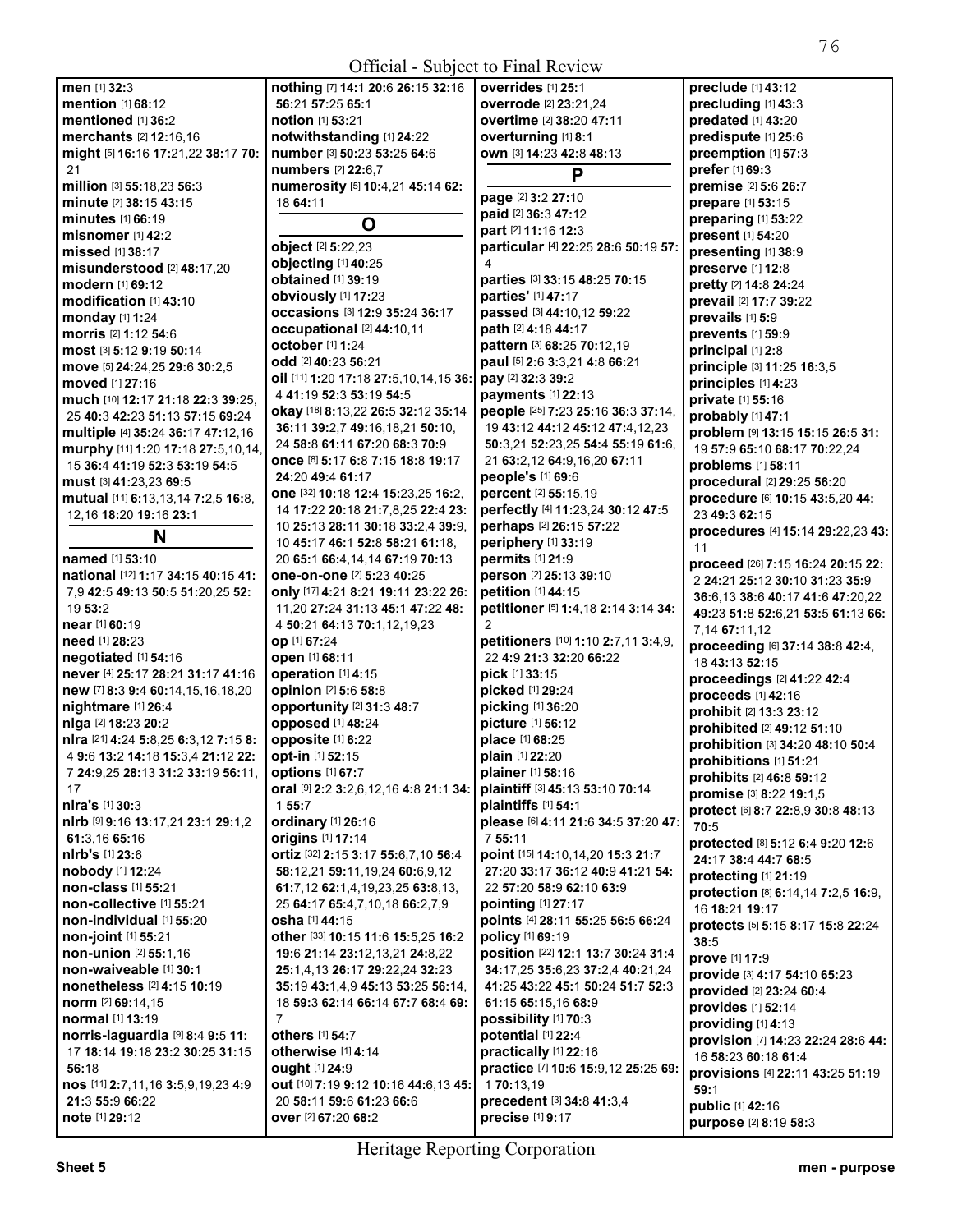Official - Subject to Final Review

| <b>Official</b> - Subject to Final Review  |                                                         |                                                       |                                                          |
|--------------------------------------------|---------------------------------------------------------|-------------------------------------------------------|----------------------------------------------------------|
| purposes [1] 36:18                         | representative [7] 42:23,24 47:2,                       | same [18] 11:13 16:3,5 25:19 27:                      | 48:17 55:20 60:10 62:19,21 63:16                         |
| pursuant [2] 54:21 70:19                   | 6,7,17 52:7                                             | 10 37:20 38:21,22 39:20 40:14 42:                     | 65:11                                                    |
| pursue [3] 29:21 42:15 63:2                | representing [1] 17:23                                  | 23 44:20 47:12 58:23 62:9 67:6,                       | sort [2] 13:1 56:22                                      |
| pursuing [1] 42:24                         | represents [3] 47:23 55:22 66:10                        | 15,25                                                 | sotomayor [33] 6:18 10:25 12:12                          |
| put [1] 31:13                              | require [5] 34:18 40:17 41:5 43:10                      | satisfy [4] 10:4,5 28:11 62:17                        | 13:5 14:3,7,12 18:6 22:22 23:17,                         |
| puts [1] 67:10                             | 65:23                                                   | savings [4] 8:15 28:20 34:14 59:                      | 22 24:5,11 27:19 28:10,14,17,22,                         |
| putting [2] 23:3 64:24                     | requirements [1] 45:13                                  | 16                                                    | 25 29:7,14 54:8,15 55:1 63:16 64:                        |
| Q                                          | requires [4] 16:7,7 35:16 62:12                         | saying [18] 6:16 7:19 8:1 12:25 20:                   | 2 65:2,6,8,12 68:21 69:21 70:7                           |
|                                            | requiring [1] 51:16                                     | 11 23:5 24:3,12 25:15 26:14 27:                       | sotomayor's [1] 55:13                                    |
| question [20] 7:4 12:4 17:11 18:           | research [1] 55:21                                      | 24 32:13 40:9 46:5 49:4,7,8 61:20                     | speaks [1] 4:19                                          |
| 17 28:3 29:11, 16 39:16, 17, 18 43:        | reserve [1] 20:20                                       | says [22] 6:12 10:3 11:10,25 18:25                    | specifically [2] 46:8 53:18                              |
| 1 45:17 46:17 48:13,19,21 54:3             | <b>reserves</b> [1] 58:24                               | 19:18 25:18 32:16 33:5,6 43:12                        | stack [1] 28:13                                          |
| 55:13 59:5 61:24                           | resolve [2] 27:8,11                                     | 47:19.20 48:14 50:1.18 51:14 55:                      | stand [1] 54:25                                          |
| questions [2] 21:8 68:22                   | resolving [3] 4:18 28:3 31:18                           | 22 58:16 61:4 62:15 63:19                             | standards [7] 44:22 52:10,14,24                          |
| quick [1] 28:11                            | resort [7] 6:24 7:13 8:12 9:20 10:1                     | <b>scope [1] 43:16</b>                                | 53:1 56:10.10                                            |
| quickly [2] 29:15 37:18                    | 15:16 46:18                                             | second [6] 10:4 12:3 28:19 34:12                      | standpoint [1] 36:10                                     |
| quite [2] 39:22 60:7                       | resorting [2] 46:19 58:1                                | 56:24 70:17                                           | started [2] 7:19 70:2                                    |
| quoted [1] 59:18                           | respect [17] 19:9 20:13 22:11 24:6                      | section [60] 4:24 5:8,12,14 7:11,                     | <b>starts</b> [1] 13:24                                  |
| quoting [1] 18:25                          | 26:7 37:5,9,10 40:13 41:1,14 45:                        | 14 9:14 13:2,20,20 15:3,8 16:7 18:                    | state [6] 13:18 24:1,2 57:2,4 60:20                      |
| R                                          | 14 47:11,14 50:7,8 52:18                                | 3, 13, 21, 23, 24, 25 19: 2, 5, 6, 12, 20             | <b>statement</b> [1] 23:7                                |
| race [1] 33:12                             | respond [2] 55:24 56:5                                  | 20:2.10 22:21 25:2 29:5 30:7 31:                      | states [5] 1:1 2:3,10 3:8 21:2                           |
| radical [1] 24:24                          | respondent [4] 1:7,13 3:15 34:3                         | 14 32:22 33:6 45:6,12,18,23,23                        | statute [16] 4:16 8:3,17,17 19:23                        |
| radically [1] 9:3                          | respondents [8] 1:21 2:12,16 3:                         | 46:1,2,8 48:10 50:5,8 53:16 56:8,                     | 23:21.23 24:8 28:18 29:23 34:21                          |
| raise [3] 10:21,22 14:24                   | 10.18 4:12 21:4 55:8                                    | 9,11,15,17,17,22 58:24 59:12 60:                      | 58:15 59:18,22 60:3 66:6                                 |
| raised [3] 14:13 22:23 70:11               | response [1] 44:5                                       | 12,12 66:2,15 68:3,3                                  | statutes [7] 21:14 25:1,5 31:10,17                       |
| raising [1] 10:6                           | responses [1] 11:19                                     | sections [2] 21:18 31:15                              | 32:14 34:16                                              |
| <b>rather</b> [2] <b>12:18 68:14</b>       | restraint [2] 50:6 51:21                                | see [4] 8:24 19:25 23:18 39:21                        | statutory [3] 22:24 23:4 36:1                            |
| <b>rational</b> [1] 39:22                  | <b>restrict</b> [1] 35:21                               | Seek [6] 8:11 15:24,24 17:4 24:18                     | steel [1] 59:13                                          |
| read [4] 8:25 19:23 28:25 57:23            | restrictions [1] 45:5                                   | 30:8                                                  | steelworkers [1] 47:15                                   |
| reading [1] 31:14                          | result [1] 4:24                                         | seeking [3] 6:23 18:19 36:3<br>seeks [2] 12:8 16:1    | step [1] 58:22                                           |
| ready [1] 60:8                             | <b>resulted</b> [1] 22:14<br><b>retaliate</b> [1] 27:15 | seem [2] 13:16 58:4                                   | stephen [1] 1:12<br>still [1] 64:19                      |
| reality [1] 21:25                          | retaliation [3] 21:23 24:17 30:8                        |                                                       |                                                          |
| really [8] 12:7,11 17:13,14 18:2 31:       | richard [3] 2:13 3:13 34:1                              | <b>seemed</b> [1] 70:23<br>seems [3] 25:10 39:22 56:6 | stipulated [1] 28:2<br>stop [8] 9:7 37:13,13 42:20 46:18 |
| 13 56:21 70:15                             | rights [23] 15:8 16:24 19:5,6 22:9                      | seen [2] 9:1 25:18                                    | 57:24 58:5 67:15                                         |
| reason [3] 19:24 25:1 41:23                | 29:21 32:10 36:1,19 37:2,6 38:6                         | sense [1] 67:2                                        | stopping [3] 14:4 27:20,23                               |
| reasons [2] 32:7 34:7                      | 45:12 46:4,10 50:8 52:19,20,24                          | <b>series</b> [1] 66:12                               | stops [7] 13:23 23:8,14 37:13,14,                        |
| rebuttal [3] 3:20 66:21,24                 | 53:1 56:9,16,19                                         | set [5] 20:4 45:24 52:23 53:3 62:7                    | 15,15                                                    |
| recent [2] 69:12.15                        | rioting [1] 45:20                                       | shall [6] 19:3.7.20 33:5.7 50:18                      | streets [1] 45:20                                        |
| recognition [1] 6:1                        | robert [1] 63:9                                         | <b>share</b> [1] 37:21                                | strength [2] 22:5,7                                      |
| recognize [2] 11:8 69:17                   | roberts [38] 4:3 20:21 30:16,20 31:                     | shared [2] 47:4,5                                     | <b>stretched</b> [1] <b>29:1</b> 9                       |
| recognized [1] 21:18                       | 22 33:3,22 34:23 35:10,14 36:7,                         | <b>shift</b> [1] 47:13                                | <b>strictly</b> [1] 13:3                                 |
| reconciled [1] 41:24                       | 11,21,25 47:18 48:3,23 49:1,16,20,                      | shop [1] 16:14                                        | subject [4] 9:21 15:20 18:11 68:18                       |
| recovery [1] 22:4                          | 24 50:10,14 55:4 56:1 58:14 59:4                        | <b>short</b> [2] 9:10,12                              | <b>submitted</b> [2] 71:2,4                              |
| referred [1] 12:9                          | 61:1,11,14 62:3,10,21 63:4 65:13                        | side [3] 43:9 56:7,10                                 | subsequently [5] 41:19 44:9,16,                          |
| reflects [1] 15:15                         | 66:8,17 71:1                                            | sides [1] 46:14                                       | 20,25                                                    |
| regarding [1] 30:25<br>regardless [1] 7:25 | roughly [1] 70:2                                        | sign [1] 11:11                                        | subset [1] 52:25                                         |
| regions [1] 42:14                          | rule [31] 10:14 11:3 23:4 24:22 25:                     | similar [1] 39:3                                      | substantive [4] 30:1 52:10 56:16,                        |
| regulatory [1] 15:17                       | 16 26:17,17,18,20,21 30:5 34:6                          | simple [3] 26:2 33:17 57:22                           | 19                                                       |
| rejected [3] 22:18,18 41:18                | 37:12,18 43:9,11 44:22 45:5,5,14                        | simplifying [1] 25:22                                 | <b>substitute</b> [1] <b>13:10</b>                       |
| related [2] 6:14 68:22                     | 47:25 50:1 51:12 56:8,8,14,14,17                        | simply [2] 33:20 57:23                                | sufficient [2] 66:4 70:24                                |
| relations [10] 1:17 34:15 40:16 41:        | 62:14.15 70:18                                          | since [2] 12:7 25:24                                  | suggested [2] 56:24 60:10                                |
| 8 42:5 49:13 50:5 51:20 52:19 53:          | rules [42] 9:22 11:4 15:6,20 18:12                      | single [2] 38:8 53:9                                  | suit [2] 17:14 33:9                                      |
| 2                                          | 20:4.18.18 24:23 26:16.19 30:5                          | sinister [1] 20:6                                     | <b>suits</b> [1] 42:8                                    |
| relies [1] 34:7                            | 43:4,19 44:21,23 45:24 46:12,12                         | situation [3] 22:5,9 28:15                            | Summarize [1] 26:9                                       |
| religious $[2]$ 69:4,6                     | 47:19 48:2,8,22 49:2,3,5,9,10,15                        | situations [1] 47:16                                  | <b>summary</b> [1] 41:2                                  |
| remainder [1] 20:20                        | 50:7,19 51:1,9,17 61:18,19 62:7,                        | slight [1] 35:5                                       | Supply [3] 32:10,15,23                                   |
| remaining [1] 66:20                        | 17 63:7 64:10,19,23                                     | smaller [1] 50:23                                     | supporting [4] 2:11 3:9 21:2 52:2                        |
| remarkable [1] 12:23                       | run [2] 45:20 51:20                                     | smith [2] 38:18 47:5                                  | suppose [3] 12:3 16:18 58:8                              |
| <b>remedial</b> [1] 56:15                  | <b>runs</b> [1] <b>50:</b> 6                            | solicitor [1] 2:8                                     | supreme [2] 1:1 2:2                                      |
| removing [1] 28:7                          | S                                                       | solve [2] 58:9,13                                     | <b>swept [1] 7:5</b>                                     |
| repeats [1] 18:24                          | safety [2] 44:10,11                                     | somehow [4] 13:17 23:7 29:25 56:                      | <b>system</b> [1] 69:10                                  |
| represent [4] 17:4 37:20,23 47:8           | sake [2] 63:17 64:6                                     | 12                                                    | <b>systems</b> [2] 1:3 4:5                               |
|                                            |                                                         | sorry [11] 6:18 17:9 26:15 30:20                      |                                                          |